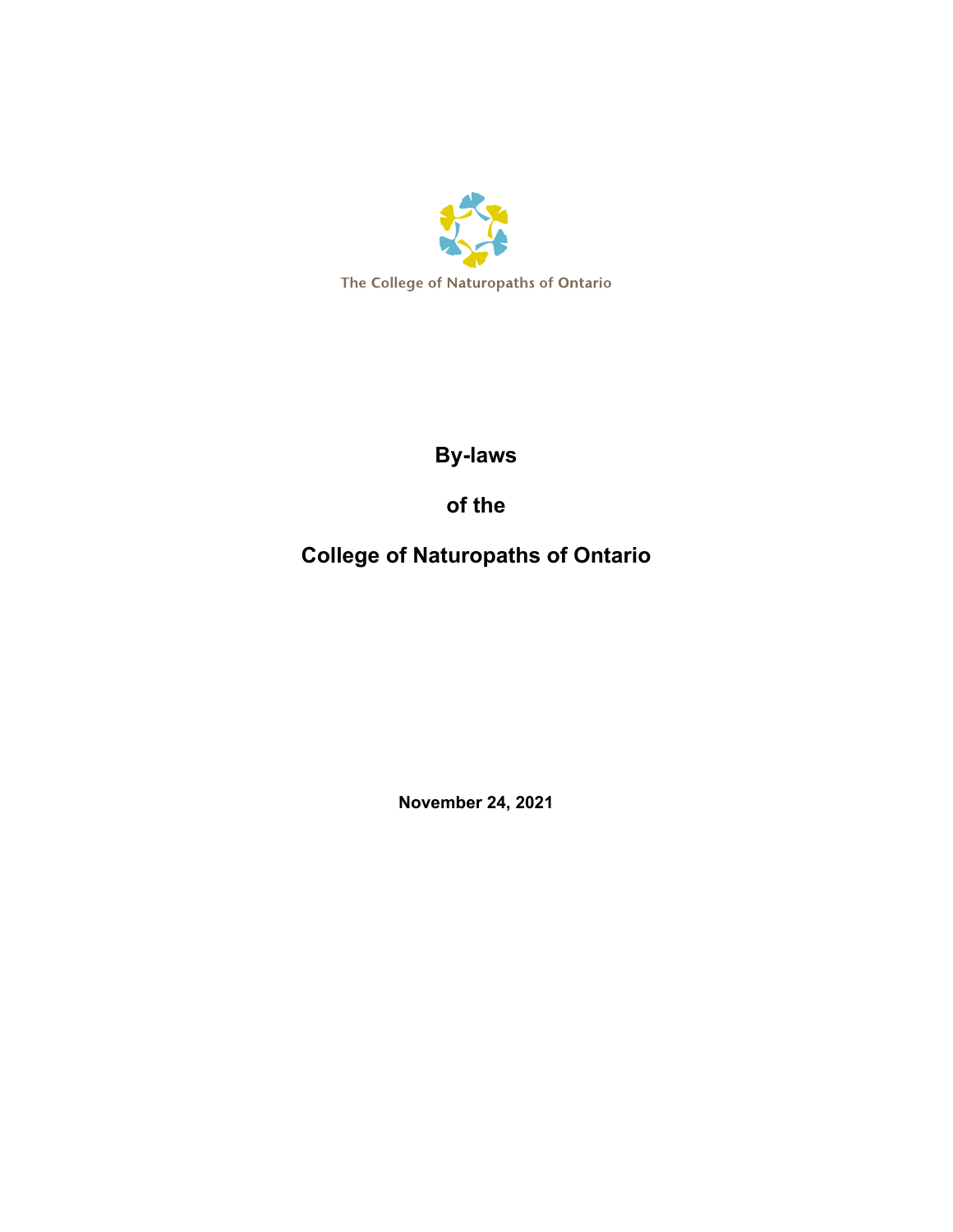# TABLE OF CONTENTS

| 22. FUNDING FOR THERAPY AND COUNSELLING FOR SEXUAL ABUSE34 |  |
|------------------------------------------------------------|--|
|                                                            |  |
|                                                            |  |
|                                                            |  |
|                                                            |  |
|                                                            |  |
|                                                            |  |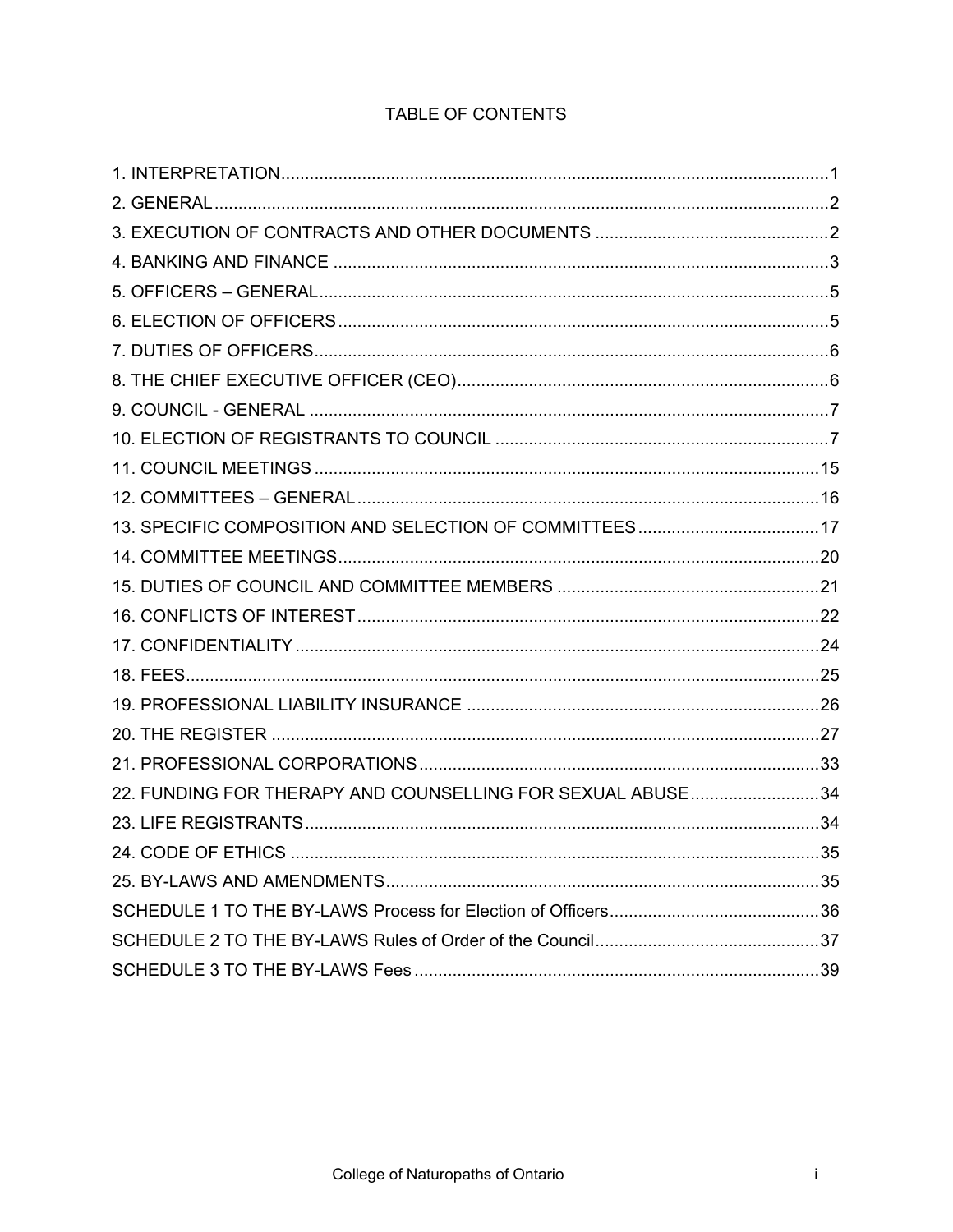# **By-laws of the College of Naturopaths of Ontario**

# <span id="page-2-0"></span>**1. INTERPRETATION**

### **1.01 Definitions**

In these by-laws, unless otherwise defined or required by the context:

| "Act"                              | means the Naturopathy Act, 2007 and includes the regulations made<br>under it;                                                                                                                                           |
|------------------------------------|--------------------------------------------------------------------------------------------------------------------------------------------------------------------------------------------------------------------------|
| "Auditor"                          | means the chartered accountant or firm of chartered accountants<br>appointed by Council;                                                                                                                                 |
| "Chief Executive<br>Officer (CEO)" | means the senior staff person appointed by the Council to oversee<br>operations and perform the duties of the Registrar as set out in and<br>defined in subsection 1(1) of the Code;                                     |
| "Code"                             | means the Health Professions Procedural Code, being Schedule 2 to the<br>RHPA;                                                                                                                                           |
| "College"                          | means the College of Naturopaths of Ontario;                                                                                                                                                                             |
| "Committee"                        | means a committee of the College and includes statutory, standing and<br>ad hoc committees, including panels of a committee and any committee<br>established by Council under these by-laws;                             |
| "Council"                          | means the Council established under subsection $6(1)$ of the Act;                                                                                                                                                        |
| "Council Chair"                    | means the President of the Council as set out in section 7 of the Act and<br>who shall, for the purposes of these by-laws, be referred to as the<br>Council Chair;                                                       |
| "Council Vice-<br>Chair"           | means the Vice-President of the Council as set out in section 7 of the<br>Act, and who shall, for the purposes of these by-laws, be referred to as<br>the Council Vice-Chair;                                            |
| "Deputy CEO"                       | means the Deputy Chief Executive Officer as appointed by the Chief<br><b>Executive Officer;</b>                                                                                                                          |
| "Election<br>Package"              | means the Nomination and Consent form, Conflict of Interest<br>Questionnaire, Confirmation of Eligibility form, Education and<br>Undertaking, Fiduciary Agreement, and Agreement Regarding Duties of<br>Council members; |
| "Payment<br>Schedule"              | means a schedule as determined by the CEO and agreed to by a<br>Registrant for the periodic payment of annual registration fees;                                                                                         |
| "Professional<br>Association"      | means an organized group of Registrants who promote and advocate for<br>the interests of the profession, but does not include a school whose<br>primary purpose is to educate;                                           |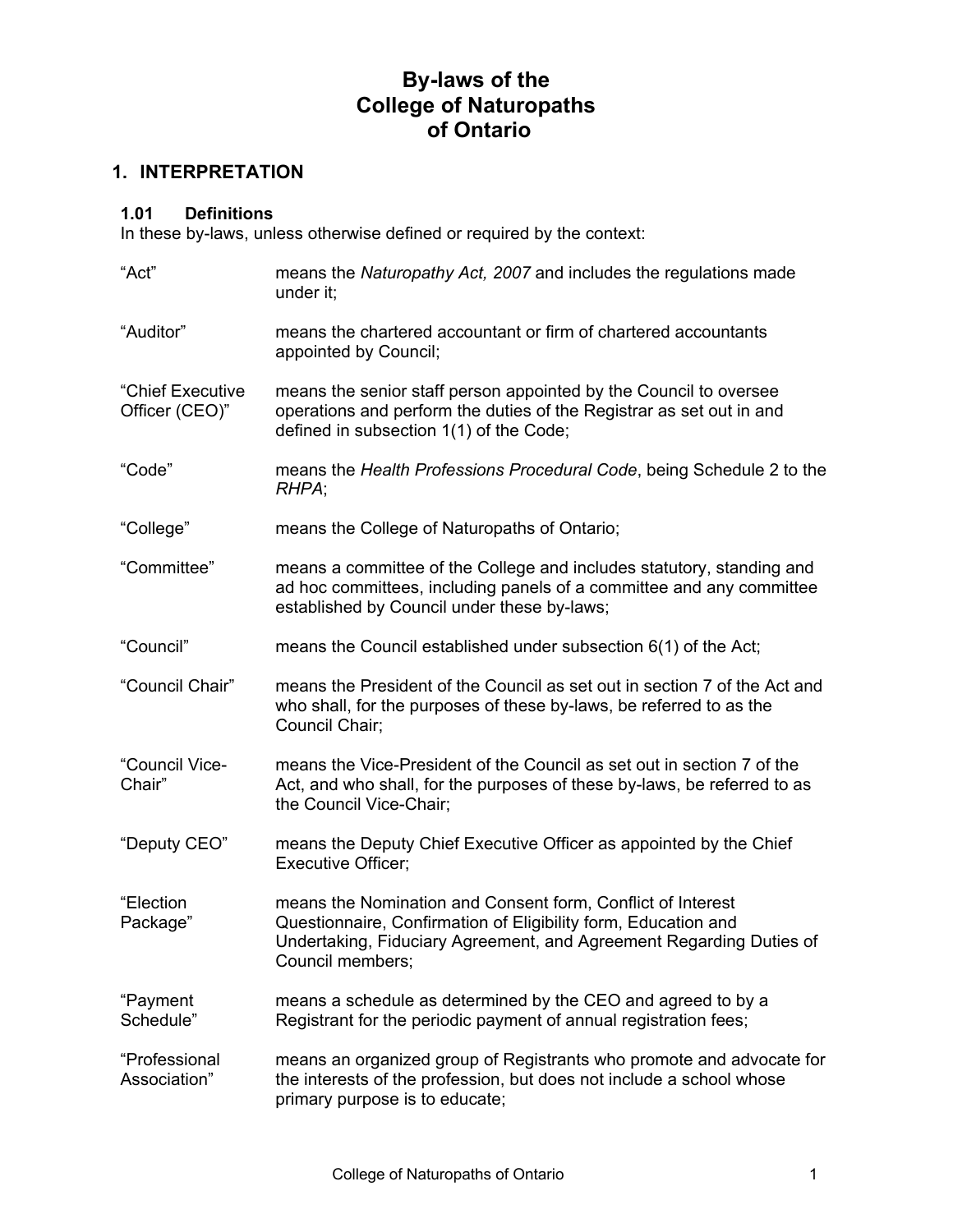| "Public Member"            | means a person described in subsection $6(1)(b)$ of the Act;                                                                                                    |
|----------------------------|-----------------------------------------------------------------------------------------------------------------------------------------------------------------|
| "Public<br>Representative" | means a person who is not a Public Member but who is appointed by the<br>Council to a Committee to bring the public perspective to the<br>deliberations;        |
| "Registrant"               | means a member of the College as defined in subsection 1(1) of the<br>Code and who shall, for the purposes of these by-laws, be referred to as<br>a Registrant; |
| "RHPA"                     | means the Regulated Health Professions Act, 1991 and includes the<br>regulations made under it; and                                                             |
| <b>SCERP</b>               | means a specified continuing education or remediation program as<br>referred to in subsection 26(3) of the Code.                                                |

### **1.02 Singular and Plural / Masculine and Feminine**

Repealed.

### **1.03 Legislative References**

Any reference in these and all by-laws of the College to a statute, a regulation or a section of a statute or regulation shall be deemed to apply to any re-enactment or amendment of that statute, regulation or section, as the case may be.

### **1.04 Consistency with the RHPA and the Act**

All provisions of these and all by-laws of the College shall be interpreted in a manner consistent with the RHPA and the Act and where any inconsistency is found to exist, the inconsistent provision shall, where practical, be severed from the by-law.

#### **1.05 Calculating Time**

A reference to the number of days between two events means calendar days and excludes the day on which the first event happens and includes the day on which the second event happens.

#### **1.06 Holidays**

A time limit that would otherwise expire on a holiday or a weekend is extended to include the next day that is not a holiday or a weekend.

# <span id="page-3-0"></span>**2. GENERAL**

# **2.01 Head Office**

The head office of the College shall be in the Province of Ontario, at such place as Council may determine, from time to time.

# **2.02 Forms**

Certificates of registration and other documentation issued by the College shall be in such form as the CEO shall provide, from time to time.

#### <span id="page-3-1"></span>**3. EXECUTION OF CONTRACTS AND OTHER DOCUMENTS**

# **3.01 General Signing Authority**

Documents requiring execution by the College, such as a contract, may be signed by one of the CEO or Deputy CEO when the value associated with the document is less than \$5,000 or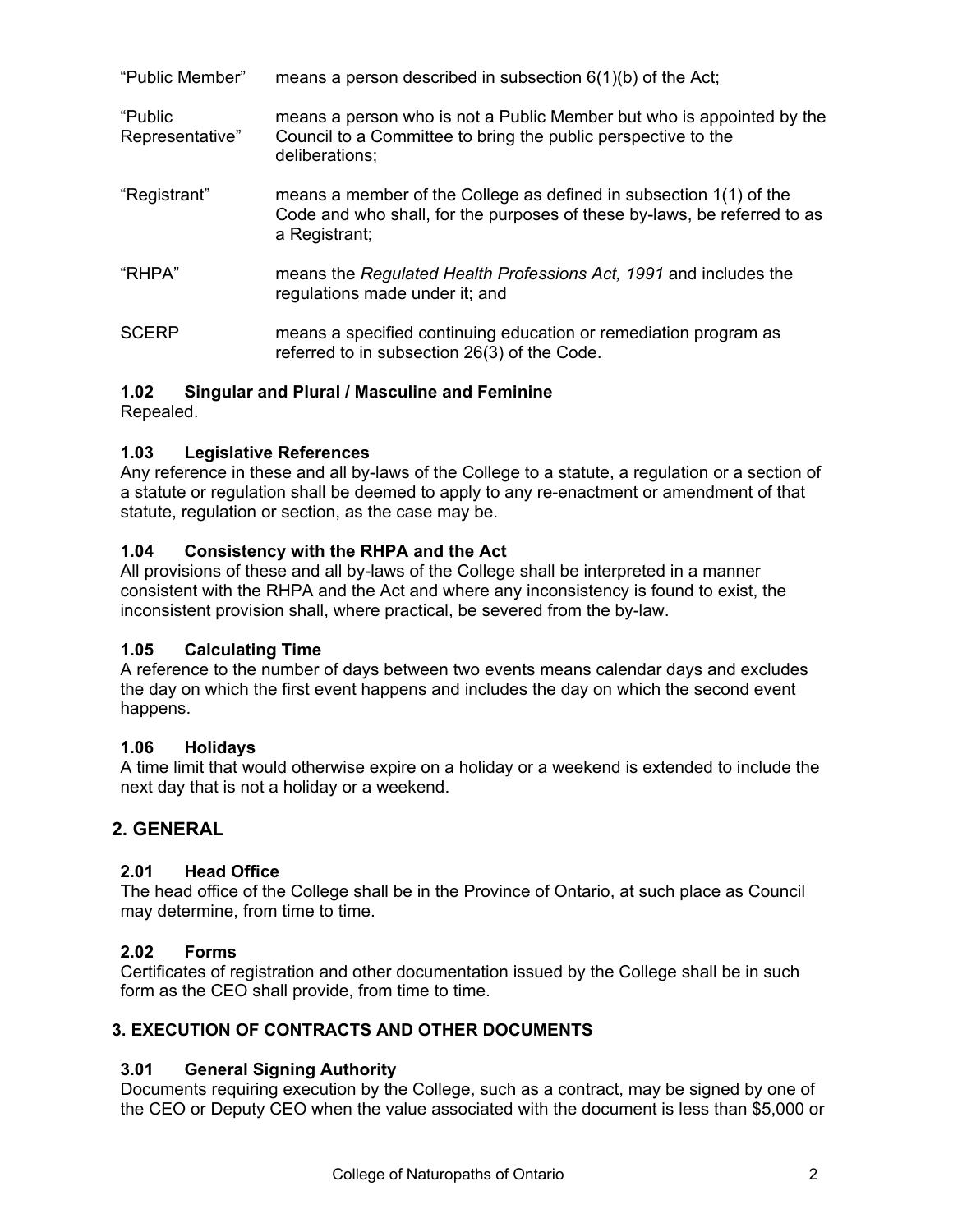one of the CEO or Deputy CEO together with one of the Council Chair, Council Vice-Chair or other such person as Council may designate, when the value of the document is \$5,000 or more. All documents so signed are binding upon the College without further authorization or formality.

# **3.02 Other Signing Authority**

Instead of, or in addition to, the persons specified in article 3.01, Council may appoint any one or more officers or other persons to sign contracts, documents and instruments in writing on behalf of the College, whether generally or in relation to specific contracts, documents or instruments in writing.

# **3.03 Seal**

The seal, an impression of which is depicted below, shall be the seal of the College.<br> $\frac{1}{2}$   $\frac{1}{2}$   $\frac{1}{2}$   $\frac{1}{2}$   $\frac{1}{2}$   $\frac{1}{2}$   $\frac{1}{2}$   $\frac{1}{2}$   $\frac{1}{2}$   $\frac{1}{2}$   $\frac{1}{2}$   $\frac{1}{2}$   $\frac{1}{2}$   $\frac{1$ 



# **3.04 Use of Seal**

The seal of the College shall be affixed to any document that requires the College seal by a person authorized to sign the document on behalf of the College.

# <span id="page-4-0"></span>**4. BANKING AND FINANCE**

#### **4.01 Fiscal Year**

The fiscal year of the College shall commence on the first day of April and conclude on the last day of March of the following year.

#### **4.02 Appointed Bank**

Council shall appoint, from time to time, one or more Canadian banks chartered under the *Bank Act* (Canada) for the use of the College.

#### **4.03 Authorized Signatories for Amounts Less Than \$5,000**

Subject to article 3.02, all cheques, drafts, notes, or orders for payment of money and all notes and acceptances and bills of exchange in an amount less than \$5,000 may be signed by the CEO or Deputy CEO alone.

# **4.04 Authorized Signatories for Amounts of \$5,000 or More**

Subject to article 3.02, all cheques, drafts, notes, or orders for payment of money and all notes and acceptances and bills of exchange in an amount of \$5,000 or more shall be signed by one of the CEO or Deputy CEO and one of the Council Chair, Council Vice-Chair or such other person as Council may designate.

#### **4.05 Borrowing**

Subject to any limitation set out in these or any other by-laws of the College, Council may, by resolution:

- (i) borrow money on the credit of the College;
- (ii) limit or increase the amount or amounts that may be borrowed;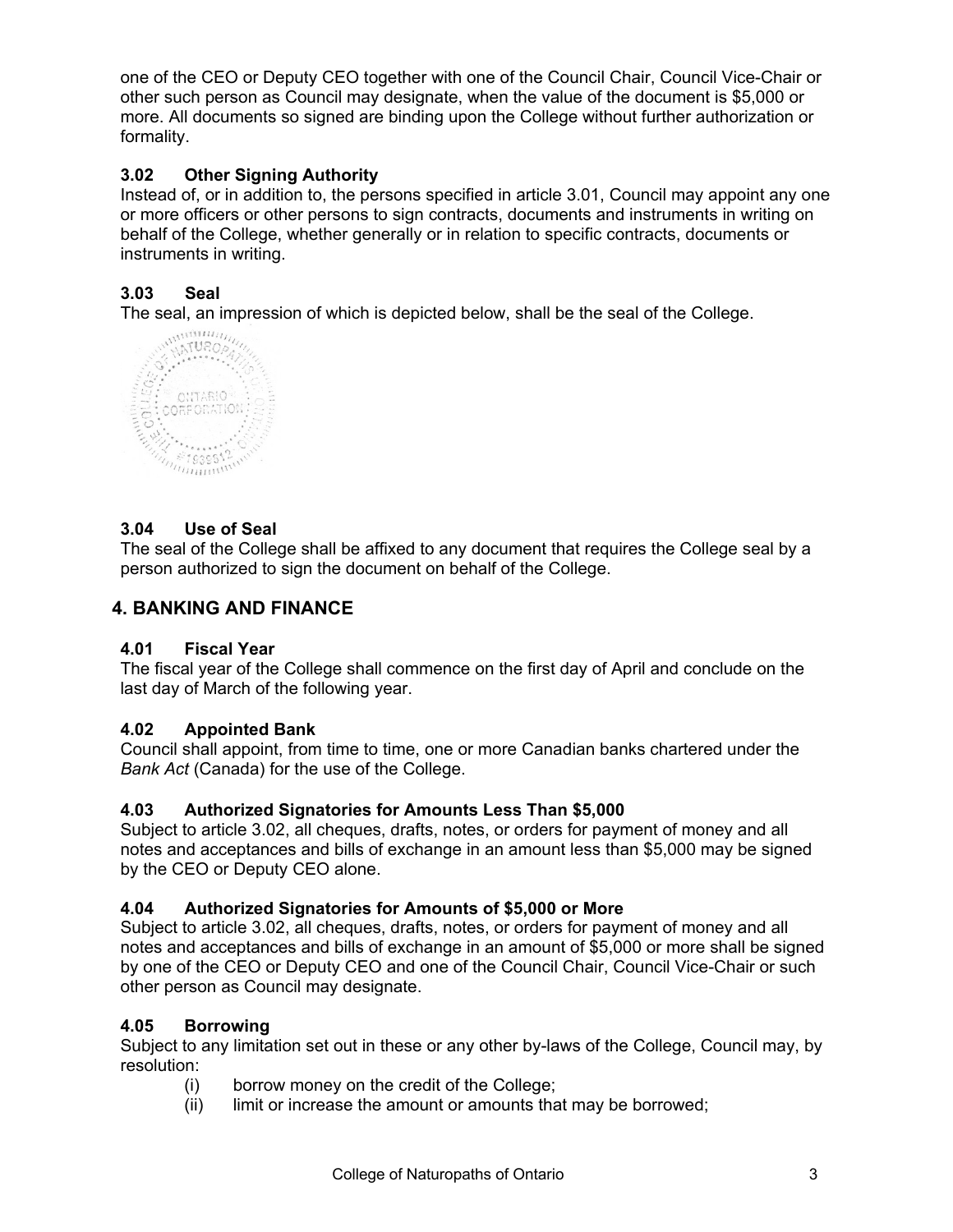- (iii) issue, sell or pledge debt obligations of the College, including, but not limited to, bonds, debentures, notes or other liabilities, whether secured or unsecured; and
- (iv) charge, mortgage, hypothecate or pledge all or any of the real or personal property of the College, including book debts, rights, powers, franchises and undertakings, to secure any such securities or any money borrowed, or other debt, or any other obligation or liability of the College.

### **4.06 Delegation of Borrowing Authority**

Council may, from time to time, authorize one or more officers, Council members or employees of the College to exercise any or all of the powers set out in article 4.05 in such manner as Council shall determine.

### **4.07 Budget**

Council shall accept annually:

- (i) an operating expense and revenue budget for the College for each fiscal year; and
- (ii) a capital budget for the College for each fiscal year.

#### **4.08 Expenses**

Approval of purchases or leasing of goods and acquisition of services shall occur in accordance with the following:

- (i) the CEO or Deputy CEO may authorize expenses not exceeding \$25,000 if the expenditure has previously been approved as an item in the College budget;
- (ii) one of the CEO or Deputy CEO and one of the Council Chair or Council Vice-Chair may authorize expenses in excess of \$25,000 if the expenditure has previously been approved as an item in the College budget;
- (iii) the CEO or Deputy CEO may authorize expenses not exceeding \$5,000 if the expenditure has not previously been approved as an item in the College budget if the CEO believes that the expenditure is necessary for the operations of the College; and
- (iv) the Council shall review any proposed expense exceeding \$5,000 if the item is not an expenditure in the College budget; however, if immediate action is required, the Executive Committee may authorize the expenditure and immediately report it to the Council.

#### **4.09 Grants**

The CEO may negotiate the obtaining of a grant on behalf of the College but such agreements shall be approved by Council before they are finalized.

### **4.10 Investments**

Funds not immediately required by the College may be invested by the College in accordance with the policies established by Council.

#### **4.11 Safekeeping**

Securities and other financial documents shall be held for safekeeping in the name of the College at its bank.

#### **4.12 Indemnification**

Every Council member, Committee member and officer or employee or appointee of the College, including assessors, investigators and inspectors, and each of their heirs, executors and administrators and estate, respectively, shall from time to time and at all times be indemnified and saved harmless out of the funds of the College from and against: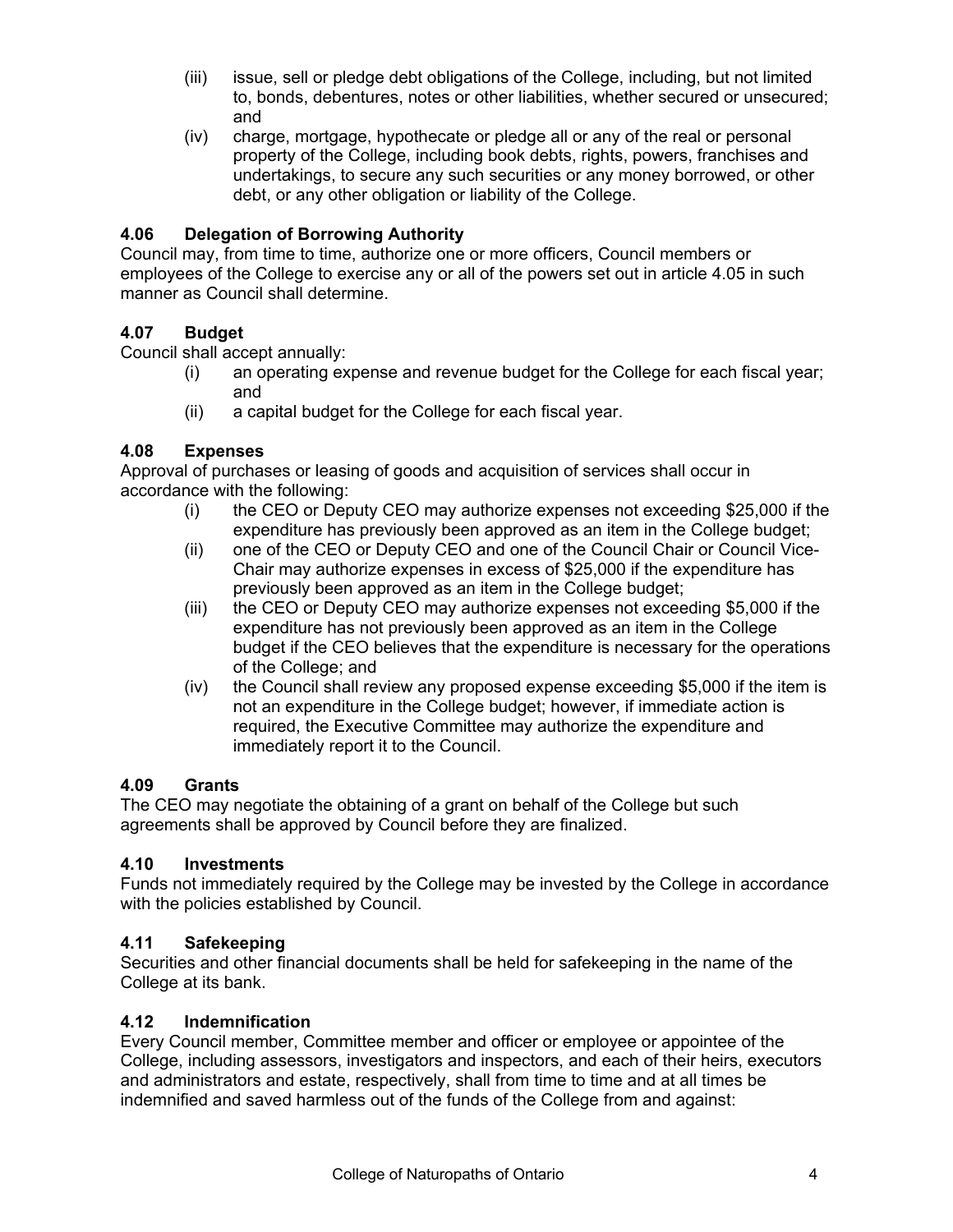- (i) all costs, charges, expenses, awards and damages whatsoever that they sustain or incur in any action, suit or proceeding that is brought, commenced or prosecuted against them in respect of any act, deed, matter or thing whatsoever made, done or permitted by them in or about the execution of the duties of their office; and
- (ii) all other reasonable costs, charges, expenses, awards and damages that they sustain or incur in or about or in relation to the affairs of the College;

except such costs, charges, expenses, awards or damages as are occasioned by their own wilful neglect or default. Where the person is a commercial service provider (e.g., a designer or website programmer), the College has discretion as to whether or not to provide indemnity.

### **4.13 Appointment of Auditor**

Council shall appoint a chartered accountant or a firm of chartered accountants to audit the accounts of the College and to prepare financial statements for each fiscal year.

### **4.14 Term of Office**

The Auditor shall remain in office until removed by Council.

### **4.15 Audited Financial Statements and Report**

The audited financial statements of the College, together with a signed and certified copy of the Auditor's report, shall be presented annually to Council.

### **4.16 Deadline for Report**

The report of the Auditor shall be prepared within one hundred and twenty days of the close of the fiscal year for presentation to Council.

### <span id="page-6-0"></span>**5. OFFICERS – GENERAL**

# **5.01 Officers of the College**

The officers of the College shall be the Council Chair, Council Vice-Chair, Officers-at-Large who are elected to the Executive Committee, and such other officers as Council may determine.

# **5.02 Term of Office**

The term of office for each officer of the College shall commence immediately following their election as an officer and shall continue for approximately one year until the next election for officers.

#### **5.03 Maximum Term of Office**

The maximum number of terms of office is three consecutive, full-year terms.

# <span id="page-6-1"></span>**6. ELECTION OF OFFICERS**

#### **6.01 Eligibility for Nomination**

Only a Council member is eligible for nomination or election as an officer of the College.

#### **6.02 Election Procedure**

At the first regular Council meeting after the election of Registrants to Council, Council shall elect from among those Council members eligible for election the Council Chair, Council Vice-Chair, Officers-at-Large, and any other officer positions, in accordance with Council policy.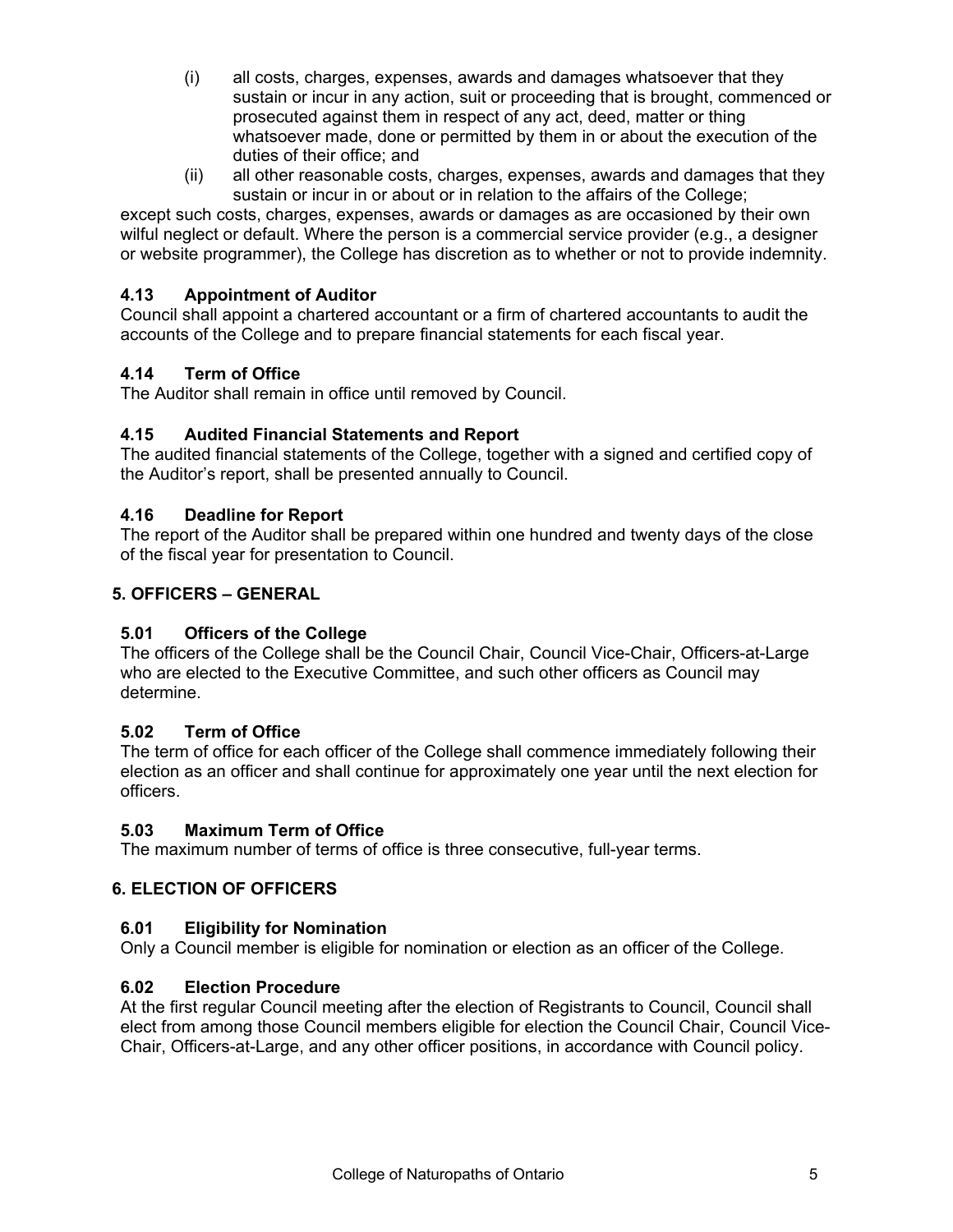# **6.03 Filling Vacancies (Council Chair)**

In the event that the Council Chair is removed from office, resigns or dies or the position becomes vacant for any reason, the Council Vice-Chair shall become the Council Chair for the remaining term of the office and the office of the Council Vice-Chair shall become vacant.

### **6.04 Filling Vacancies (Council Vice-Chair and Officers-at-Large)**

In the event that the Council Vice-Chair or an Officer-at-Large is removed from office, resigns or dies or any of the positions become vacant for any reason, Council may elect a Council member to hold the office for the remaining term of office, in accordance with Council policy.

# <span id="page-7-0"></span>**7. DUTIES OF OFFICERS**

#### **7.01 Duties of the Council Chair**

The Council Chair shall:

- (i) if present, preside as Chair at all meetings of the Council unless they designate an alternate Chair, including persons not on Council who would act as a non-voting Chair, for all or any portion of the meeting;
- (ii) serve as Chair of the Executive Committee;
- (iii) perform those duties assigned to the Council Chair in these by-laws; and
- (iv) perform all duties and responsibilities pertaining to their office and such other duties and responsibilities as may be decided by Council.

#### **7.02 Duties of the Council Vice-Chair**

The Council Vice-Chair shall:

- (i) perform the duties of the Council Chair in the event that the Council Chair is unable to perform those duties;
- (ii) perform those duties assigned to the Council Vice-Chair in these by-laws;
- (iii) serve on the Executive Committee; and
- (iv) perform all duties and responsibilities pertaining to their office and such other duties and responsibilities as may be decided by Council.

#### **7.03 Duties of Officers-at-Large**

An Officer-at-Large of the College shall:

- (i) serve on the Executive Committee; and
- (ii) perform all duties and responsibilities as may be decided by Council.

#### <span id="page-7-1"></span>**8. THE CHIEF EXECUTIVE OFFICER (CEO)**

#### **8.01 Appointment of the CEO**

The CEO shall be appointed by Council and, despite subsection 12(1) of the Code, the Executive Committee shall not exercise the authority of Council under this article.

#### **8.01.1 Removal of the CEO**

The CEO may be removed from their position by a two-thirds vote of the Council members present and eligible to vote at a meeting duly called for this purpose.

#### **8.02 Duties of the CEO**

The Chief Executive Officer shall have such duties and responsibilities pursuant to subsection 9(2) of the Code, as are conferred to the "Registrar" by the Act, as set out in these by-laws and the policies of the College, as well as such duties and responsibilities assigned to the position by Council.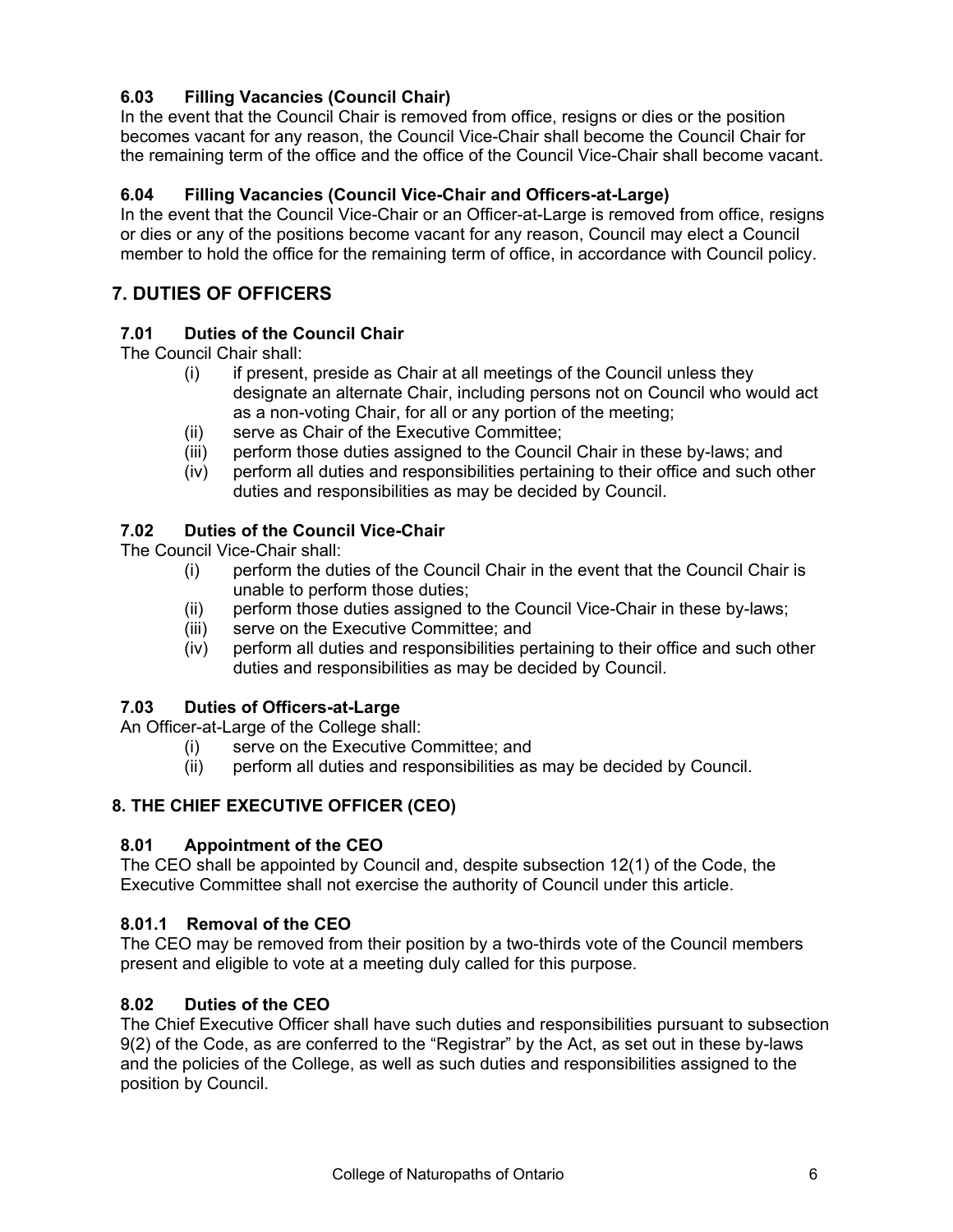# **8.03 Acting CEO**

In the absence of the CEO, a senior staff member appointed by the CEO, shall be the Acting CEO until the CEO returns. During an extended absence of more than three consecutive months, the Council may appoint an Interim CEO to serve until such time as the CEO returns or the position becomes vacant.

### <span id="page-8-0"></span>**9. COUNCIL - GENERAL**

### **9.01 Authority of Council**

Council shall perform the functions assigned to it under the Act in order to meet the Objects of the Council as set out in the Code. At all times, the Council shall act in a manner that serves the public interest.

### **9.01.1 Role of Council**

Without limiting the authority set out in the Code, the role of Council shall be to:

- (i) ensure compliance of the College with the mandate set out in the RHPA, the Code and the Act and the regulations made under them;
- (ii) set the strategic directions of the College and monitor the College's performance against these directions; and
- (iii) appoint the Chief Executive Office and monitor their performance against the agreed upon priorities.

#### **9.01.2 Delegation of Standards Setting**

The role of approving the Standards of Practice and any related guidelines for the profession, except any standard that is set out in Regulation, which would typically be performed by the Council, is delegated in full to the Standards Committee.

#### **9.02 Per Diem**

Registrants who are Council members shall be paid a per diem and shall be reimbursed by the College for travelling and other expenses reasonably incurred in relation to the performance of their duties in accordance with the Per Diem and Expenses policy approved by Council.

# **9.03 Composition of Council**

Council shall be composed of seven Registrants and as many Public Members as are appointed by Lieutenant Governor in Council in accordance with subsection 6(1) of the Act.

#### **9.04 Term of Office**

The term of office of a Registrant elected to Council shall commence at the first Council meeting immediately after the election and shall continue for approximately three years until their successor takes office in accordance with these by-laws, or until the Council member resigns or is removed from Council, or until such other time designated by Council, whichever occurs first.

# <span id="page-8-1"></span>**10. ELECTION OF REGISTRANTS TO COUNCIL**

#### **10.01 Electoral Districts**

The following electoral districts are established for the purposes of electing Registrants to Council (with necessary modifications by the CEO to ensure any missing or new postal codes are added to the district they believe is most appropriate such that the entire province is covered and that there is no overlap of districts):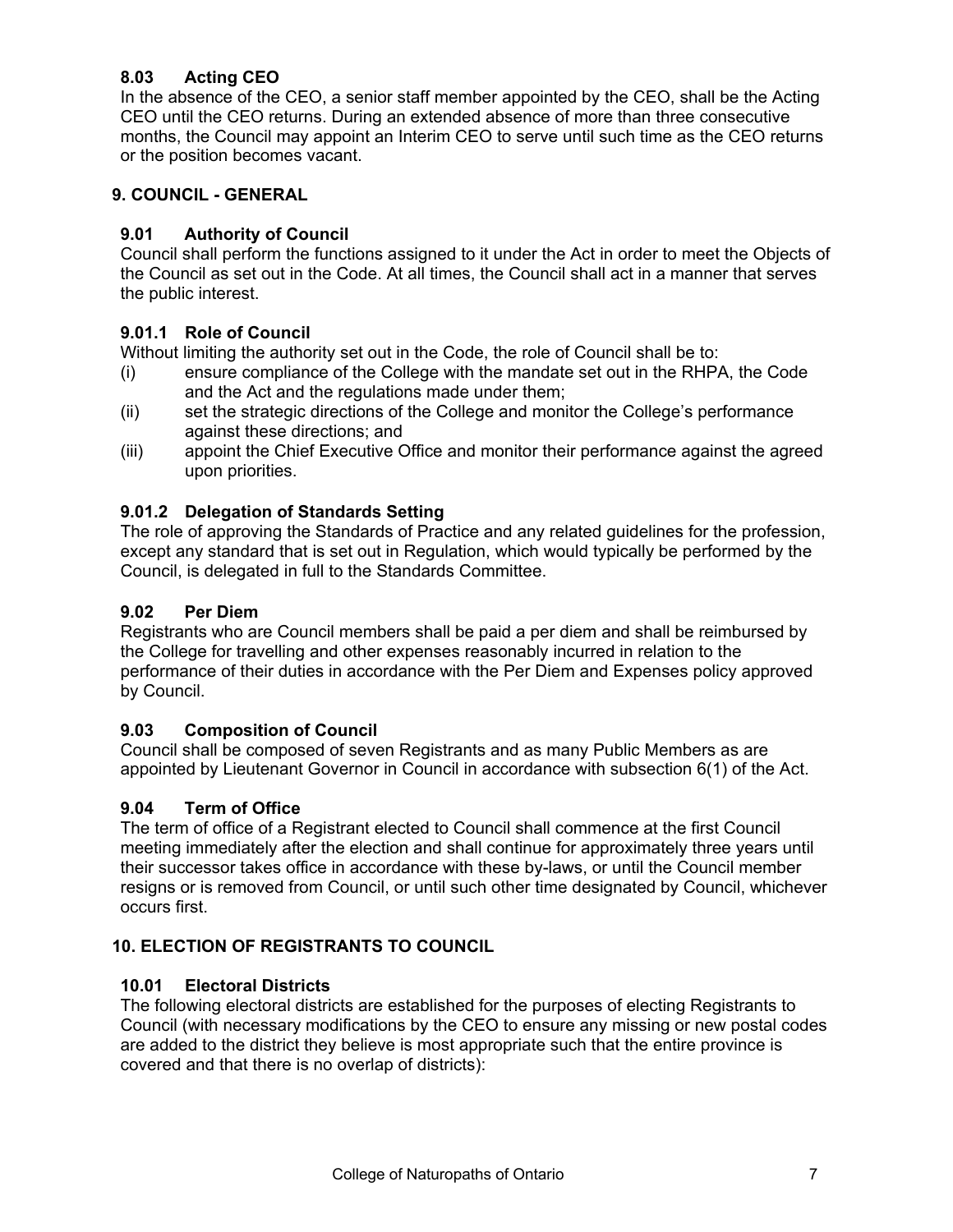- Electoral district 1, the West composed of communities served by the postal codes beginning with "N", excluding the following postal codes: N0A, N0C, N0E, N0G, N0H, N1A, N2Z, N3L, N3P, N3R, N3S, N3T, N3V, N3W, N3Y, N4B, N4K, N4L, N4N, N4W;
- Electoral district 2, the South composed of communities served by the postal codes: L0J, L0P, L0R, L0S, L2A, L2E, L2G, L2H, L2J, L2M, L2N, L2P, L2R, L2S, L2T, L2V, L2W, L3B, L3C, L3K, L3M, L4T, L4V, L4W, L4X, L4Y, L4Z, L5A, L5B, L5C, L5E, L5G, L5H, L5J, L5K, L5L, L5M, L5N, L5P, L5R, L5S, L5T, L5V, L5W, L6H, L6J, L6K, L6L, L6M, L6P, L6R, L6S, L6T, L6V, L6W, L6X, L6Y, L6Z, L7A, L7C, L7G, L7J, L7K, L7L, L7M, L7N, L7P, L7R, L7S, L7T, L8E, L8G, L8H, L8J, L8K, L8L, L8M, L8N, L8P, L8R, L8S, L8T, L8V, L8W, L9A, L9B, L9C, L9G, L9H, L9K, L9T, M7R, N0A, N0E, N1A, N3L, N3P, N3R, N3S, N3T, N3V, N3W, N3Y, N4B;
- Electoral district 3, the Toronto West composed of communities served by the postal codes: M2R, M3H, M3J, M3K, M3L, M3M, M3N, M3R, M4R, M4V, M5G, M5H, M5J, M5K, M5L, M5M, M5N, M5P, M5R, M5S, M5T, M5V, M5X, M6A, M6B, M6C, M6E, M6G, M6H, M6J, M6K, M6L, M6M, M6N, M6P, M6R, M6S, M7A, M8V, M8W, M8X, M8Y, M8Z, M9A, M9B, M9C, M9L, M9M, M9N, M9P, M9R, M9V, M9W;
- Electoral district 4, the Toronto East composed of communities served by the postal codes: M1B, M1C, M1E, M1G, M1H, M1J, M1K, M1L, M1M, M1N, M1P, M1R, M1S, M1T, M1V, M1W, M1X, M2H, M2J, M2K, M2L, M2M, M2N, M2P, M3A, M3B, M3C, M4A, M4B, M4C, M4E, M4G, M4H, M4J, M4K, M4L, M4M, M4N, M4P, M4S, M4T, M4W, M4X, M4Y, M5A, M5B, M5C, M5E, M5W, M7Y;
- Electoral district 5, Repealed;
- Electoral district 6, the North Central composed of communities served by the postal codes: L0A, L0B, L0C, L0E, L0G, L0H, L0K, L0L, L0M, L0N, L1A, L1B, L1C, L1E, L1G, L1H, L1J, L1K, L1L, L1M, L1N, L1P, L1R, L1S, L1T, L1V, L1W, L1X, L1Y, L1Z, L3P, L3S, L3R, L3T, L3V, L3X, L3Y, L3Z, L4A, L4B, L4C, L4E, L4G, L4H, L4J, L4K, L4L, L4S, L4M, L4N, L4P, L4R, L6A, L6B, L6C, L6E, L6G, L7B, L7E, L9J, L9L, L9M, L9N, L9P, L9R, L9S, L9V, L9W, L9Y, L9Z, N0C, N0G, N0H, N2Z, N4K, N4L, N4N, N4W;
- Electoral district 7, the East composed of communities served by the postal codes beginning with "K"; and
- Electoral district 8, the North composed of communities served by the postal codes beginning with "P".

# **10.02 Number of Registrants Elected per Electoral District**

There will be one Registrant elected to the Council from each electoral district.

# **10.03 Election Date**

Election of Registrants to Council shall be held on a date determined by the CEO between February and April, inclusive, of each year, according to the following schedule: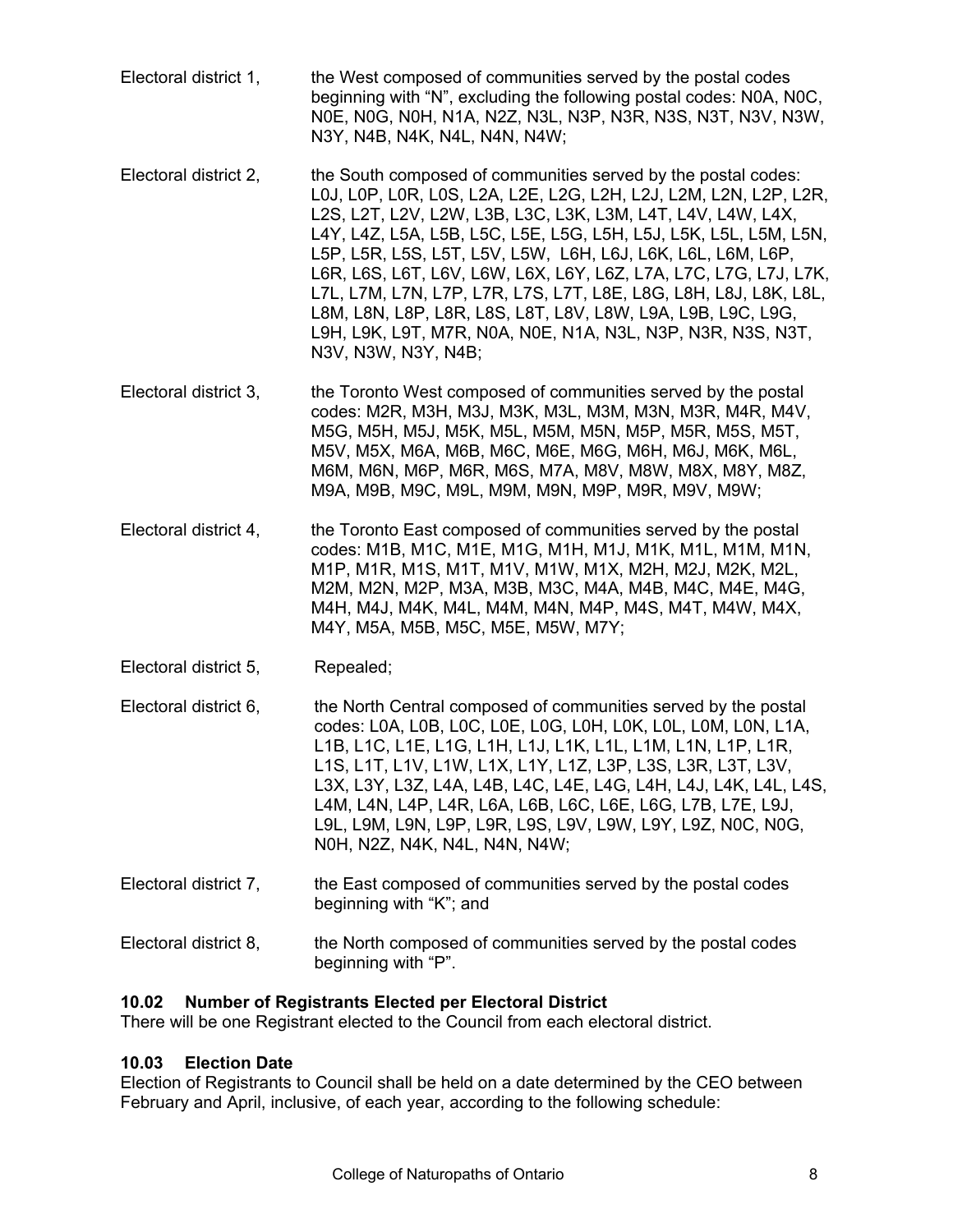- (i) there shall be an election for electoral districts 2 (South), 4 (Toronto East), and 6 (North Central) in 2015 and every third year thereafter;
- (ii) there shall be an election for electoral districts 1 (West) and 3 (Toronto West), in 2015, again in 2016 and every third year thereafter; and
- (iii) there shall be an election for electoral districts 7 (East) and 8 (North) in 2015, again in 2017 and every third year thereafter.

# **10.04 Number of Registrants Elected**

The number of Registrants elected to Council each year shall correspond to the sum of:

- (i) the number of Registrants whose terms of office have expired or will expire on the day of the first Council meeting after the elections; and
- (ii) the number of Registrants whose seats have become vacant and have not been filled.

# **10.04.1 Reduction of Districts**

In the event that the Council should reduce or eliminate one or more districts set out in article 10.01, the incumbent Registrant shall retain their seat on Council until the earlier of:

- (i) the term that the Registrant was serving at the time the district was eliminated expires; or
- (ii) the Registrant is nominated to run for election in the new district to which they are assigned, at which point they shall be deemed to have resigned from the district to which they were first elected.

# **10.05 Eligibility for Election**

A Registrant is eligible for election to Council if the Registrant has been nominated in accordance with these by-laws, the Registrant has completed and returned the Election Package and if, on the deadline for the receipt of nominations and up to and including the date of the election:

- (i) repealed*;*
- (ii) the Registrant is principally engaged in the practise of the profession in the electoral district for which they are nominated or, if the Registrant is not engaged in the practise of the profession, the Registrant principally resides in the electoral district for which they are nominated;
- (iii) the Registrant is not in default of payment of any fees to the College;
- (iv) the Registrant is not the subject of any disciplinary or incapacity proceeding;
- (v) the Registrant has not been the subject of any professional misconduct, incompetence or incapacity finding in the preceding three years;
- (vi) the Registrant's certificate of registration has not been revoked or suspended in the preceding six years for any reason other than non-payment of fees;
- (vii) the Registrant's certificate of registration is not subject to a term, condition, or limitation imposed by either the Discipline Committee or the Fitness to Practise Committee;
- (viii) the Registrant has not held any position such as director, owner, board member, officer or employee that the Registrant held with a professional association relating to naturopathy for a minimum of two years prior to seeking election;
- (ix) the Registrant has not held any position such as director, owner, board member, or officer that the Registrant holds with an educational institution relating to naturopathy for a minimum of two years prior to seeking election;
- (x) the Registrant has not been disqualified from Council within the preceding three years;
- (xi) the Registrant is not a member of a council of any other college regulated under the RHPA;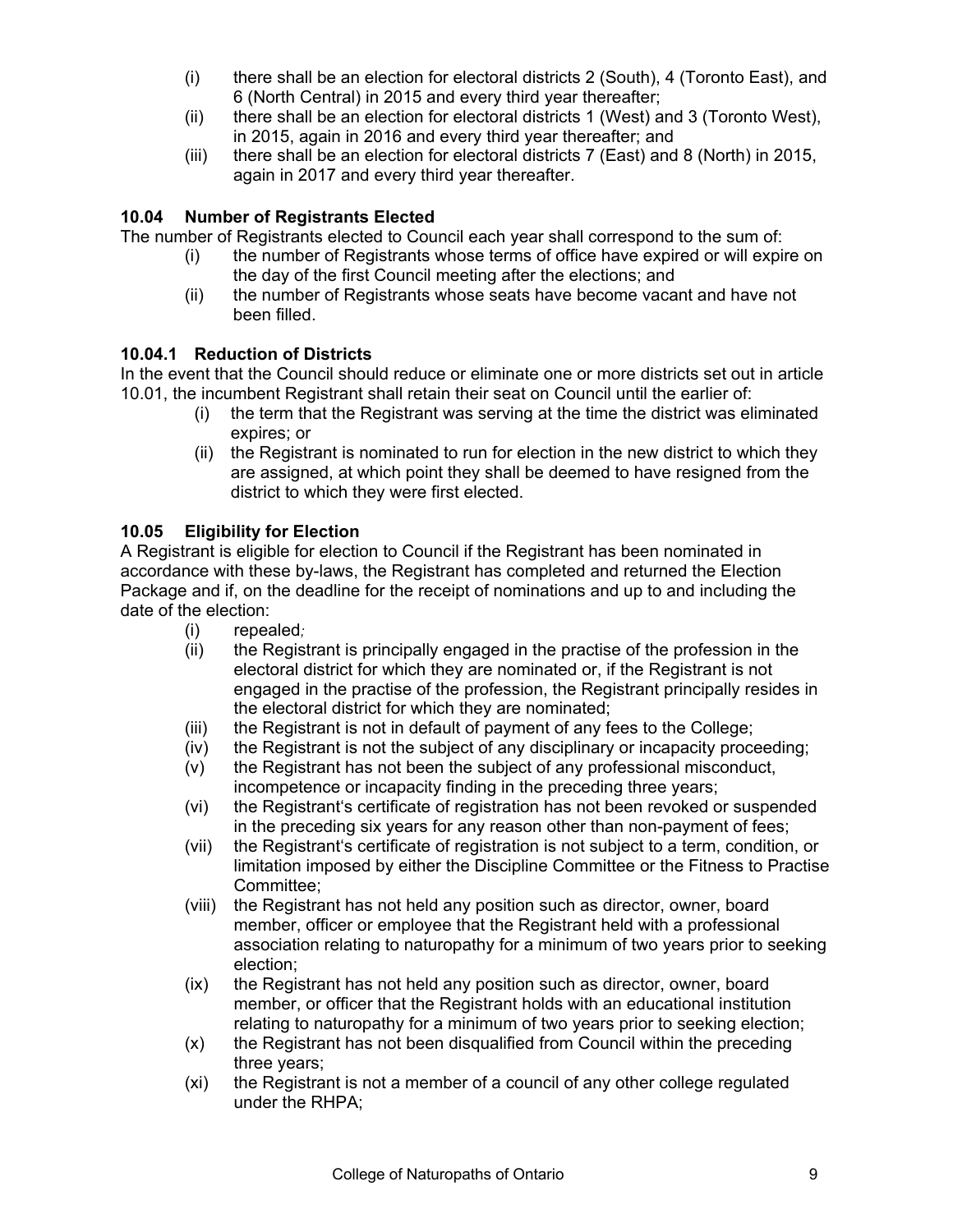- (xii) the Registrant is not an employee of the College;
- (xiii) the Registrant does not have a conflict of interest to serve as a Council member or has agreed to remove any such conflict of interest before taking office;
- (xiv) the Registrant has substantially complied with the Election Guidelines of the College;
- (xv) the Registrant is not in any default of returning any required form or information to the College; and
- (xvi) the Registrant meets the competencies required and has successfully completed any qualifying process established by the Council.

#### **10.06 Eligibility to Vote**

A Registrant is eligible to vote in a Council election if, on the day of the election, the Registrant:

- (i) holds a certificate of registration;
- (ii) has their principal place of practice or, if the Registrant does not practise the profession, their principal place of residence, in the electoral district for which an election is being held;
- (iii) is not in default of any fees or other amounts owed to the College; and
- (iv) is not in default of returning any required form or information to the College.

### **10.07 Disputes**

Any disputes regarding a Registrant's eligibility to vote in an election shall be decided by the Governance Committee.

#### **10.08 Notice of Election and Nominations**

At least seventy-five days before the date of an election, the CEO shall notify every Registrant of the date of the election and of the nomination procedure, including the deadline for submitting nominations to the College.

#### **10.09 Nomination Deadline**

The nomination of a Registrant for election to Council shall be on a form prescribed by the CEO and shall be received by the CEO at least forty-five days before the date of the election. The form prescribed by the CEO may be an electronic form at the discretion of the CEO.

#### **10.10 Signed Nominations**

The nomination form shall be signed by at least two Registrants eligible to vote in the electoral district in which the Registrant intends to run and shall also be signed by the Registrant being nominated as a signal of their consent to the nomination. If the CEO uses an electronic form, the signatures required may be in the form of a digital signature or attestations at the discretion of the CEO provided the form clearly signals the intent of Registrants to support the nomination and the intent of the Registrant being nominated to consent to the nomination.

# **10.11 Confirmation of Eligibility**

The CEO shall request every Registrant who is being nominated to confirm their eligibility for election to Council in writing and any Registrant who fails to provide such confirmation in the manner and by the deadline set by the CEO shall be deemed to be not nominated for election.

#### **10.12 Election Package**

The CEO shall request every Registrant who is being nominated to complete and return the Election Package and any Registrant who fails to complete and return the election package in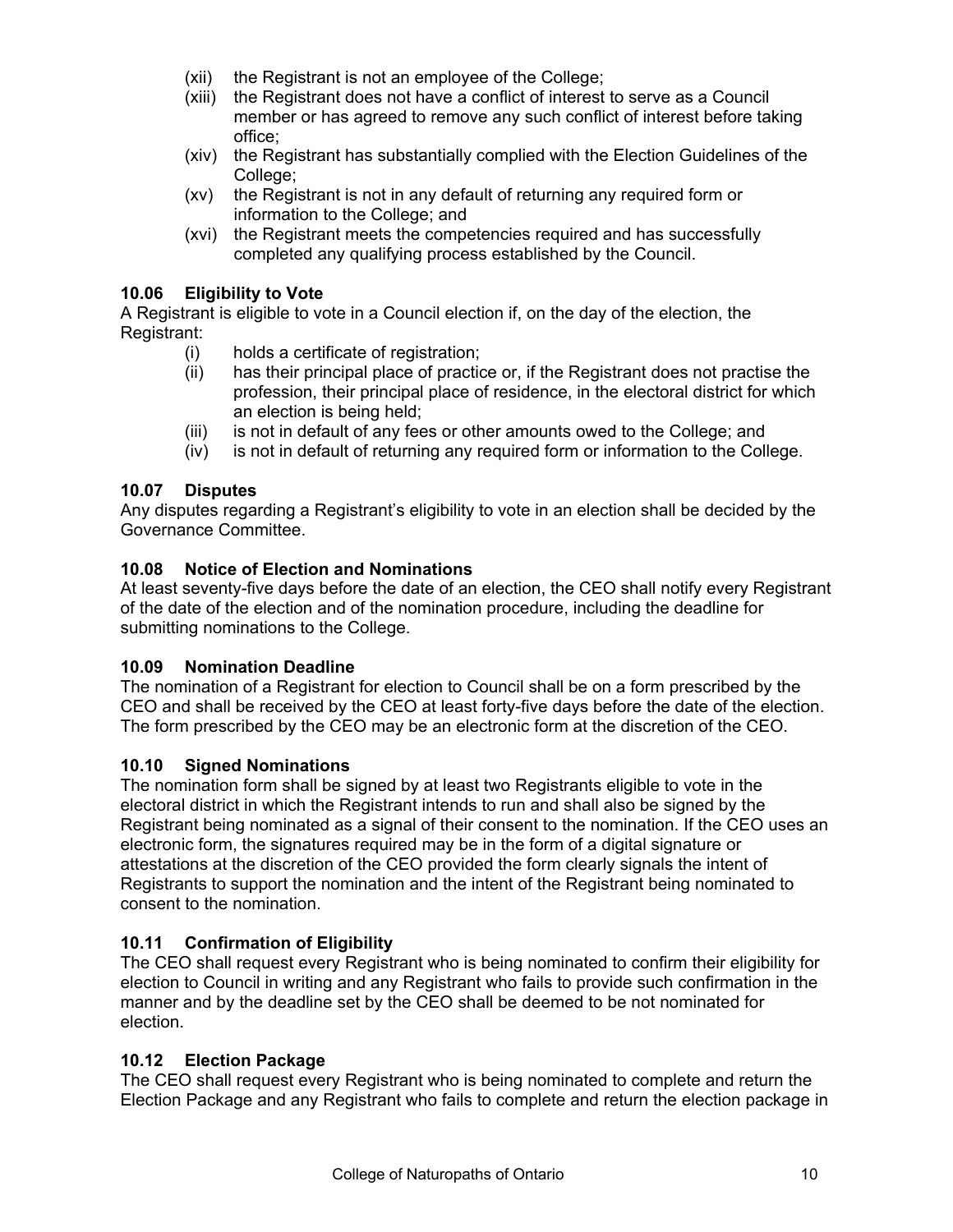the form and by the deadline set by the CEO shall be deemed to be not nominated for election.

# **10.12.1 Confirmation as a Candidate for Election to Council**

After the nomination deadline has passed, the CEO shall review the nomination of and the Election Package submitted by a Registrant who is being nominated to determine their eligibility to stand for election. The CEO shall inform Registrants who have been nominated, in writing, whether they are a candidate for election.

# **10.13 Personal Statement**

The CEO shall invite every candidate to provide a biography and a personal statement for use by the College as part of the election. The biography and personal statement shall be in a form and be of content that is acceptable to the Governance Committee, which has the sole discretion to exclude or modify a biography and personal statement as it deems necessary. Any biography and personal statement, or portions thereof, that are not acceptable to the Governance Committee, or that are not received by the deadline set by the CEO, shall not be included with the materials sent to Registrants under article 10.17.

# **10.14 Withdrawal of Candidacy**

A candidate may withdraw from an election by giving notice, in writing, to the CEO and paying the fee specified in Schedule 3. Upon receiving written notice of a candidate's withdrawal from the election, the CEO shall make reasonable efforts to remove the name of the candidate from the ballot and, if the CEO is unable to remove the name of the candidate from the ballot in a sufficient and timely manner, the CEO shall make reasonable efforts to notify the Registrants eligible to vote that the candidate has withdrawn from the election.

# **10.15 Acclamation**

If, following the confirmation of eligibility, the CEO determines that only one candidate is nominated for an electoral district, the CEO shall declare that candidate to be elected by acclamation and shall notify the candidate and the Registrants of this result in a manner the CEO deems most expedient and practical.

# **10.16 CEO's Electoral Duties**

The CEO or, if the CEO so requests, the CEO with the assistance of the Governance Committee, shall supervise and administer the election of candidates and, without limiting the generality of the above, the CEO may, subject to these by-laws:

- (i) appoint returning officers and scrutineers;
- (ii) establish procedures and any necessary deadlines including procedures and deadlines relating to the receipt of nominations, biographies and personal statements and ballots (or equivalent if voting is done electronically);
- (iii) establish procedures for the opening and counting of ballots (or equivalent if voting is done electronically);
- (iv) provide for the notification of the results of the election to all candidates and Registrants;
- (v) provide for the destruction of ballots (or equivalent if voting is done electronically) following an election; and
- (vi) do anything else that the CEO deems necessary and appropriate to ensure that the election is fair and effective.

# **10.16.1 Supplemental Election Procedures**

If no nominations are received in an electoral district by the deadline referred to in article 10.03, there shall be a supplementary election and: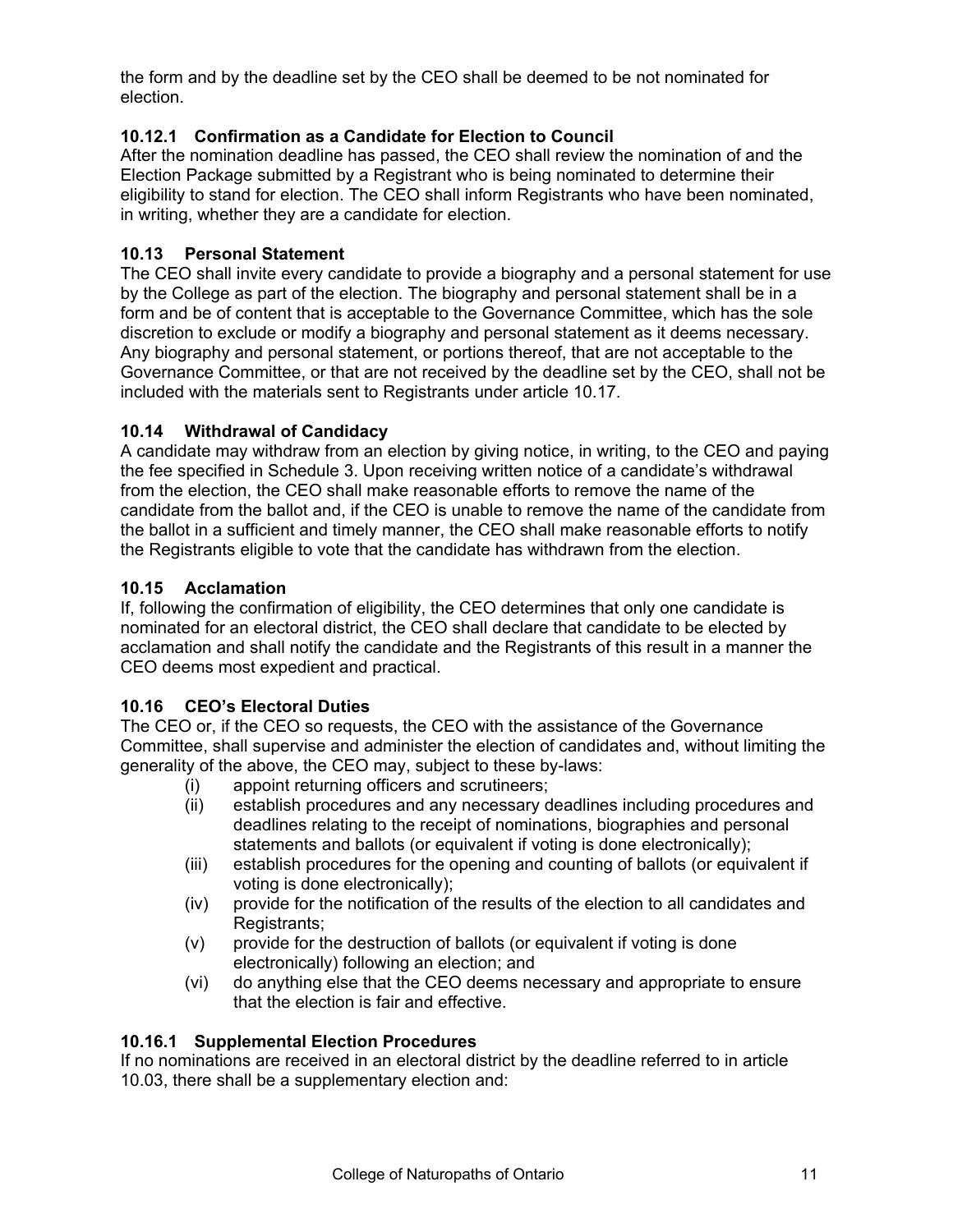- (i) the provisions of these by-laws that apply to the conduct of elections shall apply to the conduct of supplementary elections, with all necessary modifications;
- (ii) the term of office of a Registrant elected to the Council in a supplementary election shall commence upon acclamation or election and shall continue until the end of the term of office prescribed in article 9.04 for a Registrant elected in the electoral district in which that Registrant was elected; and
- (iii) the necessity for a Supplemental Election shall not prevent the election of the Officers of the College at the time set out in article 6.02 of these by-laws.

### **10.16.2 Further Supplemental Election Procedures**

If no nominations are received in an electoral district by the deadline set in a supplemental election held in accordance with article 10.16.1, Council may:

- (i) appoint a Registrant who is eligible for election set out in article 10.05; or
- (ii) direct the CEO to hold another supplemental election in accordance with article 10.16.1.

#### **10.17** Ineligibility Process

No later than thirty days before the date of an election, the CEO shall inform Registrants who are ineligible to vote in the election that they are ineligible and the reason for their ineligibility. Ineligible Registrants will be afforded 14 days to cure the reason for their ineligibility or to file an appeal of their ineligibility with the Governance Committee.

#### **10.17.1 Balloting Process**

No later than fifteen days before the date of an election, the CEO shall inform Registrants eligible to vote in the election the names of eligible candidates, the biography and personal statement accepted by the Governance Committee of every eligible candidate who has submitted one by the deadline established by the CEO, and a ballot (or equivalent if voting is done electronically) and an explanation of the voting process.

#### **10.18 Ballot Verification**

Ballots (or equivalent if voting is done electronically) returned to the College must be received by the College at or before the date and time specified for the election in order to be counted in the vote.

#### **10.19 Number of Votes Cast**

A Registrant may cast one ballot (or equivalent if voting is done electronically) in an election.

#### **10.20 Results**

As soon as practicable after the ballots (or equivalent if voting is done electronically) have been counted, the CEO shall advise each candidate of the results of the election, the number of votes they received and of their right to request a recount in accordance with article 10.22. After the period to request a recount has passed and no request is received, or after any recounts have been concluded as the case may be, the CEO shall advise the Registrants of the results of the election, including the number of votes each candidate received, in a manner deemed appropriate by the CEO.

#### **10.21 Tie Votes**

In the event that a winner cannot be declared because two or more candidates have received the same number of votes, the CEO shall break the tie by lot.

#### **10.22 Request for Recount**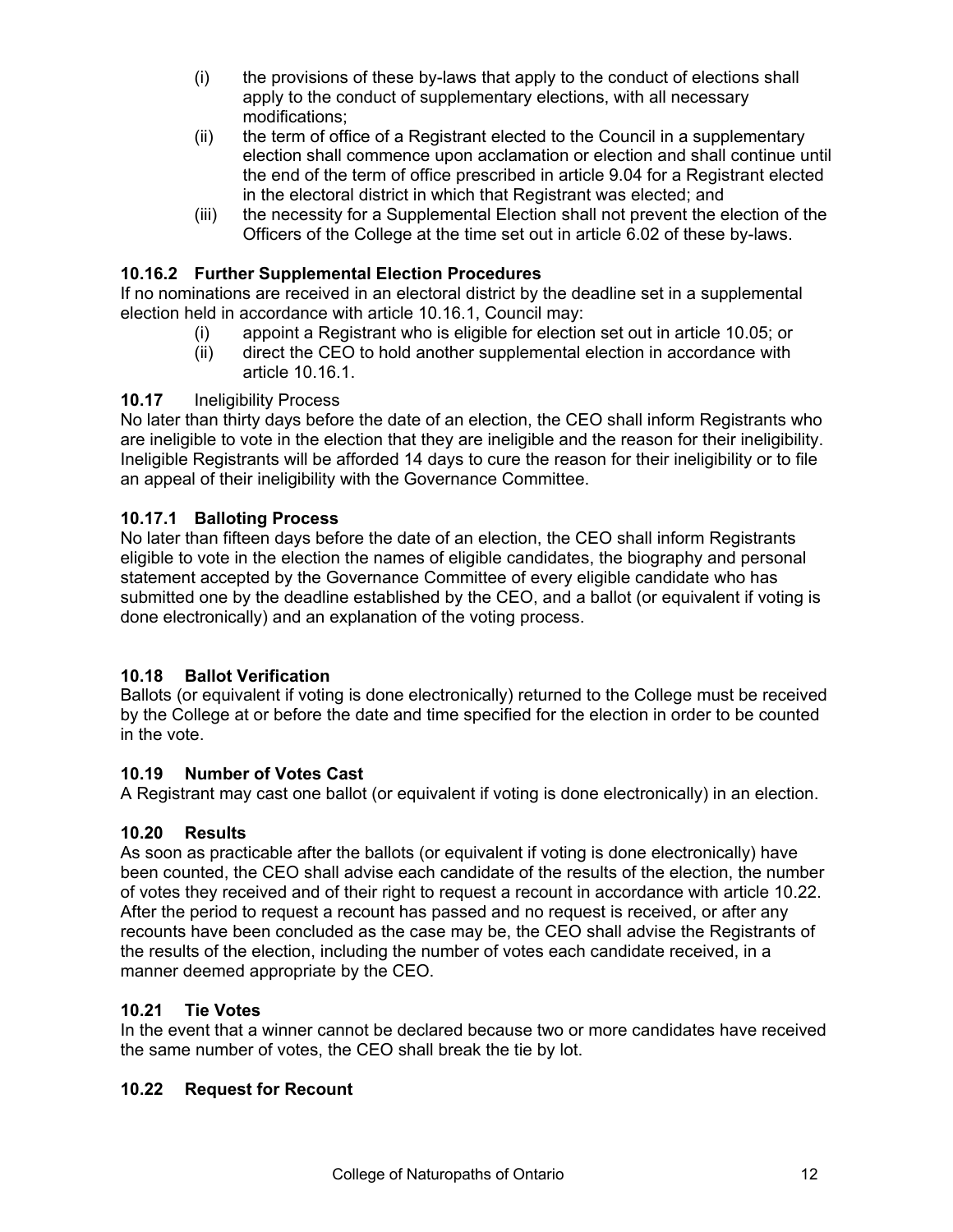A candidate may require a recount by delivering a written request to the CEO no more than seven days after the date they are notified of the result of the election and by paying the fee specified in Schedule 3.

### **10.23 Manner of Recount**

The CEO shall hold a recount no more than four days after and the deadline for receipt of a written request for a recount. The recount shall be conducted in as transparent a manner as the voting system and protection of the privacy rights of Registrants in relation to for whom they may have voted, reasonably permits.

### **10.24 Change in Results**

In the event that the recount changes the election outcome, the candidate requiring the recount is entitled to reimbursement of the fee required under article 10.22.

### **10.25 Proxy Voting**

A Registrant cannot vote in an election by means of a proxy.

#### **10.26 Referral of Disputes to Governance Committee**

If the Council is of the opinion that there are reasonable grounds to doubt or dispute the validity of the results of the election of any Registrant, the Council shall refer the matter to the Governance Committee.

#### **10.27 Report and Recommendation of Governance Committee**

Where a matter has been referred to the Governance Committee under article 10.26, the Governance Committee shall hold an inquiry into the validity of the election and, following the inquiry, shall make a report and recommendation(s) to Council.

### **10.28 Options Available to Council**

Council may, after reviewing the report and recommendation(s) of the Governance Committee and subject to article 10.29, do one of the following:

- (i) declare the election result in question to be valid; or
- (ii) declare the election result in question to be invalid; and either:
	- (a) declare another candidate to have been elected; or
		- (b) direct that another election be held.

#### **10.29 Minor Irregularities Not Fatal**

Council shall not declare an election result to be invalid solely on the basis of a minor irregularity regarding the requirements of these by-laws or a procedure established by the CEO and/or the Governance Committee.

#### **10.30 Disqualification of Elected Registrants**

Council shall disqualify a Registrant elected to Council, if they:

- (i) resign from Council;
- (ii) cease to hold a certificate of registration;
- (iii) are in default of payment of any fee or information return prescribed by these by-laws for a period of more than sixty days;
- (iv) are found to have committed professional misconduct or to be incompetent by a panel of the Discipline Committee;
- (v) are found to be incapacitated by a panel of the Fitness to Practise Committee;
- (vi) obtain a responsible position such as director, owner, board member or officer or retain employment or becomes an employee of any professional association relating to naturopathy;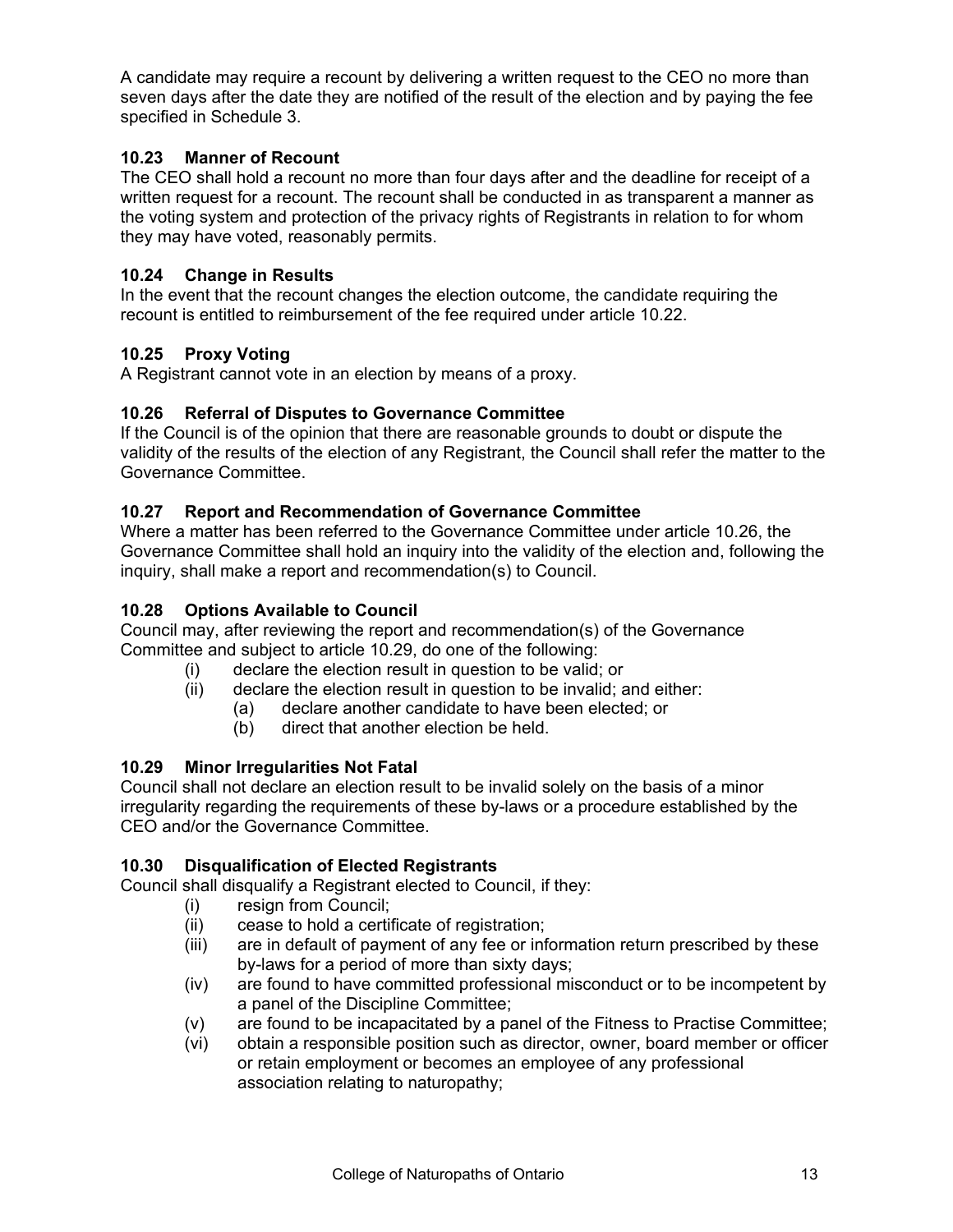- (vii) become a member of a council of any other college regulated under the RHPA;
- (viii) fail, without reasonable cause, to attend two consecutive meetings of Council;
- (ix) are convicted of a criminal offence which is of a nature that warrants disqualification;
- (x) fail to discharge properly or honestly any office to which they have been elected or appointed;
- (xi) fail, without cause, to attend three consecutive meetings of a Committee to which they are appointed;
- (xii) fail, without cause, to attend a hearing or review panel for which they have been selected;
- (xiii) cease to either practise or reside in Ontario;
- (xiv) obtain a responsible position such as a director, owner, board member or officer of any educational institution relating to naturopathy;
- (xv) in the opinion of Council, breaches the conflict of interest provision(s) for Council and Committee members;
- (xvi) breaches section 36 of the RHPA which, in the opinion of Council, is of a nature that warrants disqualification; or
- (xvii) initiates, joins, materially contributes or continues a legal proceeding against the College or any Committee or representative of the College.

# **10.31 CEO's Receipt of Information**

If the CEO receives information that suggests that a Registrant elected to Council meets one or more of the criteria for disqualification set out in article 10.30, the CEO shall follow the procedure set out in article 15.02. Where the CEO has reasonable and probable grounds to believe that a Registrant elected to Council meets the criteria for disqualification and no one else has made a complaint, the CEO shall make a complaint in writing.

# **10.32 Effect of Disqualification**

A Registrant elected to Council who is disqualified by Council ceases to be a Council member and ceases to be a member of any Committee to which they have been appointed.

# **10.33 Filing of Vacancies**

If the seat of a Registrant elected to Council becomes vacant less than twelve months before the expiry of the term of office, Council may,

- (i) leave the seat vacant;
- (ii) appoint a Registrant who meets the criteria for eligibility for election set out in article 10.05; or
- (iii) direct the CEO to hold a by-election in accordance with these by-laws.

# **10.34 By-Election Required**

If the seat of a Registrant elected to Council becomes vacant more than twelve months before the expiry of the term of office, the CEO shall hold a by-election in accordance with these bylaws.

# **10.35 Manner of Holding By-Elections**

A by-election shall be held in the same manner and shall be subject to the same criteria and processes as a regular election, subject to any necessary modifications.

# **10.36 Term of Office for Registrants Filling Vacancies**

The term of office of a Registrant appointed or elected to fill a vacancy shall commence on the day of the appointment or election, as the case may be, and shall continue until the date that the former Council member's term would have expired.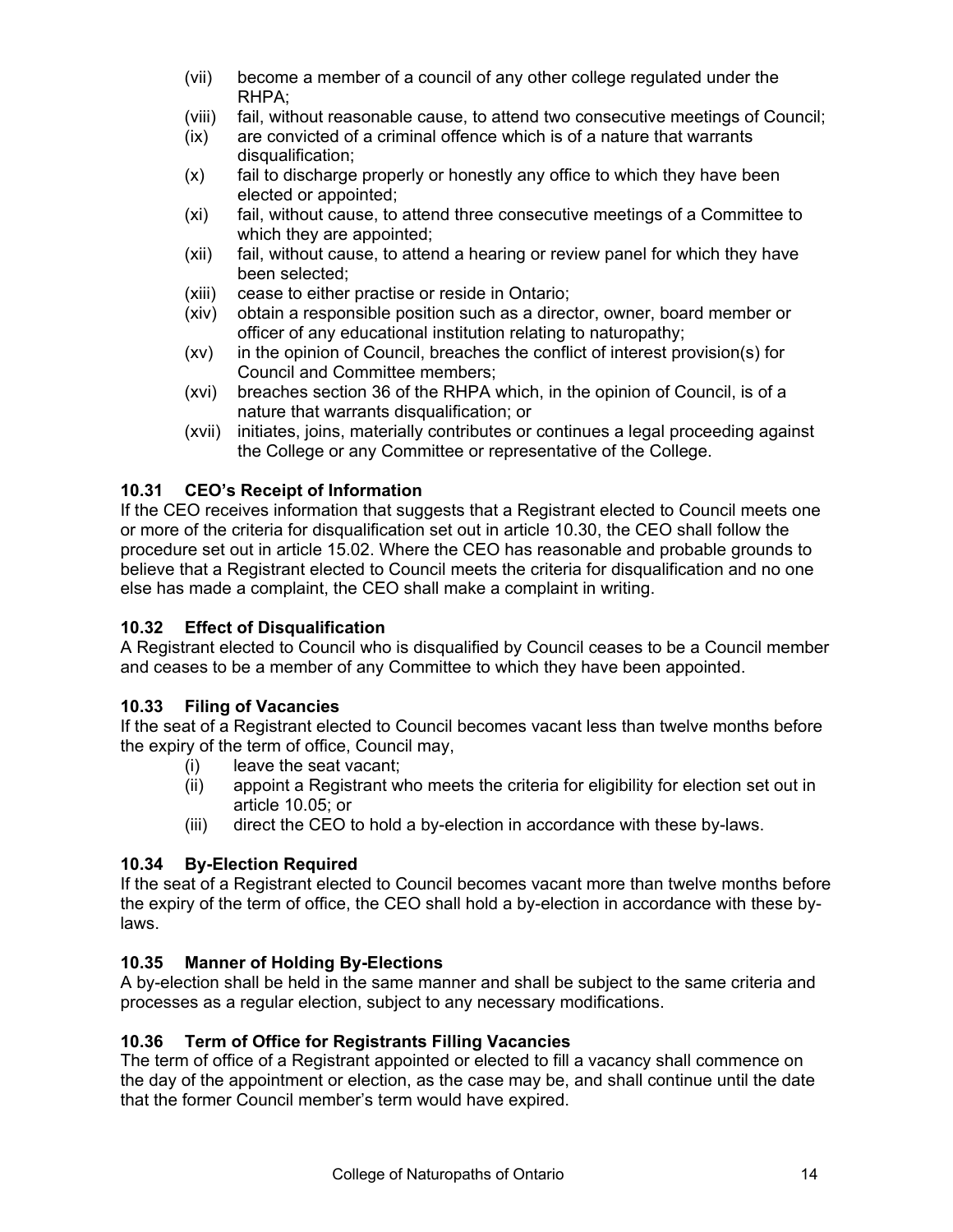### <span id="page-16-0"></span>**11. COUNCIL MEETINGS**

#### **11.01 Location and Frequency of Meetings**

A Council meeting shall, wherever possible, be held at a place and on a date set in advance and shall occur at regular intervals and at such frequency as necessary for Council to conduct its business but shall, in any event, occur at least three times per year.

#### **11.02 Notice of Meetings**

Subject to article 11.17, the CEO shall notify Council members of the meeting, setting out the date, time and place of the meeting and the general nature of the business to be transacted at least ten days before the date of the meeting.

#### **11.03 Waiver of Notice**

A Council member may, at any time, waive the requirement that they be provided notice of a meeting.

#### **11.04 Business at Meetings**

Council may only consider or transact at a regular meeting:

- (i) matters on the agenda;
- (ii) matters brought by a Committee of the Council or the CEO;
- (iii) repealed;
- (iv) matters for which notice was given by a Council member at the preceding meeting or where written notice was given at least thirty days in advance of the meeting; and
- (v) such other matters, not included on the agenda, as the majority of Council members in attendance determine to be of an urgent nature.

#### **11.05 Secretary**

Repealed.

#### **11.06 Chair**

The Council Chair acts as chair of Council unless the Council Chair has designated an alternate chair, including a person not on Council who would act as a non-voting chair, for any portion of the meeting. In the event that the Council Chair is absent, the Council Vice-Chair shall serve as chair of the meeting. In the event that both the Council Chair and the Council Vice-Chair are absent from the meeting, Council shall elect, from among its members, a Council member to serve as chair at that meeting.

#### **11.07 Manner of Meeting**

Any meeting of Council may be conducted by means of teleconference or any other means that permits all persons participating in the meeting to communicate with each other simultaneously and instantaneously (including audio or videoconferencing), and persons participating in the meeting by such means are deemed to be present at the meeting.

#### **11.08 Quorum**

Unless specifically provided for otherwise under the Act, the RHPA or these by-laws, a simple majority of Council members shall constitute a quorum for the purpose of a meeting.

#### **11.09 Simple Majority**

Unless specifically provided for otherwise under the Act, the RHPA or these by-laws, every motion which properly comes before Council shall be decided by a simple majority of the votes cast at the meeting by the Council members present.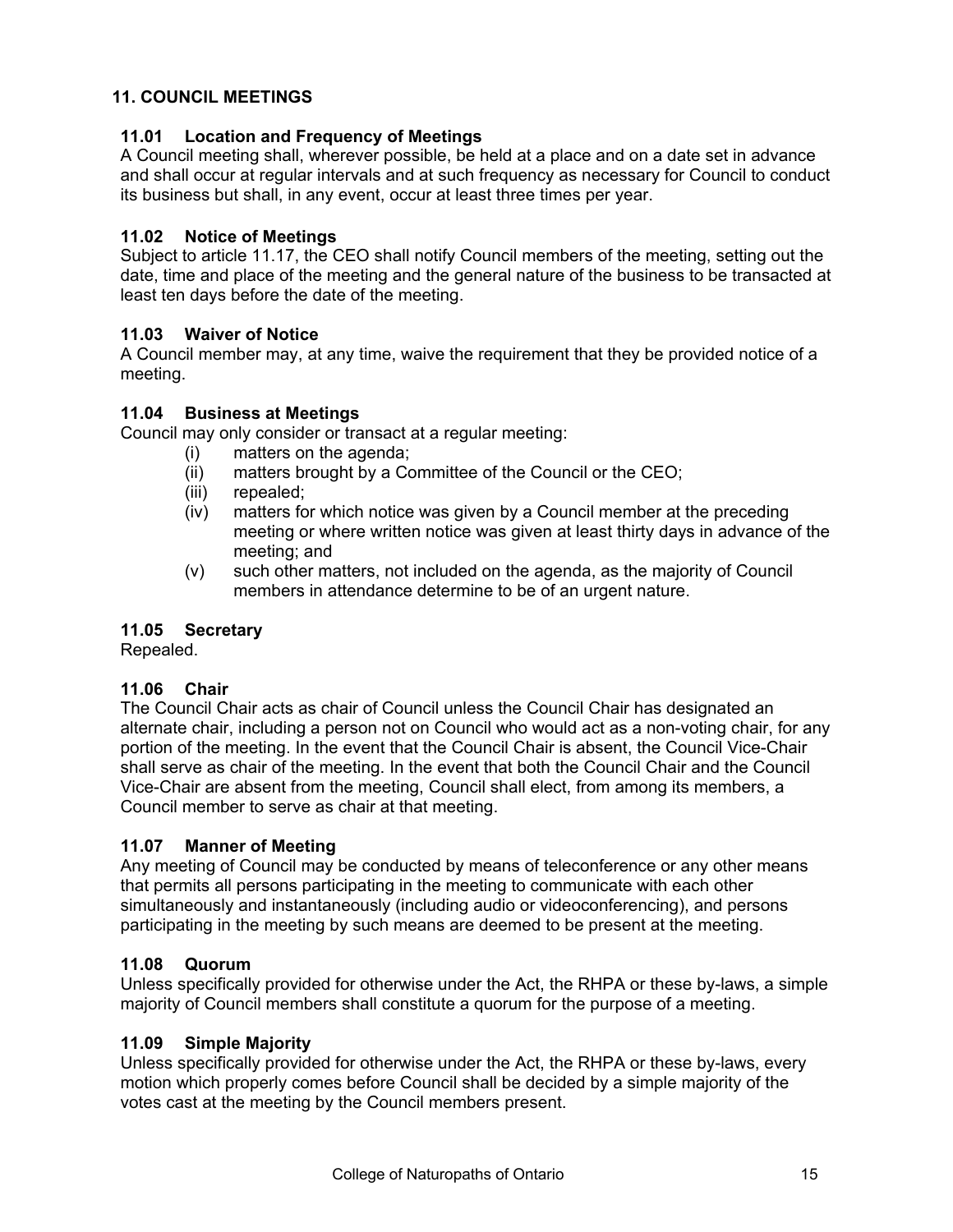### **11.10 Chair Votes**

If the Chair is a Council member, they may vote.

#### **11.11 Tie Votes**

In the event of a tie vote, the motion is defeated.

#### **11.12 Resolution**

A resolution signed by all Council members, including a resolution where all or some of them have signed by facsimile or e-mail, is valid and effective as if passed at a meeting of Council held for the purpose.

#### **11.13 Rules**

Except where inconsistent with the RHPA, the Act, or these by-laws, the rules of order for meetings of Council are set out in Schedule 2.

#### **11.14 Minutes**

The CEO shall ensure that accurate minutes of all Council meetings are recorded, approved and maintained at the College office.

#### **11.15 Adjournments**

Whether or not a quorum is present, the presiding Chair may, from time to time, with the consent of the majority of Council members present and voting, adjourn any properly called meeting to a fixed time and place, and any matter brought before the original meeting may be considered and transacted at a reconvened meeting provided that a quorum is present.

#### **11.16 Calling Special Meetings**

The Council Chair may call and convene a special meeting of Council:

- (i) at their discretion;
- (ii) upon receipt of the written request of any six Council members; or
- (iii) if a request is received from the Governance Committee under article 15.02.

#### **11.17 Notice of Special Meetings**

The CEO shall notify Council members of the special meeting, setting out the date, time and place of the meeting and the general nature of the business to be transacted, at least five days prior to the date of the meeting, and Council may only consider or transact at a special meeting those items of business contained in the notice.

#### **11.18 Waiver of Notice of a Special Meeting**

The Council may waive the notice requirements set out under article 11.17.

#### <span id="page-17-0"></span>**12. COMMITTEES – GENERAL**

#### **12.01 Duties and Responsibilities**

The duties and responsibilities of each Committee shall be those set out in the RHPA, the Act, these by-laws and the Terms of Reference for that Committee, as approved by Council, where applicable.

#### **12.02 Non-Statutory Committees**

In addition to the statutory committees required by the Code, the Council may establish and maintain any additional Committee, planning or working groups deemed necessary for the efficient functioning of the College.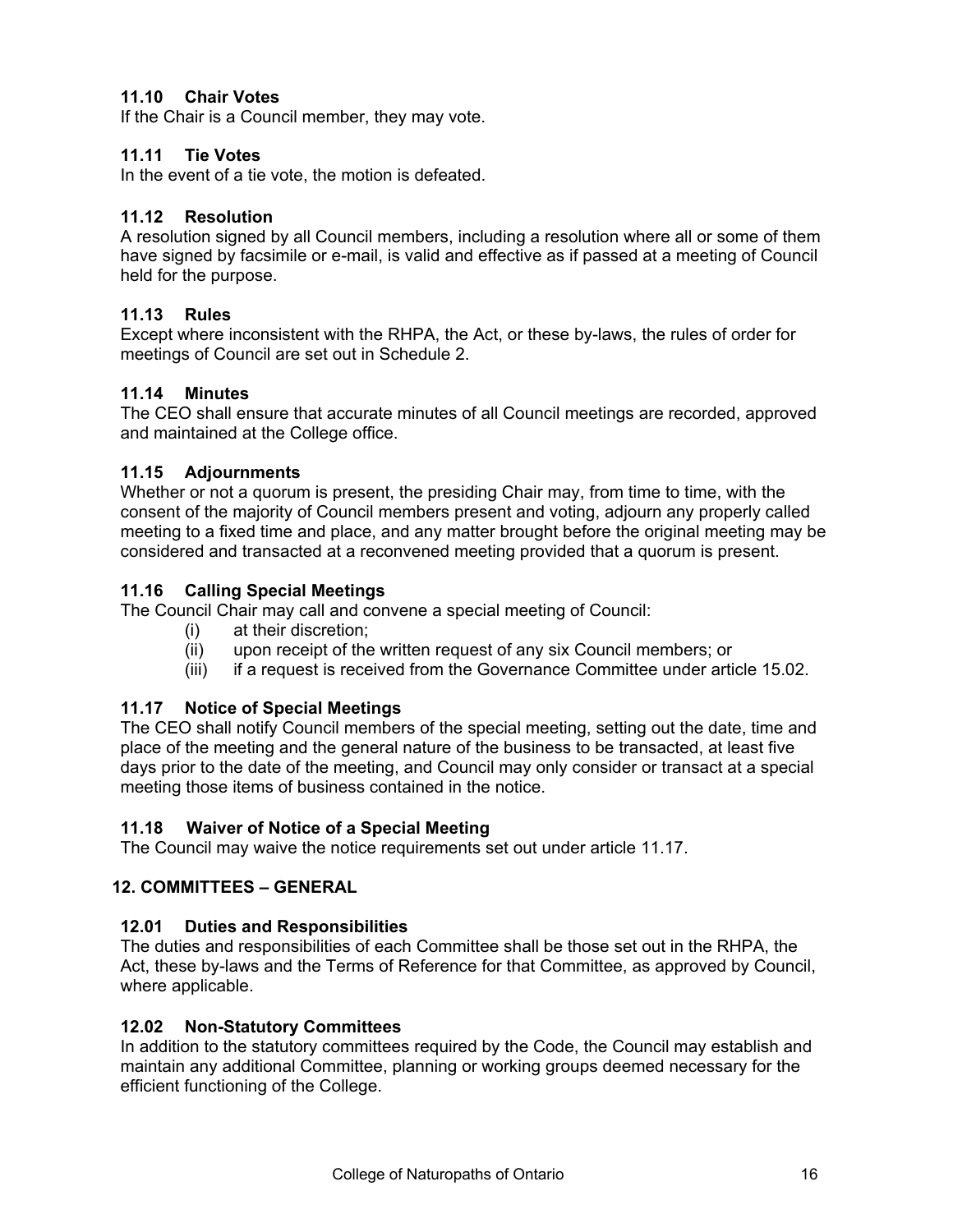# **12.03 Composition of Committees**

Repealed.

#### **12.04 Ratios**

Repealed.

#### **12.05 Vacancies**

Despite anything in these by-laws, a Committee is properly constituted despite any vacancy so long as there are sufficient Committee members to form a quorum of the Committee or a panel of the Committee.

#### **12.06 Quorum**

The quorum of any Committee is three Committee members, unless otherwise provided in the Act, or if the Committee is composed of only three members, the quorum for such a Committee shall be two Committee members.

#### **12.07 Panels**

A Committee may meet in panels selected by the Chair of the Committee.

### **12.08 Standing Panels**

Despite article 12.07, Council may appoint standing panels of a Committee, each with its own Chair, which standing panels may be subdivided into panels by the Chair of the standing panel.

#### **12.09 Per Diem**

Registrants who are Committee members and Public Representatives appointed to Committees shall be paid a per diem and shall be reimbursed by the College for travelling and other expenses reasonably incurred in relation to the performance of their duties in accordance with the Per Diem and Expenses policy approved by Council.

# <span id="page-18-0"></span>**13. SPECIFIC COMPOSITION AND SELECTION OF COMMITTEES**

#### **13.01 Executive Committee**

The Executive Committee shall be composed of the Council Chair, the Council Vice-Chair and three Council members who shall be Officers-at-Large, of which three shall be Registrants and two shall be Public Members. One of, but not both, the Council Chair or Council Vice-Chair shall be a Public Member.

#### **13.02 Registration Committee**

The Registration Committee shall be composed of no fewer than three but as many individuals as the Council deems appropriate, including:

- (i) at least one Council member who is a Public member and any number of additional Council members;
- (ii) at least one Registrant who is not a Council member; and
- (iii) any number of Public Representatives.

#### **13.03 Inquiries, Complaints and Reports Committee**

The Inquiries, Complaints and Reports Committee shall be composed of no fewer than three, but as many individuals as the Council deems appropriate, including:

- (i) at least one Council member who is a Public member and any number of additional Council members;
- (ii) at least one Registrant who is not a Council member; and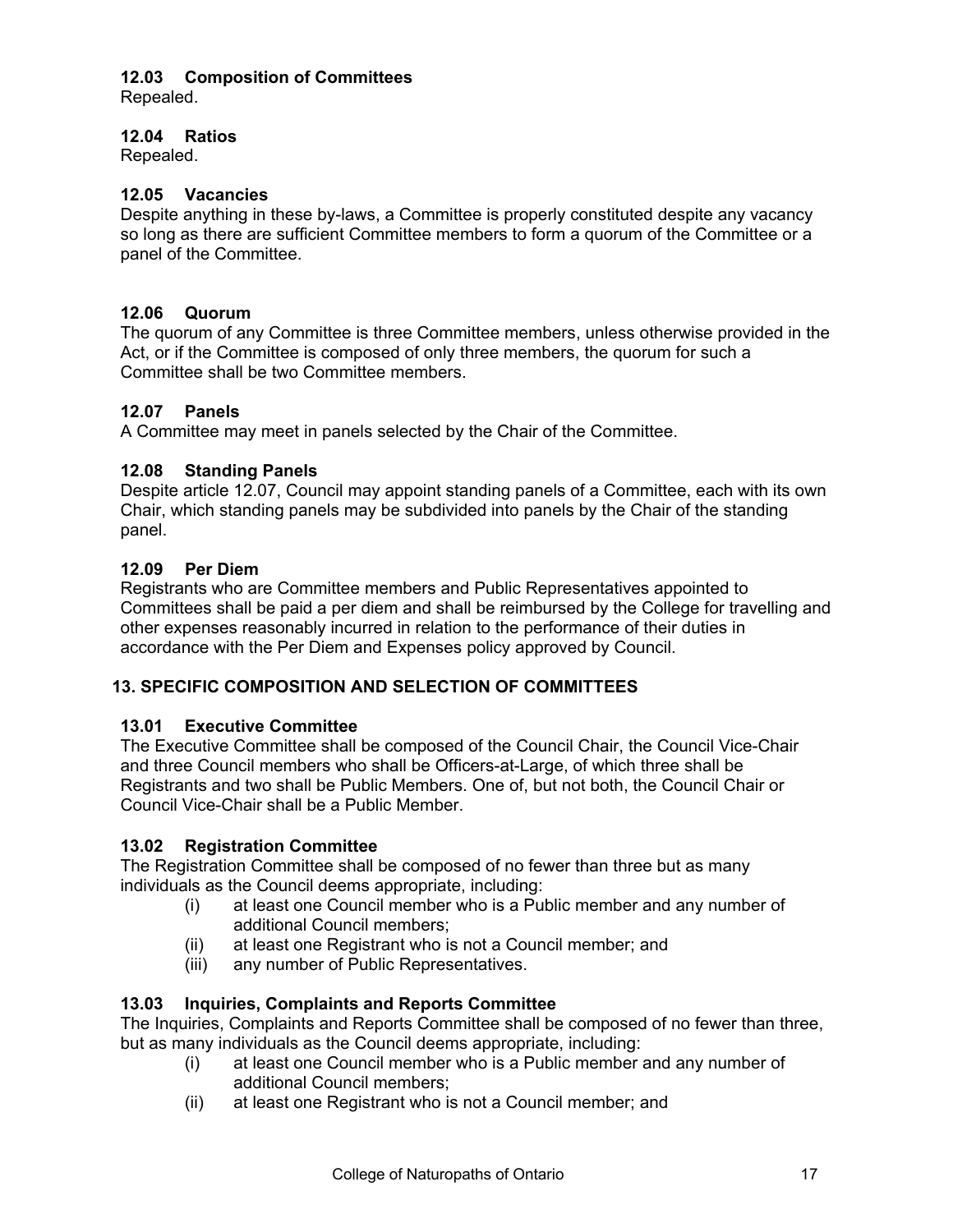(iii) any number of Public Representatives.

# **13.04 Discipline Committee**

The Discipline Committee shall be composed of no fewer than five, but as many individuals as the Council deems appropriate, including:

- (i) at least two Council members who are Public members and at least one Registrant who is a Council member;
- (ii) at least two Registrants who are not Council members; and
- (iii) any number of Public Representatives.

# **13.05 Fitness to Practise Committee**

The Fitness to Practise Committee shall be comprised of no fewer than five, but as many individuals as the Council deems appropriate, including:

- (i) at least one Council member who is a Public member and any number of additional Council members;
- (ii) at least two Registrants who are not Council members; and
- (iii) any number of Public Representatives.

# **13.06 Quality Assurance Committee**

The Quality Assurance Committee shall be composed of no fewer than three, but as many individuals as the Council deems appropriate, including:

- (i) at least one Council members who is a Public member and at least one Registrant who is a Council member;
- (ii) at least one Registrant who is not a Council member; and
- (iii) any number of Public Representatives.

# **13.07 Patient Relations Committee**

The Patient Relations Committee shall be composed of no fewer than three, but as many individuals as the Council deems appropriate, including:

- (i) at least one Council member;
- (ii) at least one Registrant who is not a Council member; and
- (iii) any number of Public Representatives.

# **13.08 Examination Appeals Committee**

The Examination Appeals Committee shall be composed of no fewer than three, but as many individuals as the Council deems appropriate, none of whom shall be members of the Registration Committee, including:

- (i) at least one Council member;
- (ii) at least one Registrant who is not a Council member; and
- (iii) any number of Public Representatives.

# **13.08.1 Inspection Committee**

The Inspection Committee shall be composed of no fewer than three, but as many individuals as the Council deems appropriate, including:

- (i) at least one Council member;
- (ii) at least one Registrant who is not a Council member; and
- (iii) any number of Public Representatives.

# **13.09 Appointment of Committee Members**

Unless otherwise stated in these by-laws, every Committee member shall be appointed by Council with the exception of the Executive Committee, whose members shall be elected to office in accordance with these by-laws.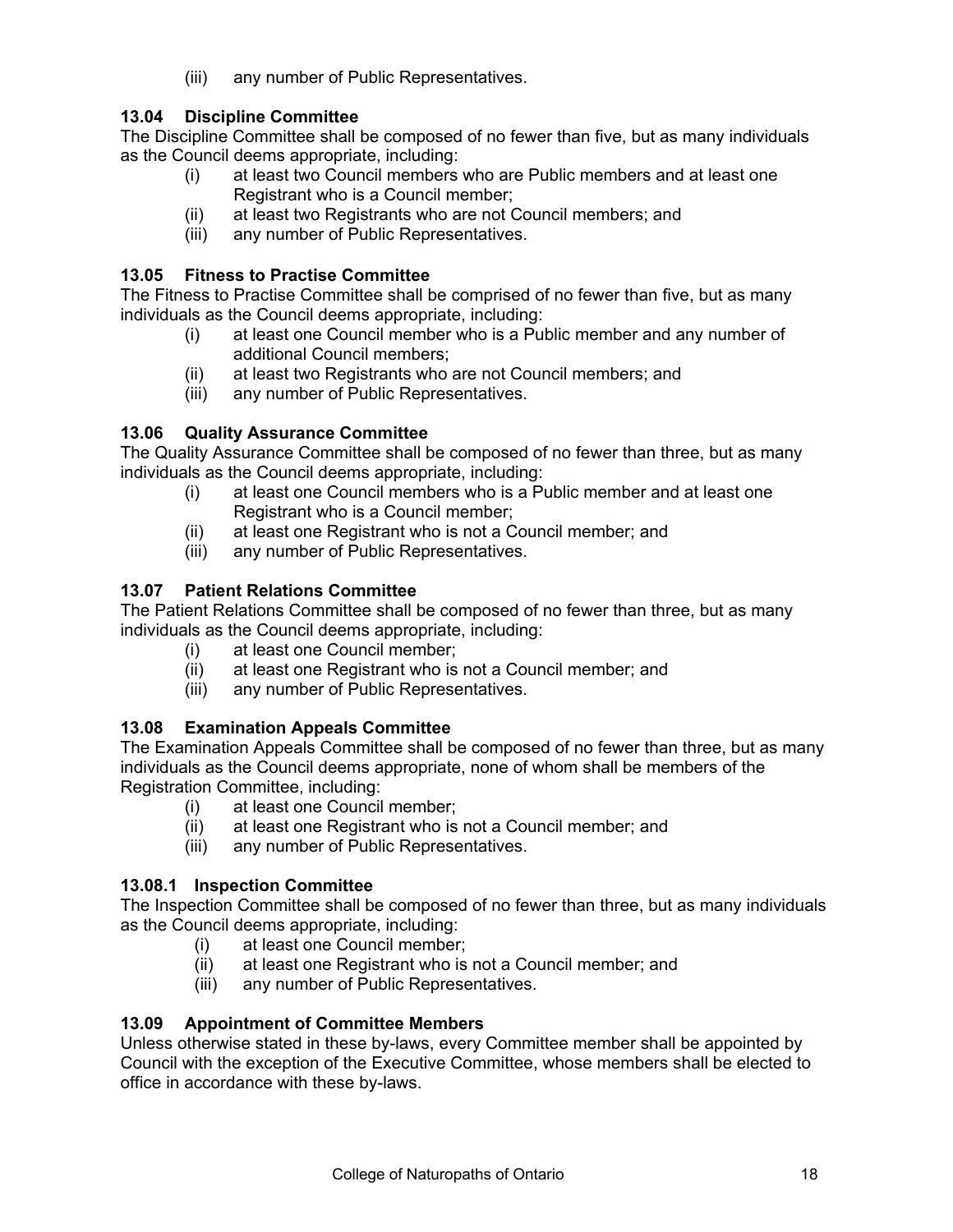# **13.10 Appointment of Non-Council Registrants**

Subject to any specific composition requirements in these by-laws, Council may, at its discretion, appoint Registrants who are not Council members to any Committee.

#### **13.10.1 Appointment of Public Representatives**

The Council may, at its discretion, appoint Public Representatives who are not Public Members and who meet the eligibility criteria set out in these by-laws, to any Committee except the Executive Committee.

#### **13.11 Terms of Office of Committee Members**

The term of office of a Committee member shall commence immediately after the appointment and shall continue for approximately one year.

### **13.12 Chairs**

Unless stated otherwise in these by-laws, the Chair or Chairs of each Committee, with the exception of the Executive Committee, shall be appointed by Council.

#### **13.13 Decisions Regarding Appointments**

In making an appointment under article 13.09, 13.10, or 13.10.1, Council shall take into consideration the location of practice, if applicable, as well as the experience, expertise, availability and other qualifications and characteristics of the Registrant, Public Member or Public Representative, in order to complement the attributes of the other Committee members or members of the working group.

### **13.14 Registrant Eligibility for Appointment**

A Registrant is eligible for appointment to a Committee, if on the date of the appointment:

- (i) repealed;
- (ii) the Registrant is not in default of payment of any fees prescribed by College by-law;
- (iii) the Registrant is not the subject of any disciplinary or incapacity proceeding;
- (iv) the Registrant has not been the subject of any professional misconduct, incompetence or incapacity finding in the preceding three years;
- (v) the Registrant's certificate of registration has not been revoked or suspended in the preceding six years for any reason other than non-payment of fees;
- (vi) the Registrant's certificate of registration is not subject to a term, condition, or limitation imposed by either the Discipline Committee or the Fitness to Practise Committee;
- (vii) the Registrant has agreed to and does resign, before taking office, any position such as director, owner, board member, officer or employee that the Registrant holds with a professional association relating to naturopathy;
- (viii) the Registrant has agreed to and does resign, before taking office, any position such as director, owner, board member, or officer that the Registrant holds with an educational institution relating to naturopathy;
- (ix) the Registrant has not been disqualified from Council within the preceding three years;
- (x) the Registrant is not a Council member of any other college regulated under the RHPA;
- (xi) the Registrant is not an employee of the College;
- (xii) the Registrant is not in any default of returning any required form or information to the College; and
- (xiii) the Registrant meets the competencies required and has successfully completed any qualifying process established by the Council.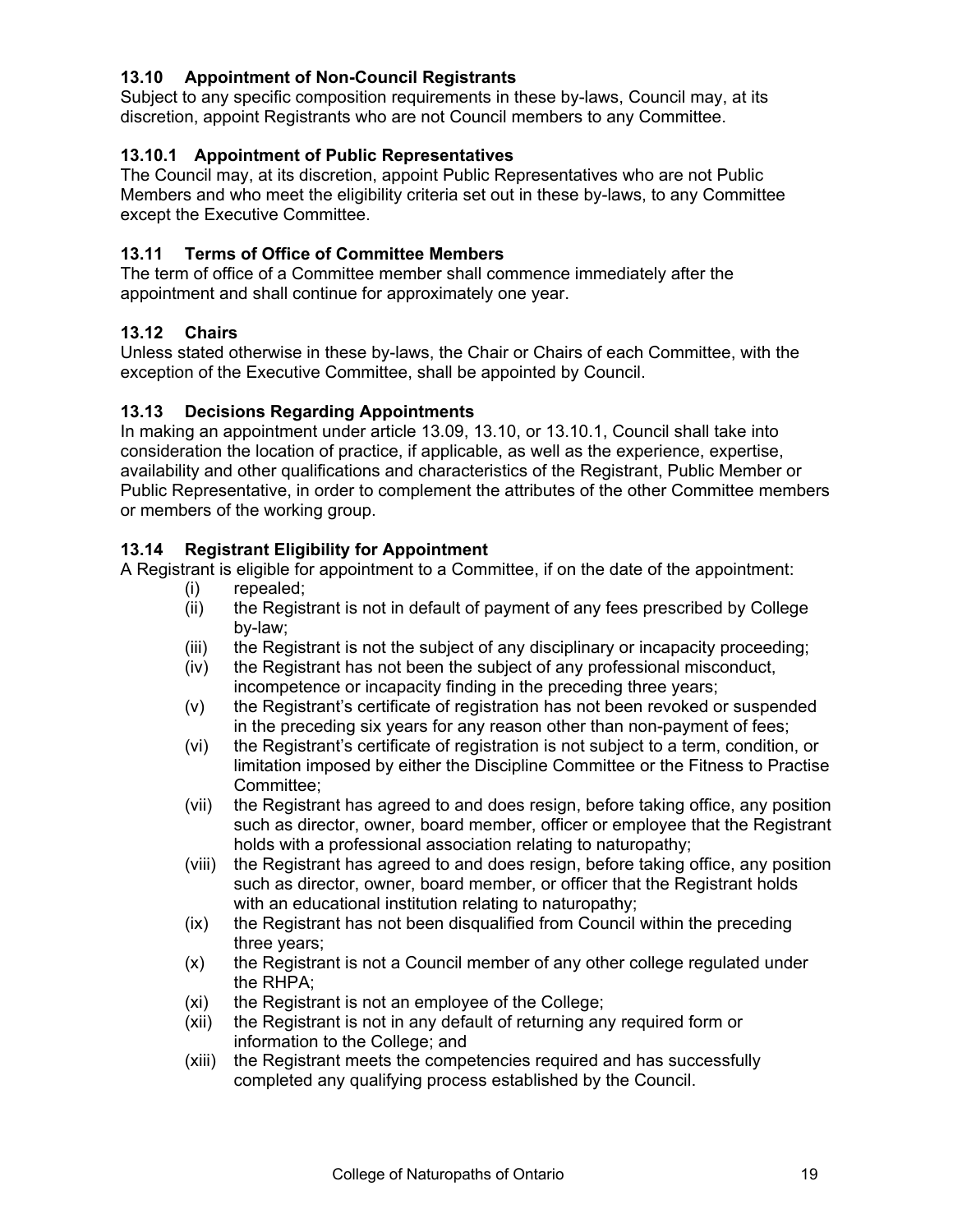# **13.14.1 Eligibility to be Appointed as a Public Representative**

A person is eligible for appointment to a Committee, if on the date of the appointment the person:

- (i) is not a Public Member of any Council of a College of a profession and is not a member of any health professions as set out in Schedule 1 of the RHPA;
- (ii) has not declared bankruptcy within the past seven years;
- (iii) does not have a prior conviction and is not currently charged under the Criminal Code (Canada) or with Provincial Offences;
- (iv) has agreed to and does resign, before taking office, any position such as director, owner, board member, officer or employee that the person holds with a professional association relating to naturopathy or with a naturopathic educational program;
- (v) is not an employee of the College nor of any other College of any health profession set out in Schedule 1 of the RHPA;
- (vi) has no concerning social media posts relating to any regulated profession;
- (vii) does not have any real or perceived conflict of interest as determined by the CEO;
- (viii) has not initiated, joined, materially contributed or continued a legal proceeding against the College or any Committee or representative of the College; and
- (vix) meets the competencies required and has successfully completed any qualifying process established by the Council.

### **13.15 Removal of Committee Members**

Despite the other provisions of these by-laws that permit the removal of a Committee member in specific circumstances, Council may also remove a Committee member at its sole discretion.

#### **13.16 Ad hoc Committee**

Despite article 13.14 and the provisions of these by-laws relating to conflicts of interest and the removal of Committee members, Council may appoint ad hoc committees whose composition is not in compliance with articles 13.14(vii), (viii) and (x) where the mandate and purpose of the ad hoc committee includes stakeholder participation, in which case the mere holding of the position described in articles 13.14(vii), (viii) and (x) shall not, by itself, be grounds for removal from the ad hoc committee.

# <span id="page-21-0"></span>**14. COMMITTEE MEETINGS**

# **14.01 Location and Frequency of Meetings**

Committee meetings shall, wherever possible, be held at a place and on a date set in advance and shall occur at regular intervals and at such frequency as is necessary for the Committee to conduct its business.

#### **14.02 Manner of Meeting**

Any meeting of a Committee, at the discretion of the Chair, may be conducted by means of teleconference, videoconference or any other means that permits all persons participating in the meeting to communicate with each other simultaneously and instantaneously, and persons participating in the meeting by such means are deemed to be present at the meeting.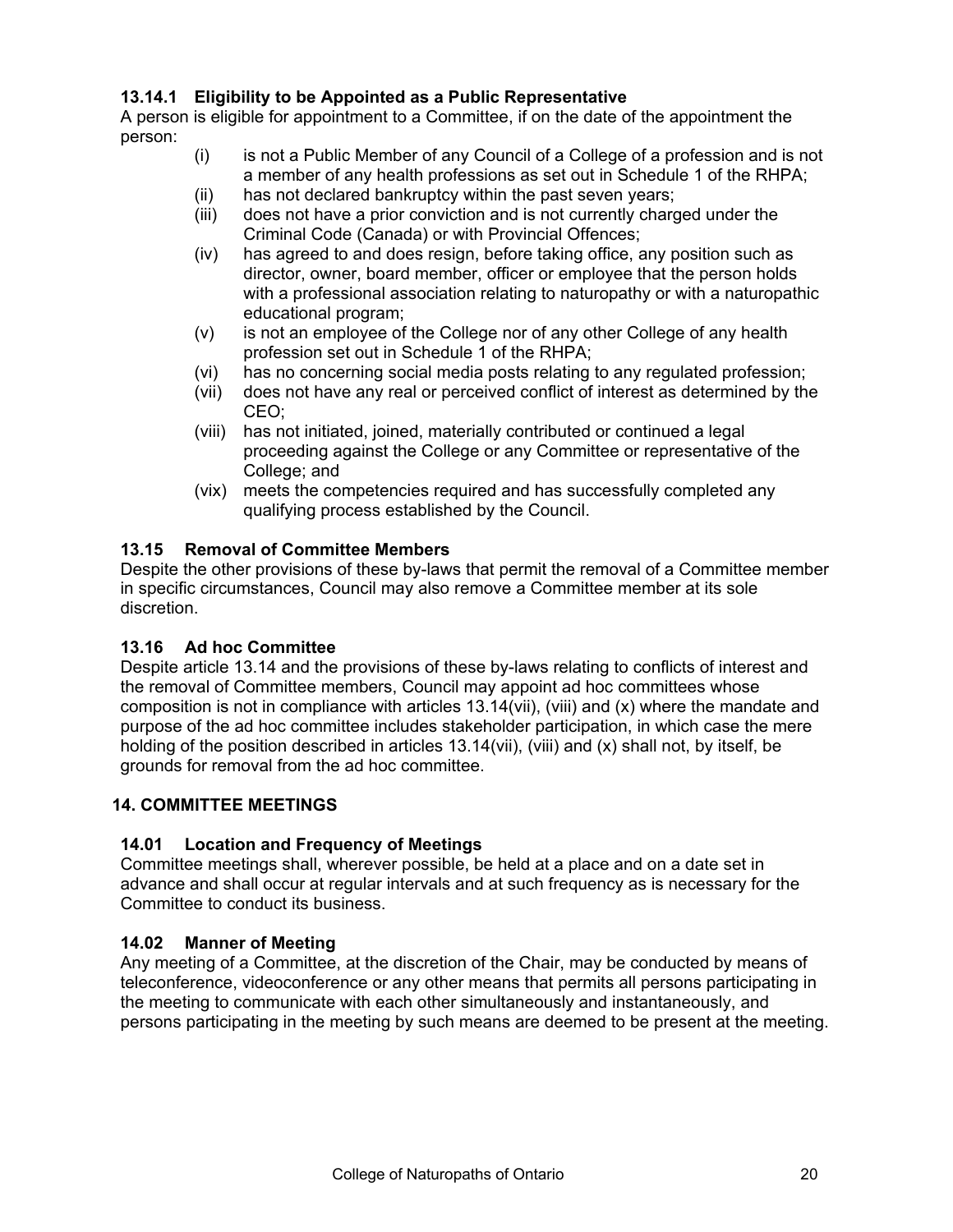#### **14.03 Chair**

In the event that the Chair of the Committee is unable or unwilling to preside at the meeting, the Committee members shall select from amongst their number, a Committee member to serve as Chair for the purposes of that meeting.

#### **14.04 Minutes**

The Chair of each Committee shall ensure that accurate minutes of all Committee meetings and proceedings are recorded, approved and maintained at the College office.

#### **14.05 Simple Majority**

Unless specifically provided for otherwise under the Code or these by-laws, every motion that properly comes before a Committee shall be decided by a simple majority of the votes cast at the meeting by the Committee members present.

#### **14.06 Chair Votes**

If the Chair is a Committee member, they may vote.

#### **14.07 Tie Votes**

In the event of a tie vote, the motion is defeated.

#### <span id="page-22-0"></span>**15. DUTIES OF COUNCIL AND COMMITTEE MEMBERS**

#### **15.01 Expectations and Duties**

Council and Committee members shall, in the performance of their duties:

- (i) familiarize themselves with the Act, the RHPA, these by-laws and any policies of the College;
- (ii) familiarize themselves with any other records, documents and guidelines that may be necessary for the performance of their duties;
- (iii) comply with the provisions of the Act, the RHPA, these by-laws, any policies of the College and rules that are adopted by Council;
- (iv) regularly attend meetings on time and participate constructively in discussions;
- (v) ensure that confidential matters coming to their attention are not disclosed, except as required for the performance of their duties or as permitted by the RHPA;
- (vi) conduct themselves in an appropriate manner with College staff, other Council or Committee members, Registrants and Public Representatives;
- (vii) comply with the College's Code of Conduct, as set out in the College's governance policies established by Council;
- (viii) avoid, or where that is not possible, declare all conflicts of interest in the manner set out in these by-laws;
- (ix) recuse themselves from their duties as Council or Committee member in the event that allegations regarding their conduct, competence or capacity are referred to the Discipline Committee or Fitness to Practise Committee, or an interim order is imposed by the Inquiries, Complaints and Reports Committee, until such time as the matter has been finally disposed of; and
- (x) perform the duties associated with their position conscientiously, in good faith, and with due care and diligence in a manner that serves and protects the public interest.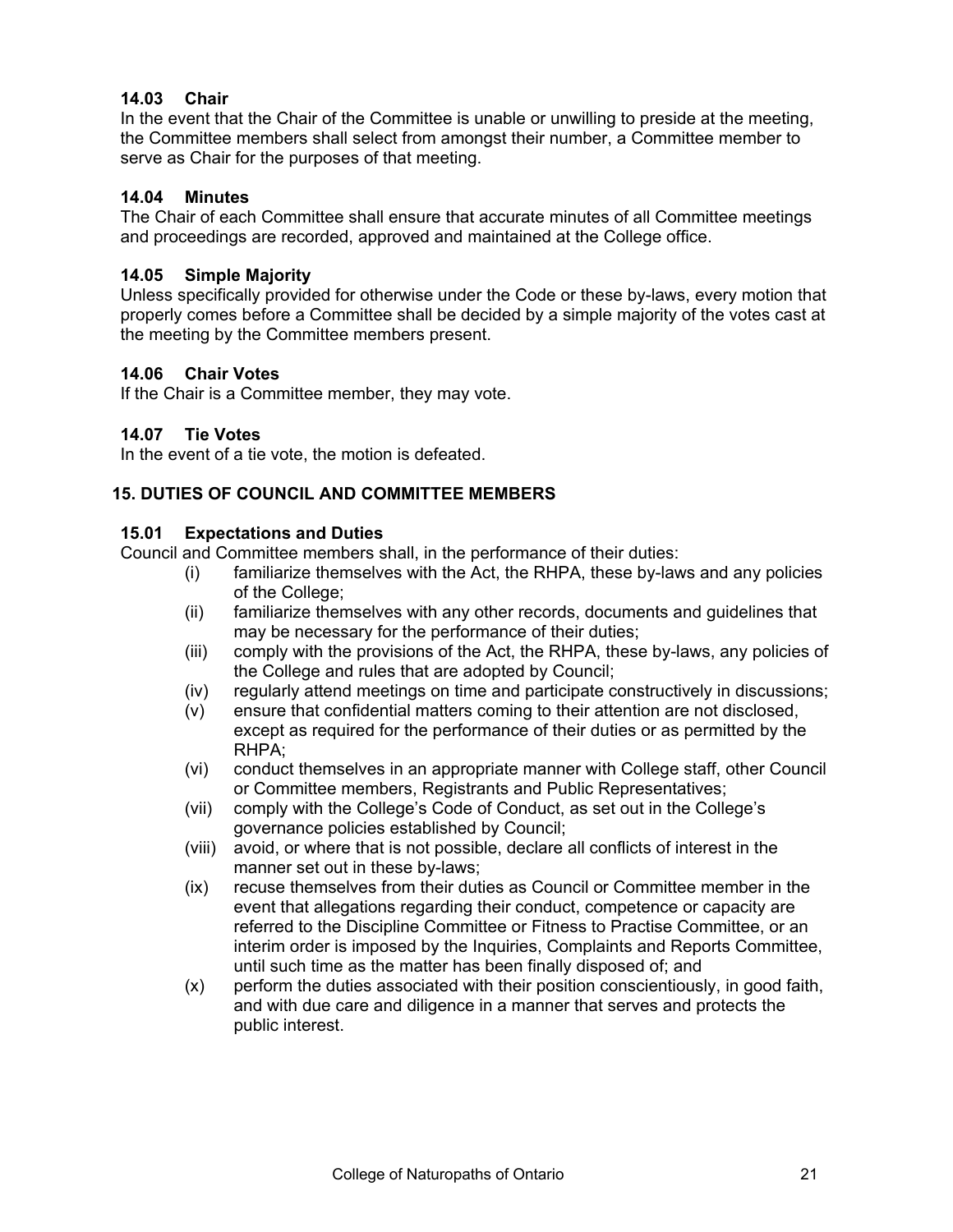# **15.02 Removal of Council or Committee Member**

The following procedure shall be followed in the event that a Council or Committee member is alleged to have contravened their duties or meets the criteria for disqualification set out in article 10.30:

- (i) a written complaint, which can be made by a Registrant, a Public Representative, a Council or Committee member, or any person, shall be filed with or by the CEO, and if a Council or Committee member receives such a complaint, they shall immediately file it with the CEO;
- (ii) the CEO shall report the complaint to the Council Chair and/or the Council Vice-Chair, who shall bring the complaint to the Governance Committee if they believe that the complaint may warrant formal action;
- (iii) if the Governance Committee, after any investigation it deems appropriate, believes that the complaint warrants formal action, it shall request a meeting of the Council, which shall determine whether there has been a breach of duties or whether the criteria for disqualification have been met and, if so, impose the appropriate sanction, which can include one or more of the following:
	- (a) censure of the Council of Committee member verbally or in writing;
	- (b) removal of the Council or Committee member from any Committee and/or working group on which they serve;
	- (c) where the Council member is a Registrant, disqualification of that Council member from the Council; or
	- (d) where the Council member is a Public Member, correspondence to the Minister of Health requesting the removal of that Council member from the Council;
- (iv) a Council or Committee member whose conduct is the subject of concern shall be given a reasonable opportunity to respond to any allegations against them;
- (v) a Council or Committee member whose conduct is the subject of concern shall not take part in the deliberation or vote on the matter;
- (vi) a decision finding that there has been a breach of duties or a decision that a Council or Committee member meets the criteria for disqualification set out in article 10.30, or a decision to impose a particular sanction must be approved by a two-thirds affirmative vote of the Council members present and voting; and
- (vii) the CEO shall notify the Council or Committee member of the decision of the Council.

# <span id="page-23-0"></span>**16. CONFLICTS OF INTEREST**

#### **16.01 Definition**

For the purposes of this article, a conflict of interest exists where a reasonable person would conclude that a Council or Committee member's personal or financial interest may affect their judgment or the discharge of their duties to the College. A conflict of interest may be real or perceived, actual or potential, and direct or indirect.

# **16.02 Duty to Avoid Conflicts of Interest**

All Council and Committee members have a duty to carry out their responsibilities in a manner that serves and protects the interest of the public, and as such, they must not engage in activities or in decision making concerning any matters where they have a direct or indirect personal or financial interest, and all Council and Committee members have a duty to uphold and further the intent of the Act to regulate the practice and profession of naturopathy in Ontario, and not to represent the views of advocacy or special interest groups.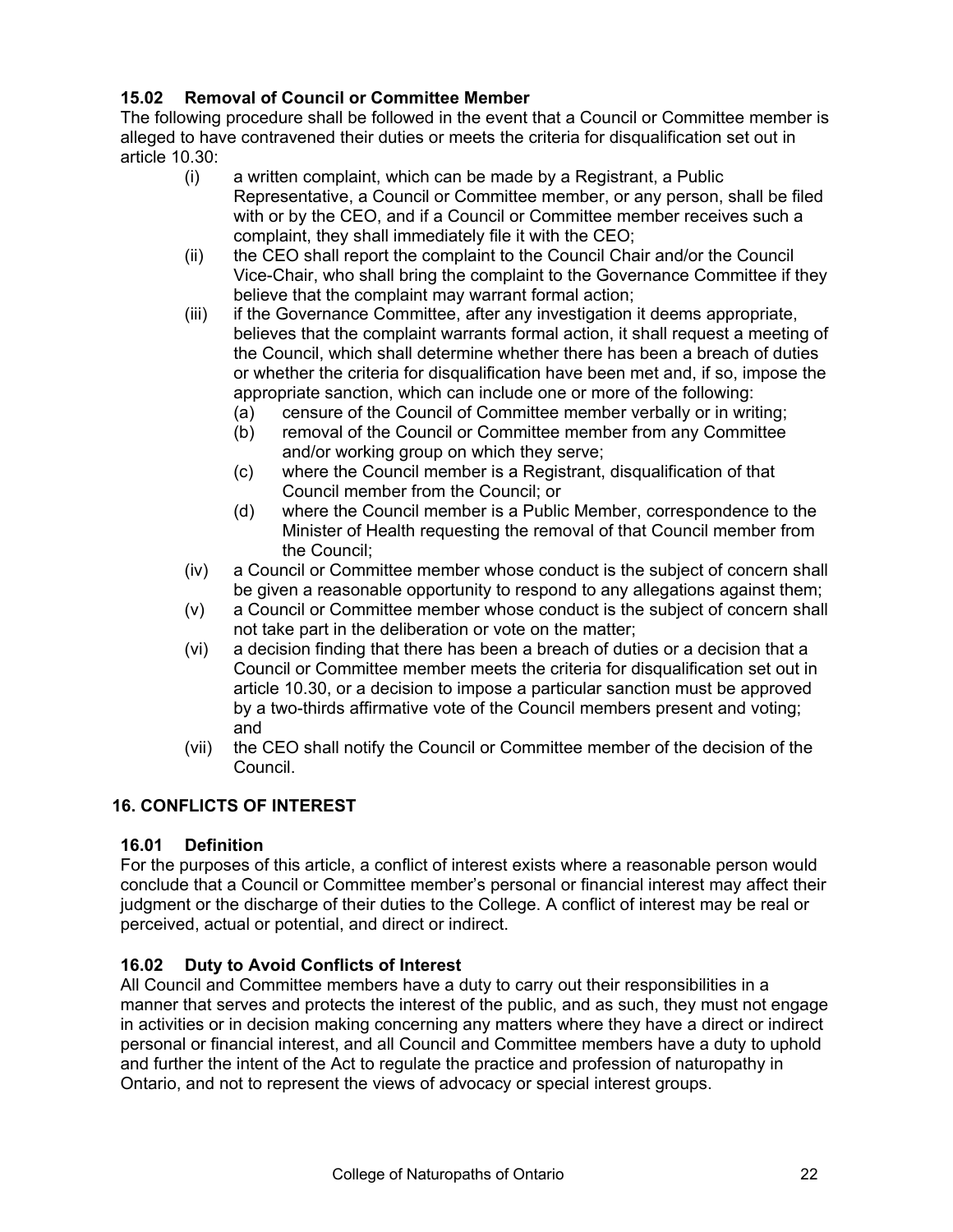# **16.03 Recognition of Conflict**

Council and Committee members recognize that a conflict of interest or an appearance of a conflict of interest could:

- (i) bring discredit to the College;
- (ii) amount to a breach of their fiduciary obligation to the College; and
- (iii) create liability for either the College and/or the person involved.

### **16.04 Conflicts Relating to Involvement with External Organizations**

Without limiting the generality of article 16.01, Council or Committee members shall be perceived to have a conflict of interest in a matter and shall not serve on Council or its Committees at all if they hold:

- (i) a responsible position in any professional association relating to naturopathy, including but not necessarily limited to a position as director, owner, board member, or officer or is an employee; or
- (ii) a responsible position in any educational institution relating to naturopathy, including but not necessarily limited to a position as director, owner, board member, or officer.

#### **16.05 Conflicts Relating to Position in Other Organizations**

Council or Committee members shall be perceived to have a conflict of interest in a matter and shall refrain from participating in any discussion or voting if they hold a responsible position such as director, owner, board member, or officer in or are employees of another organization where their duties may be seen by a reasonable person as influencing their judgment in the matter under consideration of the Council or its Committees.

#### **16.06 Declaration Forms**

Upon appointment or election, and annually thereafter, every Council and Committee member shall fully complete and deliver to the CEO a form, available from the CEO, declaring their current and recent affiliations with professional associations and other organizations to facilitate compliance with the above provisions.

#### **16.07 Interests of Related Persons**

For the purposes of these by-laws, the direct or indirect personal or financial interests of a parent, spouse, child or sibling of a Council or Committee member are interpreted to be the interests of the Council or Committee member. For the purposes of this article, the term "spouse" includes a common-law spouse of the person.

#### **16.08 Where a Conflict May Exist**

Where Council or Committee members believe that they may have a conflict of interest in any matter that is the subject of deliberation or action by the Council or its Committees, they shall:

- (i) consult, as needed, with the Council Chair and the CEO and, if there is any doubt about whether they may have or be perceived to have a conflict, prior to any consideration of the matter, declare the potential conflict to the Council or the Committee and accept Council's or the Committee's direction as to whether there is an appearance of a conflict;
- (ii) where there appears to be a conflict of interest, not take part in the discussion of, or vote on, any question in respect of the matter;
- (iii) where there appears to be a conflict of interest, absent themselves from the portion of any meeting relating to the matter; and
- (iv) where there appears to be a conflict of interest, not attempt in any way to influence the voting or do anything that might be perceived as attempting to influence the decision of other Council or Committee members on the matter.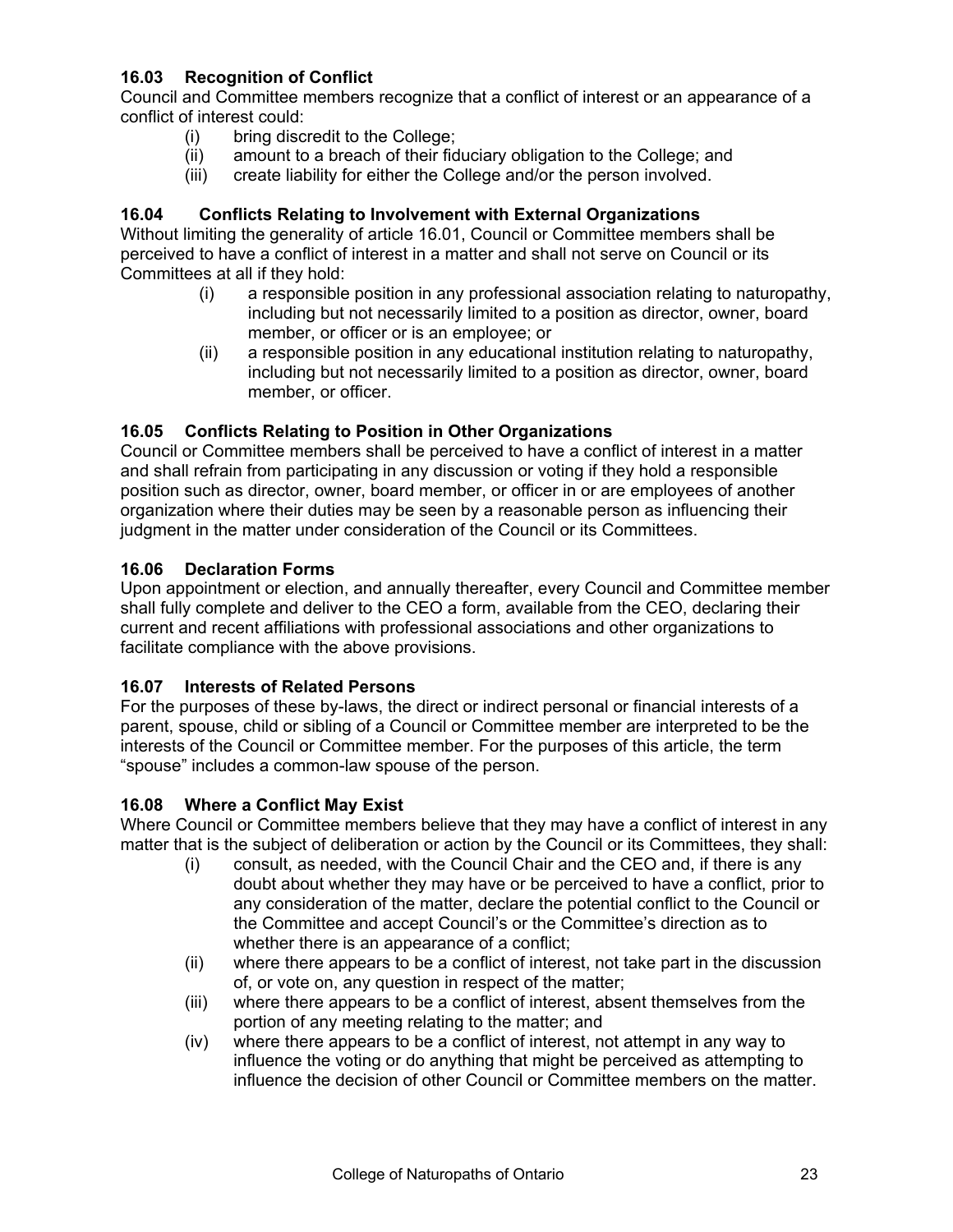# **16.08.1 Undeclared Conflict**

Where a Council or Committee member believes that another Council or Committee member has a conflict of interest that has not been addressed:

- (i) they shall approach the Council or Committee member in question and discuss the matter;
- (ii) if this does not resolve the matter, they shall consult with the Council Chair and the CEO about the matter; and
- (iii) the Council Chair and/or CEO shall take such action as they deem appropriate, including but not necessarily limited to raising the matter before the full Council or Committee.

### **16.09 Conflicts Recorded in Minutes**

Every declaration of a conflict of interest shall be recorded in the minutes of the meeting together with a description of the nature of the conflict.

# **16.10 Use of College Information or Property**

Council or Committee members shall not use College property or information of any kind to advance their own interests, direct or indirect.

### **16.11 Staff Positions**

A Council or Committee member may not hold any other employment or appointment with the College while serving as a Council or Committee member. This includes, but is not limited to, positions as peer assessor, investigator, inspector, examiner or staff. Where Council or Committee members wish to be considered for any such position or appointment, they must first resign their position and agree to an undertaking not to seek election or appointment to Council or a Committee for a period of two years after they cease to be employed or appointed by the College or from the date they are informed in the event that they are unsuccessful in their application for employment or appointment by the College.

# <span id="page-25-0"></span>**17. CONFIDENTIALITY**

# **17.01 Duty of Confidentiality**

Council and Committee members, staff and persons retained or appointed by the College are required to maintain confidentiality of information that comes before them in the course of discharging their duties.

# **17.02 Subsection 36(1) of the RHPA**

Repealed.

# **17.03 Disclosure Under the RHPA**

Subsection 36(1) of the RHPA permits disclosure of confidential information in a number of specific circumstances. Council and Committees members, staff and persons retained or appointed by the College are expected to understand when those exceptions apply and seek advice if they are in doubt. Disclosures under subsection 36(1) shall only be made with the approval of Council, a Committee authorized in the Code to disclose the information, or by the CEO.

#### **17.04 Confidentiality Agreement**

Council and Committee members, staff and persons retained or appointed by the College are required to sign, annually, the confidentiality and/or fiduciary agreement approved by Council.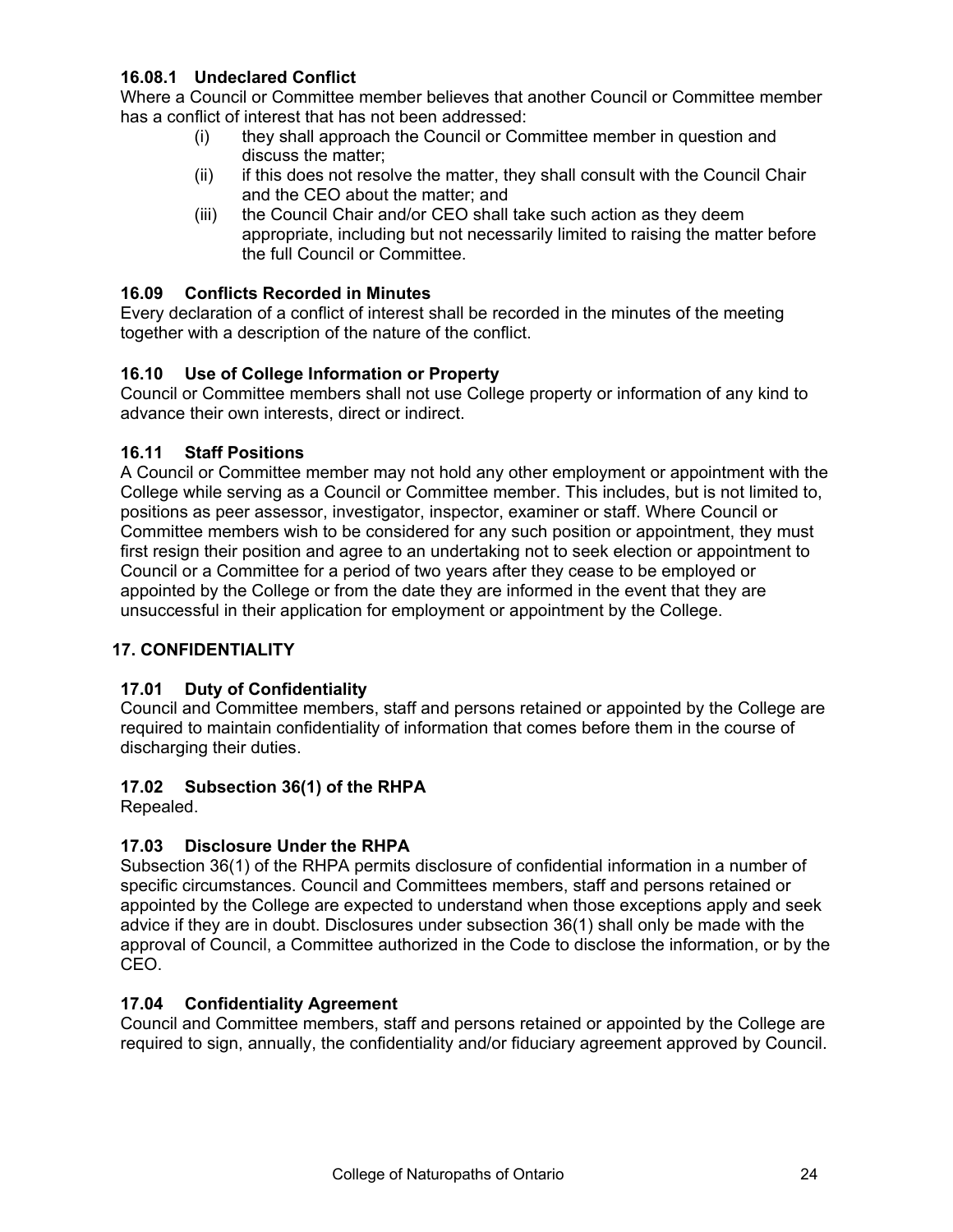### <span id="page-26-0"></span>**18. FEES**

### **18.01 Registration Year**

The registration year for Registrants shall be from the first day of April to the last day of March of the following year.

### **18.02 Renewal Process**

Unless a Registrant enrolls in a payment plan established by the CEO pursuant to article 18.08, the annual registration fee for a registration year is due on or before the last day of March of the preceding registration year. At least forty-five days before the annual registration fee is due, the CEO shall send to each Registrant, a notice stating that the annual registration fee is due, setting out the amount of the annual fee for each category of registration, and a request for information required under the regulations and these by-laws. The obligation to pay the annual registration fee continues even if the CEO fails to provide the notice or the Registrant fails to receive such notice.

### **18.03 Fees Set out in Schedule 3**

Schedule 3, as the same may be amended from time to time, sets out the applicable fees and penalties that a Registrant or person or premises shall pay to the College. Where no fee has been set out in the Schedule, a Registrant or person or premises shall pay to the College the fee set by the CEO for anything that the CEO is required or authorized to do.

### **18.04 Automatic Inflationary Increase**

The fees for registration set out in Schedule 3 are adjusted annually by an amount equivalent to the change in the Consumer Price Index, by Province, for All-Items Ontario as published by Statistics Canada, or any successor organization, for November and rounded up to the nearest dollar. Annual increases will be published by the CEO no later than the 15<sup>th</sup> day of January each year.

#### **18.05 Inspection Fees**

The fees for the inspection of a premises, including all activities related to the inspection, shall be as set out in Schedule 3 of these by-laws in accordance with the following:

- (i) shall be payable within thirty days of the date of the invoice, unless the CEO sets a longer payment term;
- (ii) shall be paid by the premises subject to the inspection, failing which the fees are payable jointly and severally by those Registrants who engage in, or supervise procedures at the premises; and
- (iii) shall be invoiced directly to the designated Registrant who shall be responsible for ensuring payment is made.

# **18.06 Charging of Fees**

The College may charge a Registrant, a health profession corporation, other persons, or a premises, a fee in connection with decisions or activities that the College or a Committee are required or authorized to make or do with respect to a Registrant, health profession corporation, other person or a premises. Such fees may include an administrative component relating to the decision or activity.

# **18.07 Proration of Fees at Initial Registration**

For applicants who have never been registered with the College, the initial registration fee set out in Schedule 3 will be prorated as follows: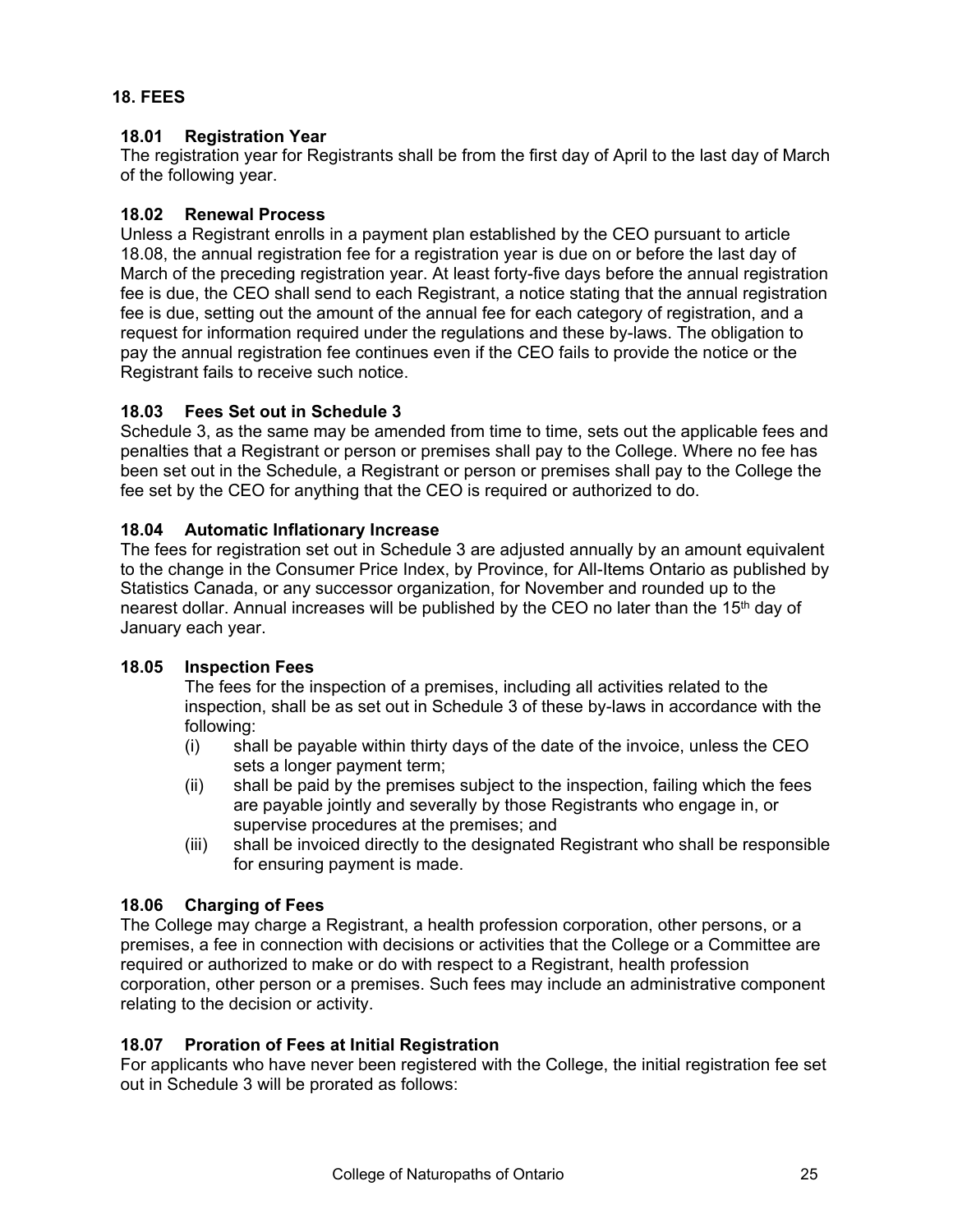- (i) if the certificate of registration is issued between April 1 and June 30, 100% of the posted registration fee:
- (ii) if the certificate of registration is issued between July 1 and September 30, 75% of the posted registration fee;
- (iii) if the certificate of registration is issued between October 1 and December 31, 50% of the posted fee;
- (iv) if the certificate of registration is issued between January 1 and March 1, 25% of the posted registration fee; or
- (v) if the certificate of registration is issued between March 2 and March 31: 100% of the posted registration fee for the following registration year.

#### **18.08 Payment Schedules**

The CEO may establish and Registrants may participate in a payment schedule for the annual registration fee of Registrants, subject to the following:

- (i) repealed;
- (ii) payment(s) by the Registrant shall be in the designated quantum and shall be delivered to the CEO by the designated date(s) as set out in the payment schedule;
- (iii) failure to pay the designated quantum and/or make any payment(s) by the designated date(s) may result in:
	- (a) the Registrant being in default and no longer in good standing with the College:
	- (b) commencement of proceedings under section 24 of the Code to suspend the Registrant for non-payment of fees;
	- (c) the application of the NSF Fee as set out in Schedule 3 of these by-laws and a demand for all outstanding registration fees for the registration year by the CEO in order to avoid suspension under section 24 of the Code.
	- (d) repealed
- (iv) repealed

#### <span id="page-27-0"></span>**19. PROFESSIONAL LIABILITY INSURANCE**

#### **19.01 Mandatory Insurance Coverage**

Subject to article 19.03, all Registrants shall carry professional liability insurance that has the following characteristics:

- (i) on a claims-made form that provides coverage to the full scope of practice of the profession, including the authorized acts as outlined in sections 3 and 4 of the Act;
- (ii) a minimum coverage amount of \$2 million per claim;
- (iii) a minimum coverage amount of \$2 million aggregate level;
- (iv) a deductible of no more than \$1,000 per occurrence; and
- (v) either from a provider who is licensed as an insurer with the Financial Services Commissioner of Ontario or a body outside of Ontario that the CEO considers substantially equivalent to the Financial Services Commissioner of Ontario.

# **19.02 Additional Coverage for IV Infusion Therapy**

In addition to the mandatory insurance coverage outlined in article 19.01, Registrants who meet the standard of practice for Intravenous Infusion Therapy, unless they enter into an undertaking with the College to no longer provide this therapy to their patients, shall carry an additional amount of insurance as follows:

- (i) additional coverage in the amount of \$3 million per claim; and
- additional coverage in the amount of \$3 million aggregate level.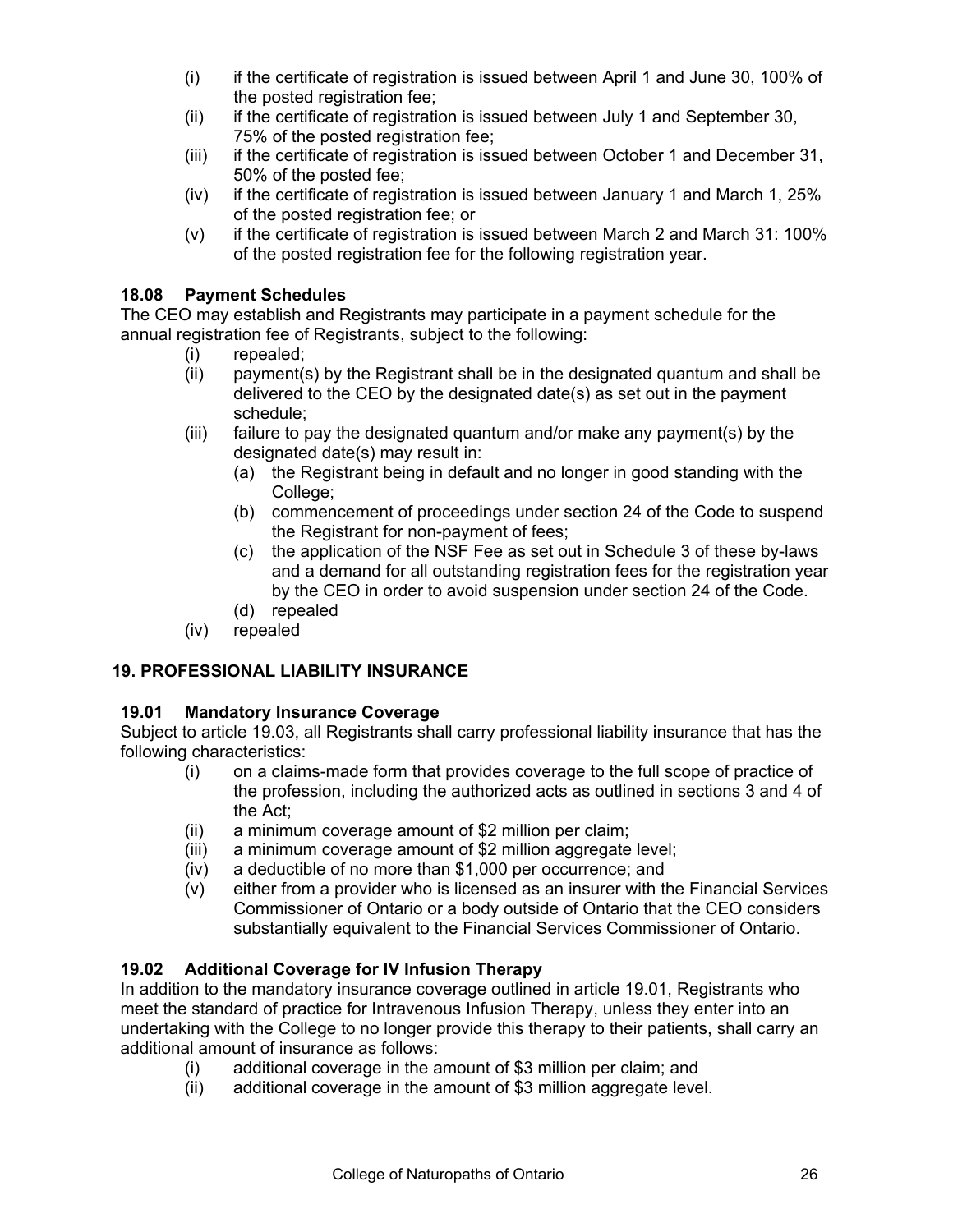### **19.03 Enduring (Tail) Insurance**

Registrants who have practised in Ontario within the past five years and immediately prior to ceasing to practise the profession shall have enduring (tail) insurance to provide coverage for at least five years after ceasing to practise the profession.

### <span id="page-28-0"></span>**20. THE REGISTER**

#### **20.01 Name in Register**

Subject to article 20.02 a Registrant's name in the register shall be the full name indicated on the document used to support the Registrant's initial registration with the College.

#### **20.02 Change of Name**

The CEO may enter a name other than the name referred to in article 20.01 in the register if the CEO:

- (i) has received a written request from the Registrant;
- (ii) is satisfied that the Registrant has legally changed their name; and
- (iii) is satisfied that the name change is not for any improper purpose.

#### **20.03 Clinic or Business Information**

A Registrant's clinic or business information in the register shall be:

- (i) a Registrant's clinic or business information for every location in Ontario where the Registrant provides naturopathic services to the public, shall be included in the register, including:
	- (a) the clinic name, if there is one or otherwise the name under which the Registrant practises;
	- (b) the street address and telephone number;
	- (c) the e-mail address;
	- (d) the date the Registrant began offering services at that location; and
	- (e) whether the location is a premises;
- (ii) in the event that the Registrant provides naturopathic services in more than one location in Ontario, the location where the Registrant generally works, or anticipates to work, the most hours, shall be designated as their primary location; and
- (iii) in the event that the Registrant is not providing naturopathic services in Ontario, the location designated by the Registrant or any other address approved by the CEO.

#### **20.04 Duty of CEO**

The CEO shall maintain a register in accordance with section 23 of the Code.

#### **20.05 Additional Registrant Information**

Pursuant to paragraph 20 of subsection 23(2) of the Code*,* the register shall contain the following additional information, which is designated as public information, with respect to each Registrant:

- (i) names other than the proper legal name of the Registrant including any nicknames or abbreviations that the Registrant uses in any place of practice;
- (ii) if there have been any changes to the Registrant's name since the date of the Registrant's initial application for registration, the former names of the Registrant;
- (iii) a colour passport-type photograph that is less than five years old;
- (iv) the Registrant's registration number, class of certificate of registration, status of the registration, an indication to the public as to whether the Registrant is authorized to provide naturopathic services and whether the public should be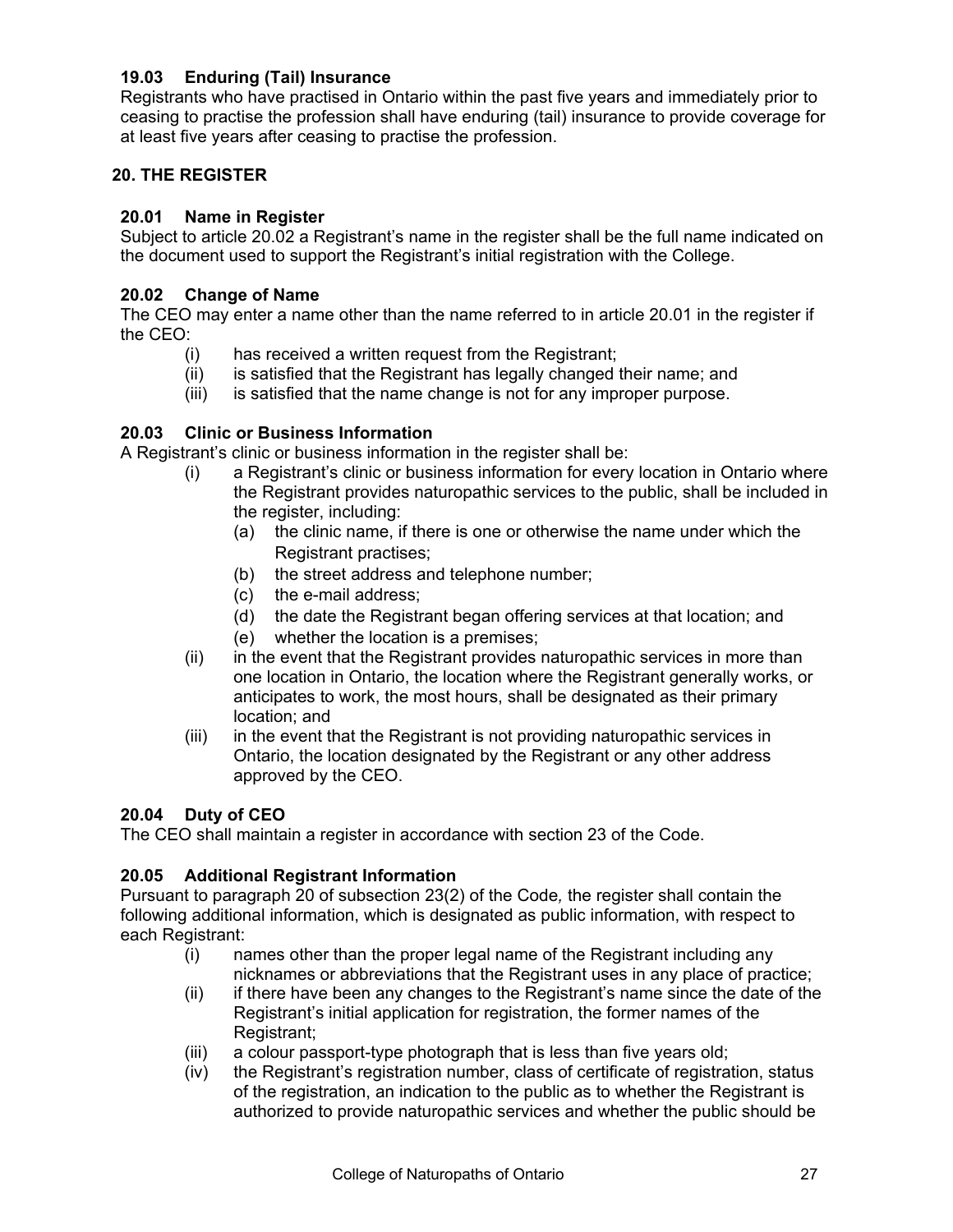aware of information about that Registrant;

- (v) where the Registrant holds an Inactive Class Certificate of Registration:
	- (a) the last known primary practice location of the Registrant; or
	- (b) if it is different, the name and address of the custodian of the Registrant's patient records;
- (vi) where the Registrant's certificate of registration is subject to a suspension, the reason for the suspension and the date of the suspension in addition to the fact of that suspension;
- (vii) the date of the Registrant's initial registration with the College;
- (viii) the dates on which each class of registration and specialist status that the Registrant holds was obtained and, if applicable, the dates on which each terminated;
- (ix) whether the Registrant:
	- (a) meets the Standard of Practice for Prescribing and/or the Standard of Practice for Intravenous Infusion Therapy;
	- (b) the date on which the Registrant met the Standard(s); and
	- (c) the date on which the Registrant ceased to meet the Standard(s);
- (x) any information jointly agreed to be placed on the register by the College and the Registrant;
- (xi) if the Registrant ceased to be a Registrant, a notation specifying the reason for the termination of registration and the date upon which the Registrant ceased to be a Registrant;
- (xii) where the Registrant has resigned, retired, is deceased or has had their registration revoked or otherwise terminated, the register shall be maintained for a period of ten years, except for any information related to discipline proceedings in Ontario, in which case it shall be entered on the register for a period of fifty years after the termination of registration, and the register shall also include:
	- (a) the date on which registration ended; and
	- (b) the name and address of the custodian of the former Registrant's patient records; and
- (xiii) if the Registrant holds registration or is licensed by any regulatory authority in any jurisdiction, the name of the regulatory authority, the jurisdiction and any designation available to the Registrant by virtue of that license or registration.

#### **20.06 Information about Registrant Offences and Findings by other Regulators**

Pursuant to Ontario Regulation 261/18 made under the RHPA and paragraph 20 of subsection 23(2) of the Code*,* the register shall contain the following information with respect to offences of a Registrant and findings by other regulators, which is designated as public information:

- (i) a summary of any findings of guilt and sentence of which the College is aware if made by a court after April 1, 2015, against a Registrant in respect of a federal or provincial or other offence that the CEO believes is relevant to the Registrant's suitability to practise until such time as any of the following are met:
	- (a) the Parole Board of Canada has ordered a record suspension in respect of the conviction;
	- (b) a pardon in respect of the conviction has been obtained; or
	- (c) the conviction has been overturned on appeal;
- (ii) a summary of any current charges, including the fact and content, and date and place of the charge, against a Registrant, of which the College is aware, in respect of a federal, provincial or other offence, that the CEO believes is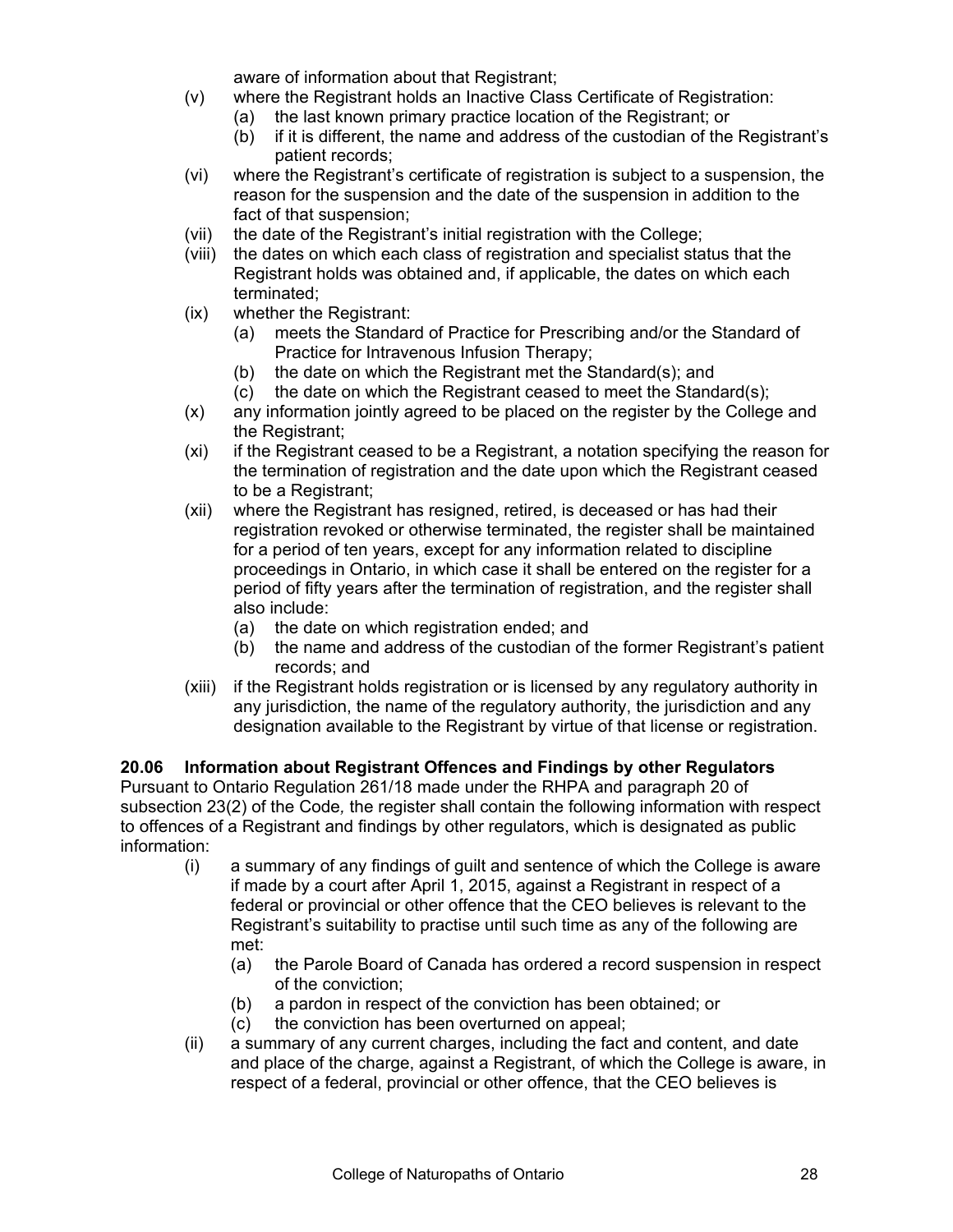relevant to the Registrant's suitability to practise until such time as any of the following are met:

- (a) the Parole Board of Canada has ordered a record suspension in respect of the conviction;
- (b) a pardon in respect of the conviction has been obtained; or
- (c) the conviction has been overturned on appeal; and
- (iii) a summary of any currently existing conditions, terms, orders, directions or agreements relating to the custody or release of the Registrant in federal, provincial or other offence processes of which the College is aware and that the CEO believes is relevant to the Registrant's suitability to practise.

#### **20.07 Registrant Information about Terms, Conditions, Limitations, Orders or Undertakings**

Pursuant to Ontario Regulation 261/18 made under the RHPA and paragraph 20 of subsection 23(2) of the Code*,* the register shall contain the following information with respect to terms, conditions, limitations, orders or undertakings placed upon Registrants, which is designated as public information:

- (i) where applicable, a summary of any restriction(s) on a Registrant's right to practise resulting from an undertaking given by the Registrant to the College or an agreement entered into between the Registrant and the College;
- (ii) where terms, conditions or limitations on a Registrant's certificate of registration have been varied or removed, and the effective date of the variance or removal of those terms, conditions and limitations; and
- (iii) where the Registrant's certificate of registration is subject to an interim order:
	- (a) a notation of that fact;
	- (b) the nature of the order; and
	- (c) the date that the order took effect and ceased (if applicable).

#### **20.08 Registrant Information about Complaints and Reports**

Pursuant to Ontario Regulation 261/18 made under the RHPA and paragraph 20 of subsection 23(2) of the Code*,* the register shall contain the following information with respect to complaints and reports, which is designated as public information:

- (i) for every matter that has been referred by the Inquiries, Complaints and Reports Committee to the Discipline Committee under section 26 of the Code and has not been finally resolved, until the matter has been resolved:
	- (a) a notation of that fact, including the date of the referral;
	- (b) a summary of each specified allegation;
	- (c) the notice of hearing;
	- (d) the anticipated date of the hearing, if the hearing date has been set, or the next scheduled date for the continuation of the hearing if the hearing has commenced;
	- (e) if the hearing is awaiting scheduling, a statement of that fact; and
	- (f) if the hearing of evidence and arguments is completed and the parties are awaiting a decision of the Discipline Committee, a statement of that fact;
- (ii) a notation, including the date of the referral, for every matter that has been referred by the Inquiries, Complaints and Reports Committee to the Fitness to Practise Committee under section 61 of the Code and has not been finally resolved, until the matter has been resolved;
- (iii) where a panel of the Inquiries, Complaints and Reports Committee requires a Registrant to appear before a panel of the Inquiries, Complaints and Reports Committee to be cautioned:
	- (a) a notation of the fact, including a summary of the caution;
	- (b) the date of the panel's decision; and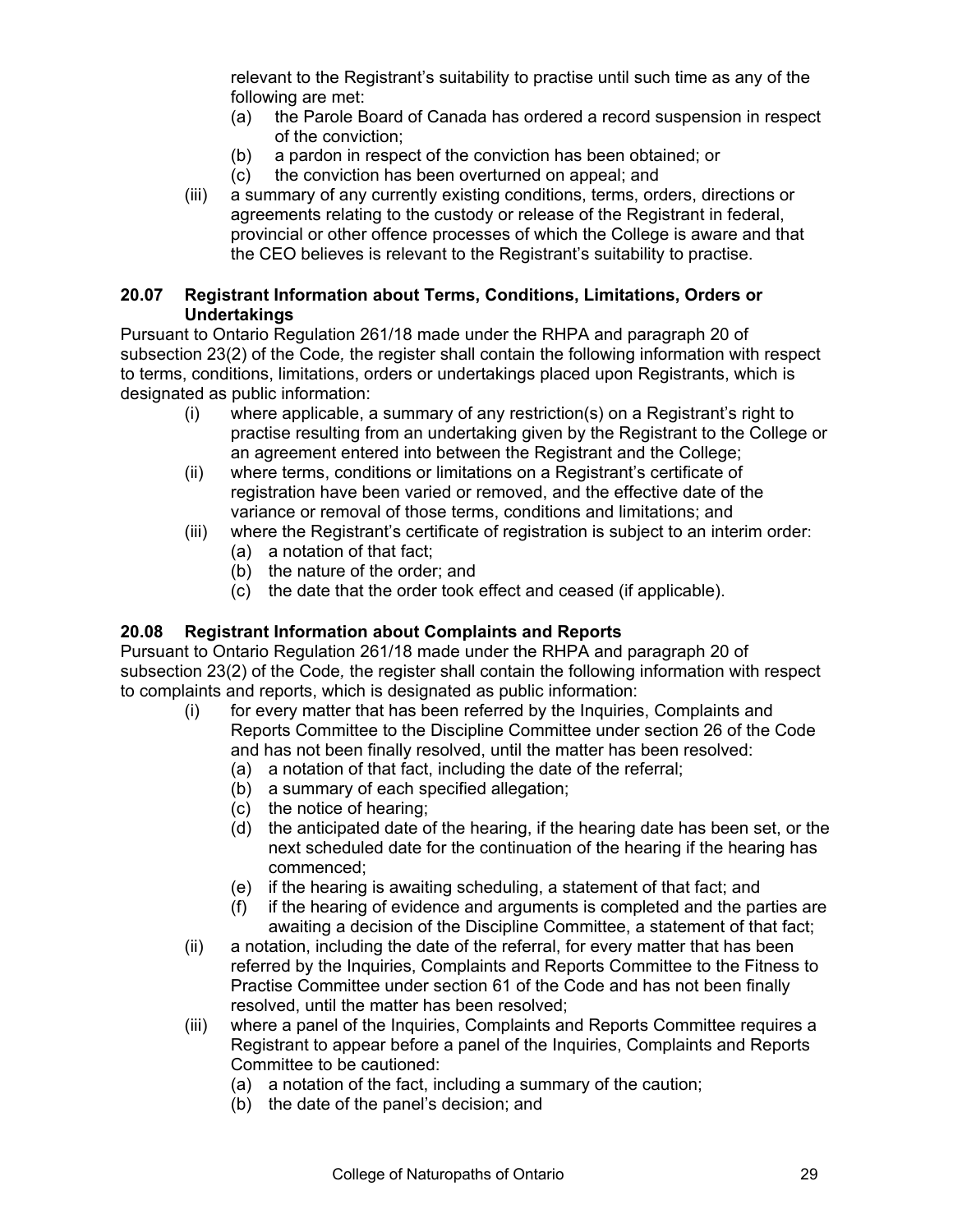- (c) where the decision of the panel is appealed, a notation of that fact, until the appeal is finally disposed of;
- (iv) where a panel of the Inquiries, Complaints and Reports Committee requires a Registrant to complete a specified continuing education or remediation program (SCERP):
	- (a) a notation of the fact, including a summary of the SCERP;
	- (b) the date of the panel's decision; and
	- (c) where the decision of the panel is appealed, a notation of that fact, until the appeal is finally disposed of;
- (v) where the College is aware that a Registrant has been required to appear before a panel of an Inquiries, Complaints and Reports Committee created pursuant to the RHPA or a similar committee of a body that governs a profession inside or outside of Ontario to be cautioned:
	- (a) a notation of the fact, including a summary of the caution;
	- (b) the date of the panel's decision; and
	- (c) where the decision is appealed, a notation of that fact, until the appeal is finally disposed of;
- (vi) where the College is aware that a Registrant has been required by an Inquiries, Complaints and Reports Committee created pursuant to the RHPA or a similar committee of a body that governs a profession inside or outside of Ontario to complete a SCERP:
	- (a) a notation of the fact, including a summary of the SCERP;
	- (b) the date of the panel's decision;
	- (c) the date the SCERP was completed; and
	- (d) where the decision is appealed, a notation of that fact, until the appeal is finally disposed of; and
- (vii) where, for a pending complaint or other type of investigation, the CEO confirms that the College is investigating a Registrant because there is a compelling public interest in disclosing this information pursuant to subsection 36(1)(g) of the RHPA, the fact that the Registrant is under investigation.

#### **20.09 Registrant Information about Discipline and Conduct**

Pursuant to paragraph 20 of subsection 23(2) of the Code*,* the register shall contain the following information with respect to discipline and conduct of Registrants, which is designated as public information:

- (i) where the College is aware that a finding of professional misconduct or incompetence or similar finding has been made against the Registrant by a body that governs a profession, inside or outside of Ontario, and that finding has not been reversed on appeal:
	- (a) a notation of the finding;
	- (b) the name and jurisdiction of the governing body that made the finding;
	- (c) the date the finding was made;
	- (d) a summary of any order made; and
	- (e) information regarding any appeals of the finding;
- (ii) for every application to the Discipline Committee for reinstatement that has not been finally resolved, until that matter has been resolved:
	- (a) a notation of that fact, including the date of the application;
	- (b) the anticipated date of the hearing, if the hearing date has been set or the next scheduled date for the continuation of the hearing if the hearing has commenced;
	- (c) if the hearing has been adjourned and no future date has been set, the fact of that adjournment; and
	- (d) if the decision is under reserve, that fact;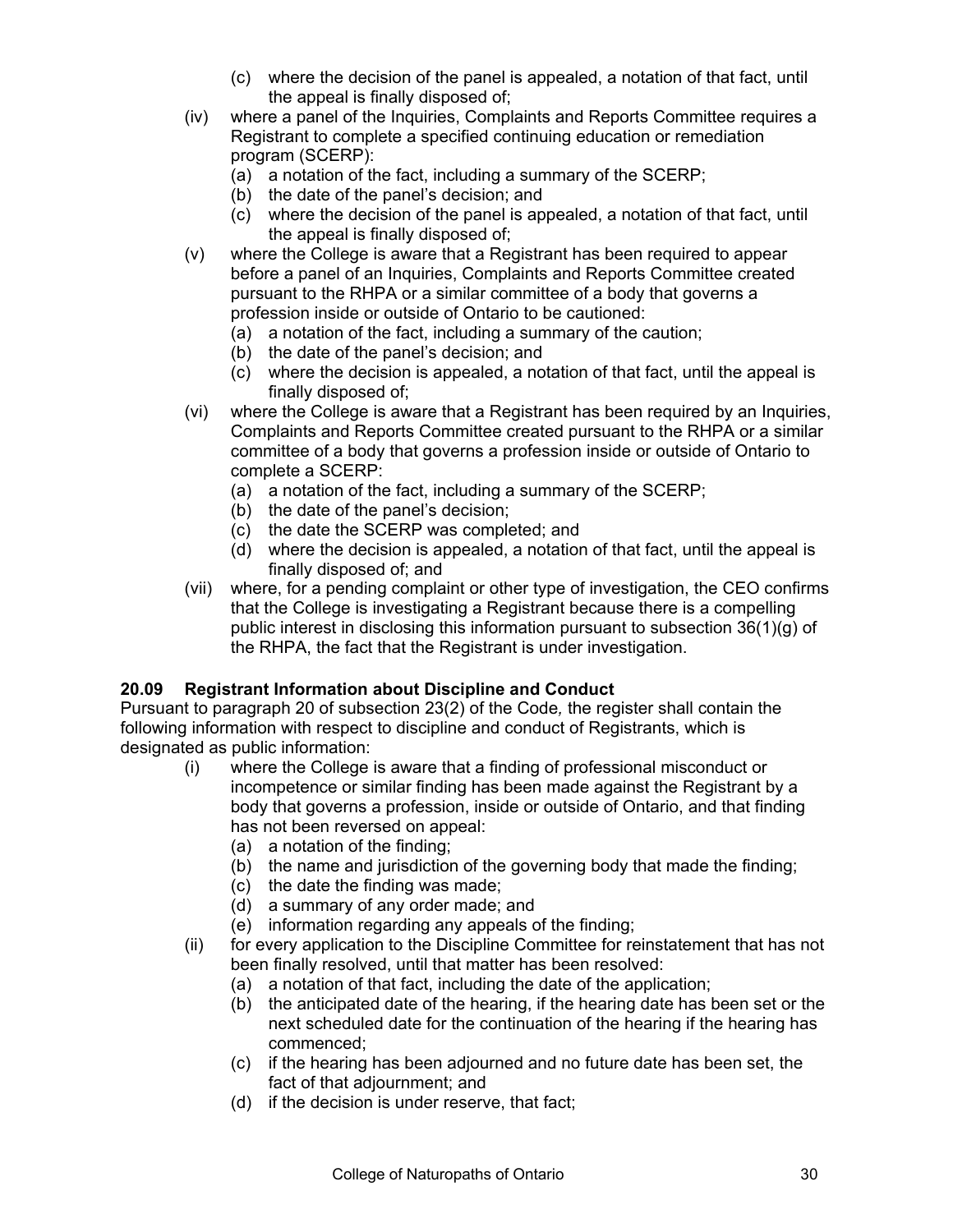- (iii) if an application to the Discipline Committee for reinstatement has been decided, the decision of the Discipline Committee; and
- (iv) where a decision of the Discipline Committee has been published by the College with the Registrant's name or former name included:
	- (a) a notation of that fact; and
	- (b) identification of the specific publication of the College that contains the information.

### **20.10 Registrant Information about Professional Corporations**

Pursuant to paragraph 20 of subsection 23(2) of the Code*,* the register shall contain the following information with respect to professional corporations of Registrants, which is designated as public information:

- (i) the name, business address, business telephone number, business e-mails address of every health professional corporation of which the Registrant is a shareholder;
- (ii) the date on which the Registrant became (and ceased to be, if applicable) a shareholder of the corporation and the title or office the Registrant holds in the corporation; and
- (iii) if applicable, any operating names of the health profession corporation(s).

### **20.11 Registrant Information about Premises and Inspections**

Pursuant to paragraph 20 of subsection 23(2) of the Code*,* the register shall contain the following information with respect to Registrants' premises and inspections of those premises, which is designated as public information:

- (i) the clinic name, address, telephone number and e-mail address of the premises in which the Registrant provides services;
- (ii) the date on which the Registrant began providing services at that location;
- (iii) for every inspection conducted pursuant to Part IV of Ontario Regulation 168/15 made under the Act, either directly or through the Inspection Report, including:
	- (a) the name and address of the premises inspected;
	- (b) the date and purpose of the inspection;
	- (c) the status of the inspection, including but not necessarily limited to whether it is pending, has been conducted and a report is pending, the report has been received by the College and is under review by the Inspection Committee;
	- (d) the names of the Registrants performing procedures within the premises and their qualifications;
	- (e) the results of the inspection;
	- (f) a summary of the reasons for the results of an inspection where a premises either failed or passed with conditions;
	- (g) a summary of any deficiencies identified by the inspection;
	- (h) any conditions that apply to the premises; and
	- (i) whether a subsequent inspection is necessary and, if so, the estimated date that inspection will be conducted; and
- (iv) for every inspection report any changes in conditions or remedy of any deficiencies.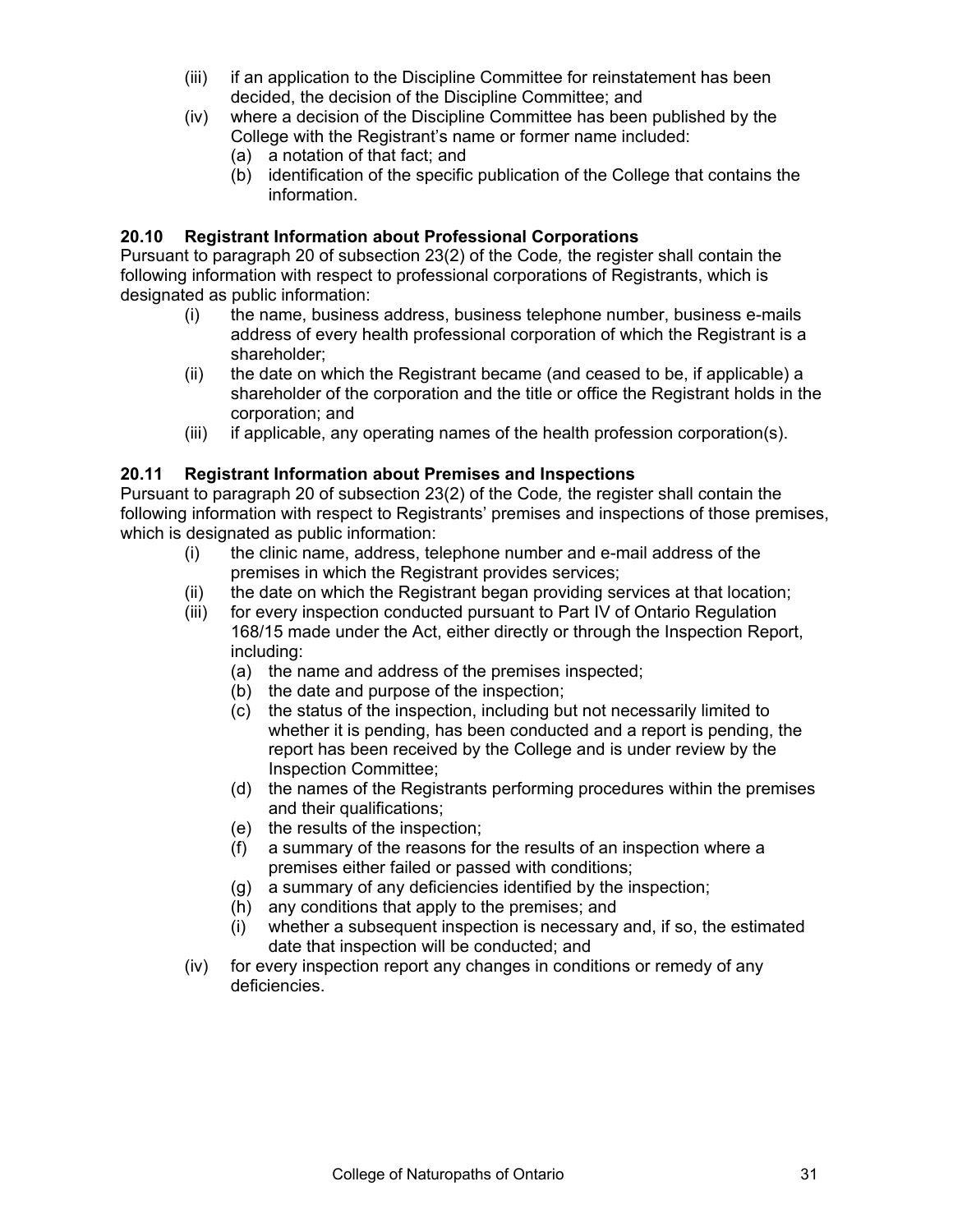# **20.11.1 History**

Any information posted to the register pursuant to articles 20.05 through 20.11 shall remain on the register, with necessary modifications relating to termination, expiration, variance or removal of the provision, for a period of ten years after the Registrant ceases to be a Registrant of the College, except:

(i) information as set out in article 20.09 shall remain on the register for fifty years after the Registrant ceases to be a Registrant of the College.

#### **20.12 Information Requests from College**

The College may forward to its Registrants requests for information in printed or electronic form approved by the CEO. Each Registrant shall accurately and fully complete and return such form, electronically or otherwise as specified by the College, by the due date set by the College. A request for Registrant information may include, but is not limited to, the following:

- (i) information required to be maintained in the register in accordance with subsection 23(2) of the Code and these by-laws;
- (ii) information for the purpose of compiling statistical data;
- (iii) information establishing the Registrant's electoral district, for the purposes of elections to the Council;
- (iv) the Registrant's areas of practice, including but not necessarily limited to the authorized acts the Registrant incorporates into their practice and categories of clients seen;
- (v) the Registrant's previous employers and previous practice locations;
- (viii) whether the Registrant acts in the capacity of a preceptor as part of their practice;
- (ix) the Registrant's gender, date of birth and languages in which they provide services;
- (x) the Registrant's currency hours;
- (xi) information pertaining to the Registrant's compliance with the College's Quality Assurance program;
- (xii) proof of professional liability insurance including:
	- (a) the name of the insurer (underwriter), broker and the policy number;
	- (b) the name of the insured that matches the name of the Registrant;
	- (c) the address of the insured;
	- (d) the policy period; and
	- (e) any other documents specified by the CEO with respect to professional liability insurance coverage;
- (xiii) the Registrant's primary e-mail address that is checked personally by the Registrant on a regular basis; and
- (xiv) a colour passport-type photograph taken within three months of the College's request.

#### **20.13 Automatic Notification of the College**

The Registrant shall notify the College, in writing, of any changes to the following information:

- (i) within thirty days of the effective date, any change to the information published on the register as set out in articles 20.01 through 20.11 of these by-laws inclusive;
- (ii) within thirty days of the effective date, information about any finding of incapacity or similar finding that has been made against the Registrant by a body that governs a profession, inside or outside of Ontario, where that finding has not been reversed on appeal, including:
	- (a) the finding;
	- (b) the name of the governing body that made the finding;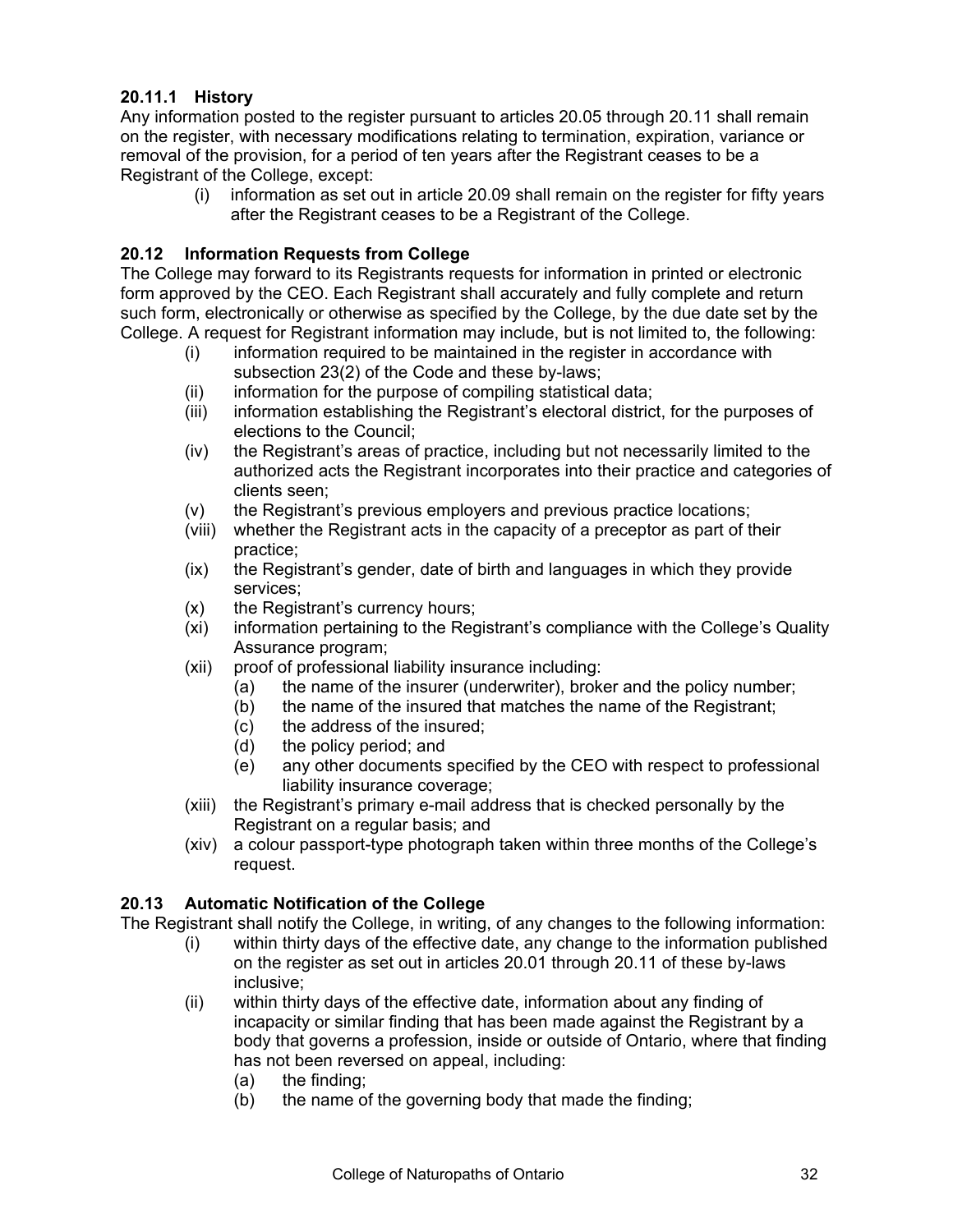- (c) the date the finding was made;
- (d) a summary of any order made; and
- (e) information regarding any appeals of the finding; and
- (iii) within two days, any change to the information set out in paragraph (xii) of article 20.12 of these by-laws regarding the Registrant's professional liability insurance.

#### **20.14 Safety Concerns**

All of the information in the register is information designated to be withheld from the public pursuant to subsection 23(6) of the Code such that the CEO may refuse to disclose to an individual or post on the College's website any or all of that information if the CEO has reasonable grounds to believe that disclosure of that information may jeopardize the safety of an individual.

### <span id="page-34-0"></span>**21. PROFESSIONAL CORPORATIONS**

#### **21.01 Application Fee**

The CEO shall charge a fee for the processing of an application for a Certificate of Authorization or for an application for reinstatement of a Certification of Authorization of a professional corporation as set out in Schedule 3 of these by-laws.

#### **21.02 Issuance Fee**

The CEO shall charge a fee for the issuance of a Certificate of Authorization as set out in Schedule 3 of these by-laws.

#### **21.03 Renewal Fee**

The CEO shall charge a fee for the annual renewal of the Certificate of Authorization of a professional corporation as set out in Schedule 3 of these by-laws.

#### **21.04 Administrative Fee**

A professional corporation or a Registrant listed in the College's records as a shareholder of a professional corporation shall pay an administrative fee as set out in Schedule 3 of these bylaws for each notice sent by the CEO to the professional corporation or Registrant for failure of the professional corporation to renew its Certificate of Authorization on time. The fee is due within thirty days of the notice being sent.

#### **21.05 Documentation Fee**

The CEO shall charge a fee, as set out in Schedule 3 of these by-laws, for the issuing of a document or certificate respecting a professional corporation other than the first Certificate of Authorization or one annual renewal of a Certificate of Authorization.

#### **21.06 Duty to Provide Information**

Every Registrant shall, for every professional corporation of which the Registrant is a shareholder, provide in writing the following information on the application and annual renewal forms for a Certificate of Authorization, upon the written request of the CEO, within thirty days and upon any change in the information within thirty days of the change:

- (i) the name of the professional corporation as registered with the Ministry of Government Services;
- (ii) any business names used by the professional corporation;
- (iii) the name, as set out in the register, and registration number of each shareholder of the professional corporation;
- (iv) the name, as set out in the register, of each officer and director of the professional corporation, and the title or office held by each officer and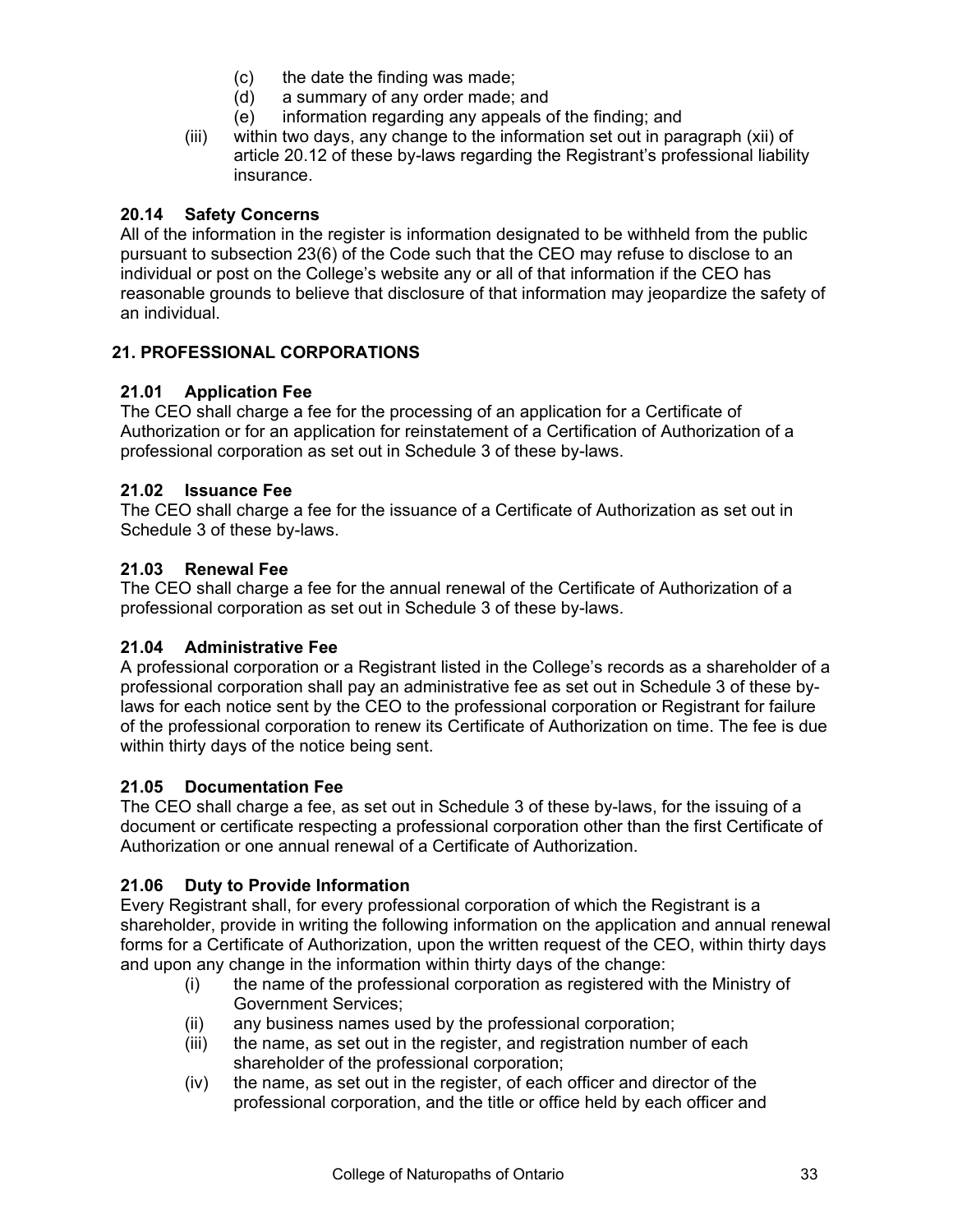director;

- (v) the principal practice address, telephone number, facsimile number and e-mail address of the professional corporation;
- (vi) the address and telephone number of all other locations, other than residences of clients, at which the professional services offered by the professional corporation are provided; and
- (vii) a brief description of the professional activities carried out by the professional corporation.

# <span id="page-35-0"></span>**22. FUNDING FOR THERAPY AND COUNSELLING FOR SEXUAL ABUSE**

# **22.01 Therapist/Counsellor Confirmation**

The College shall require a therapist or counsellor who is providing therapy or counselling that is funded through the Patient Relations Program under section 85.7 of the Code to provide a signed written statement signed containing details of their training and experience and confirming that the therapy or counselling is being provided and that the funds received are being devoted only to that purpose.

# **22.02 Patient Acknowledgment**

The College shall request a person who is receiving therapy or counselling that is funded through the Patient Relations Program under section 85.7 of the Code to provide a signed written statement acknowledging that they are aware of the details of the training and experience of the therapist or counsellor and confirming that the therapy or counselling is being provided and that the funds received are being devoted only to that purpose.

# <span id="page-35-1"></span>**23. LIFE REGISTRANTS**

# **23.01 Designation of Life Registrants**

Upon receiving a request, the Registration Committee may designate a Registrant as a Life Registrant if the Registrant:

- (i) has been registered for 25 years under the Act, or its predecessor, the *Drugless Practitioners Act*;
- (ii) at the time of making the request, the Registrant is in good standing; and
- (iii) the Registrant has retired from the practice of naturopathy and agrees not to engage in the practice.

# **23.02 Entitlements of Life Registrants**

A Life Registrant is entitled to:

- (i) remain on the register of the College as a Life Registrant;
- (ii) maintain Life Registrant status with the College without being required to pay any registration fees;
- (iii) participate in the activities of the College, except for voting in the election of the Council or holding elected office; and
- (iv) use the title Naturopathic Doctor (Retired) or ND (Ret).

# **23.03 Termination of Life Registrant Status**

Life Registrant status shall be terminated if the CEO has reasonable grounds to believe that the Registrant who holds the designation:

- (i) has been found to be in default of any obligation to the College under the regulations or these by-laws;
- (ii) practises the profession or uses the protected title without first obtaining a certificate of registration from the College;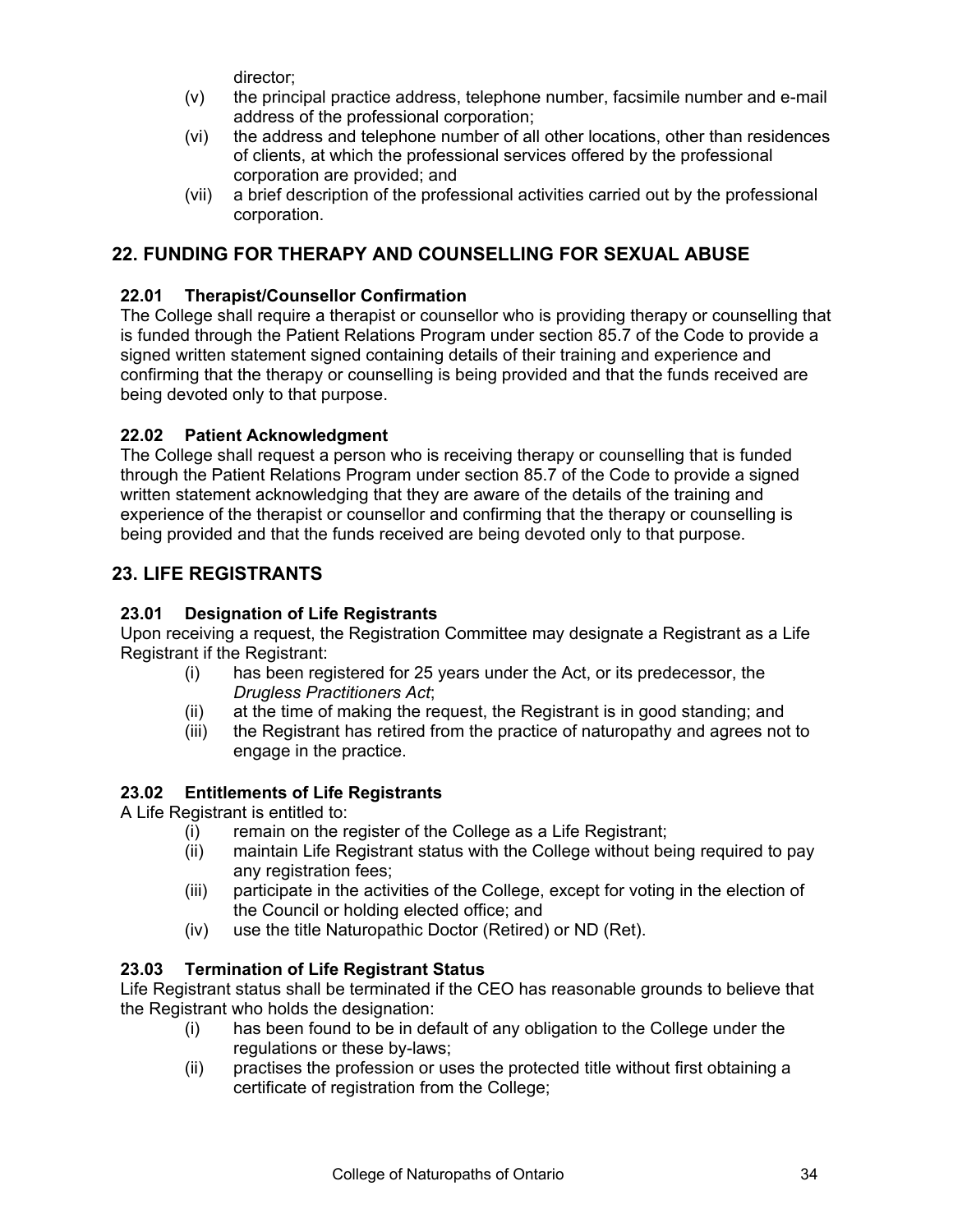- (iii) is the subject of a finding of incompetence, professional misconduct or incapacity; or
- (iv) otherwise acts in a manner that is inconsistent with an ongoing association with the College.

# <span id="page-36-0"></span>**24. CODE OF ETHICS**

#### **24.01 Code of Ethics**

There shall be a code of ethics for Registrants, which shall be the code of ethics adopted by the Council.

#### <span id="page-36-1"></span>**25. BY-LAWS AND AMENDMENTS**

#### **25.01 Effective Date**

These by-laws shall become effective as soon as they have been approved by Council.

#### **25.02 Amendments**

These by-laws of the College or any article thereof may be enacted, amended, or revoked by a simple majority of the Council members present and voting at a meeting of Council called for that purpose.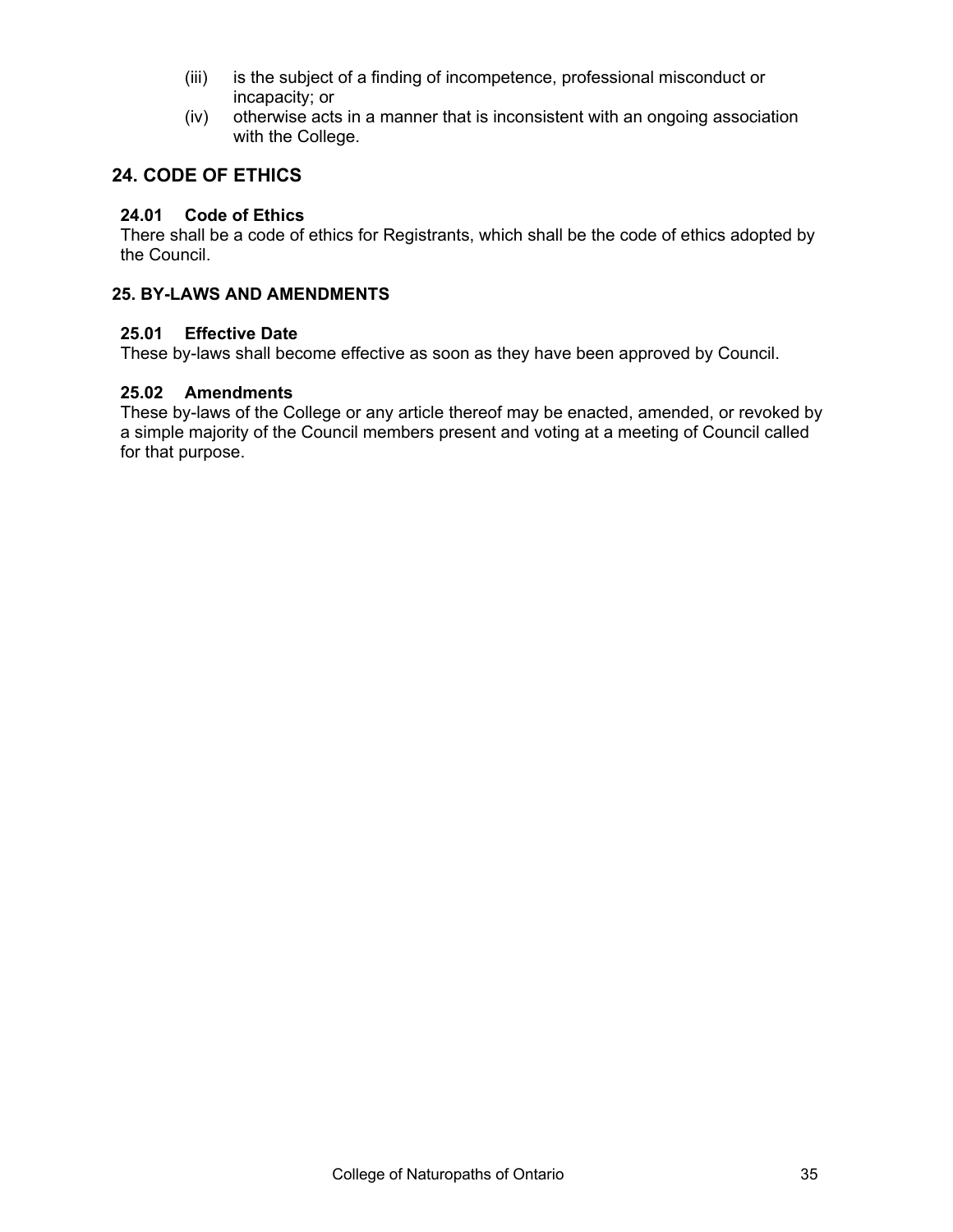# **SCHEDULE 1 TO THE BY-LAWS Process for Election of Officers**

<span id="page-37-0"></span>Repealed. *(Amended January 29, 2015)*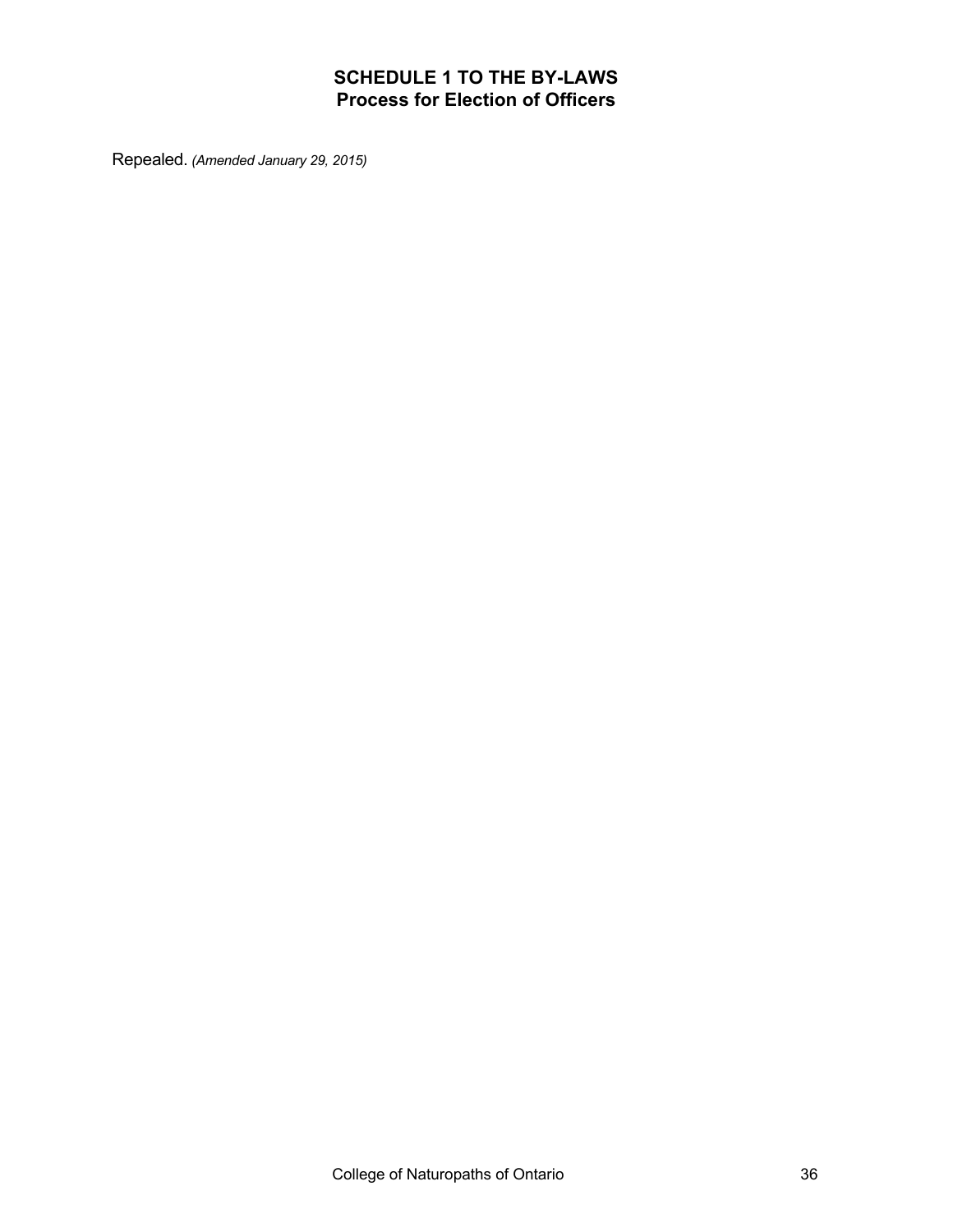# **SCHEDULE 2 TO THE BY-LAWS Rules of Order of the Council**

- <span id="page-38-0"></span>1. Repealed.
- 2. Each agenda topic will be introduced briefly by the person or Committee representative raising it. Council members may ask questions of clarification, then the person introducing the matter shall make a motion and another Council member must second the motion before it can be debated.
- 3. When any Council member wishes to speak, they shall so indicate by raising their hand and shall address the chair of the meeting and confine themselves to the matter under discussion.
- 4. Staff persons and consultants with expertise in a matter may be permitted by the chair to answer specific questions about the matter.
- 5. Observers at a Council meeting are not allowed to speak to a matter that is under debate.
- 6. A Council member may not speak again on the debate of a matter until every other Council member who wishes to speak to it has been given an opportunity to do so. The only exception is that the person introducing the matter or a staff person may answer questions about the matter. Council members will not speak to a matter more than twice without the permission of the chair.
- 7. No Council member may speak longer than five minutes upon any motion except with the permission of chair.
- 8. When a motion is under debate, no other motion can be made except to amend it, to postpone it, to put the motion to a vote, to adjourn the debate or the Council meeting or to refer the motion to a Committee.
- 9. A motion to amend the motion then under debate shall be disposed of first. Only one motion to amend the motion under debate can be made at a time.
- 10. When it appears to the chair that the debate on a matter has concluded, when Council has passed a motion to vote on the motion or when the time allocated to the debate on the matter has concluded, the chair shall put the motion to a vote.
- 11. When a matter is being voted on, no Council member shall enter or leave the Council room, and no further debate is permitted.
- 12. No Council member is entitled to vote upon any motion in which they have a conflict of interest, and the vote of any Council member so interested will be disallowed.
- 13. Any motion decided by the Council shall not be re-introduced during the same meeting except by a two-thirds vote of the Council members then present.
- 14. Whenever the chair is of the opinion that a motion offered to the Council is contrary to these rules or these by-laws, they shall rule the motion out of order and give their reasons for doing so.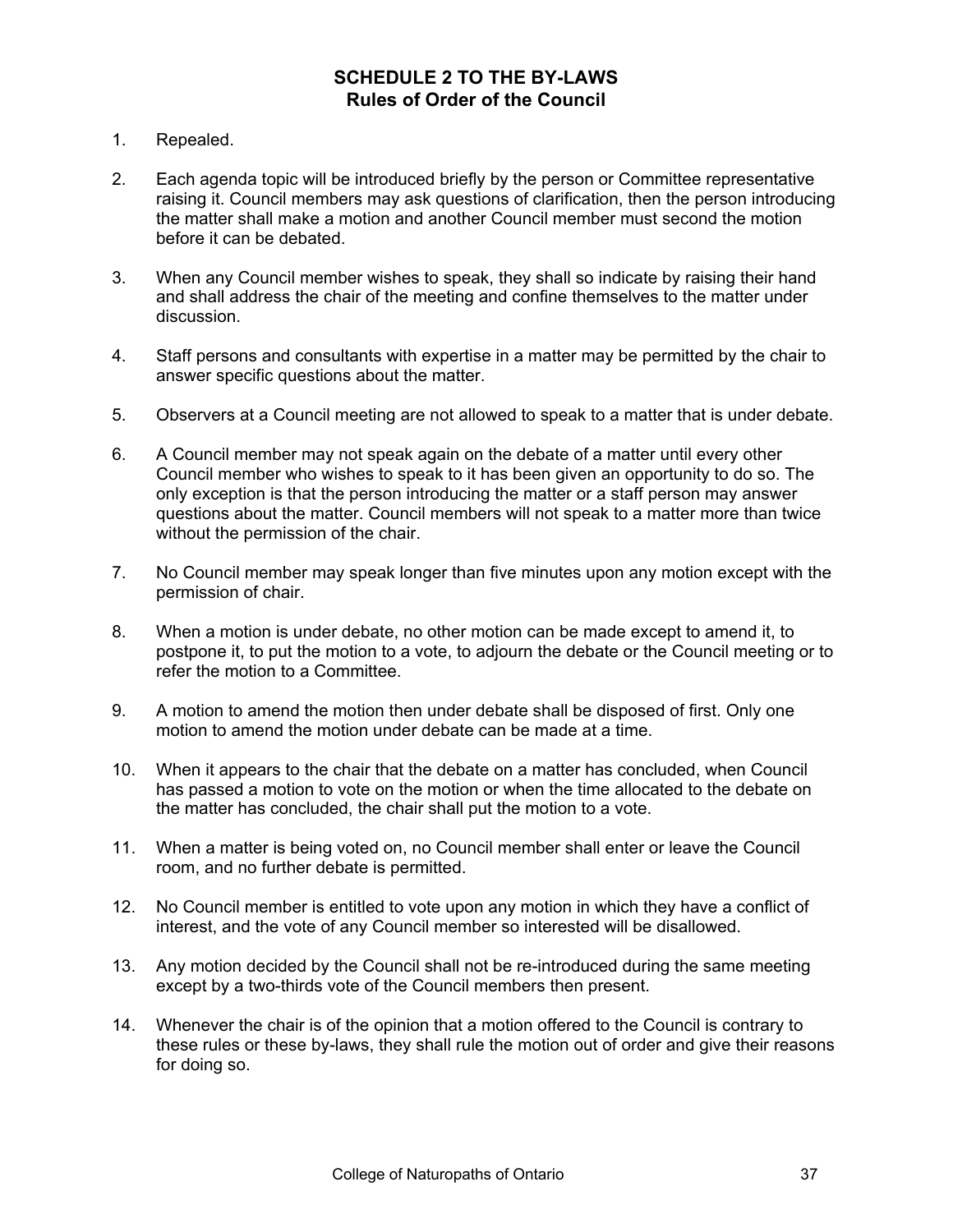- 15. The chair shall preserve order and decorum, and shall decide questions of order, subject to an appeal to the Council without debate.
- 16. The above rules may be relaxed by the Chair if it appears that greater informality is beneficial in the particular circumstances, unless the Council requires strict adherence.
- 17. Council members are not permitted to discuss a matter with observers while it is being debated.
- 18. Council members shall turn off electronic devices during Council meetings and, except during a break in the meeting, shall not use any electronic device, including a laptop except to review materials related to the matter under debate (e.g., electronic copies of background documents) and to make personal notes of the debate.
- 19. Council members are to be silent while others are speaking.
- 20. In all cases not provided for in these rules or by other rules of Council, the current edition of "Robert's Rules of Order" shall be followed so far as they may be applicable.
- 21. These Rules shall apply, with necessary modifications, to meetings conducted by teleconference or any other electronic means permitted by these by-laws, including audio or video conferencing.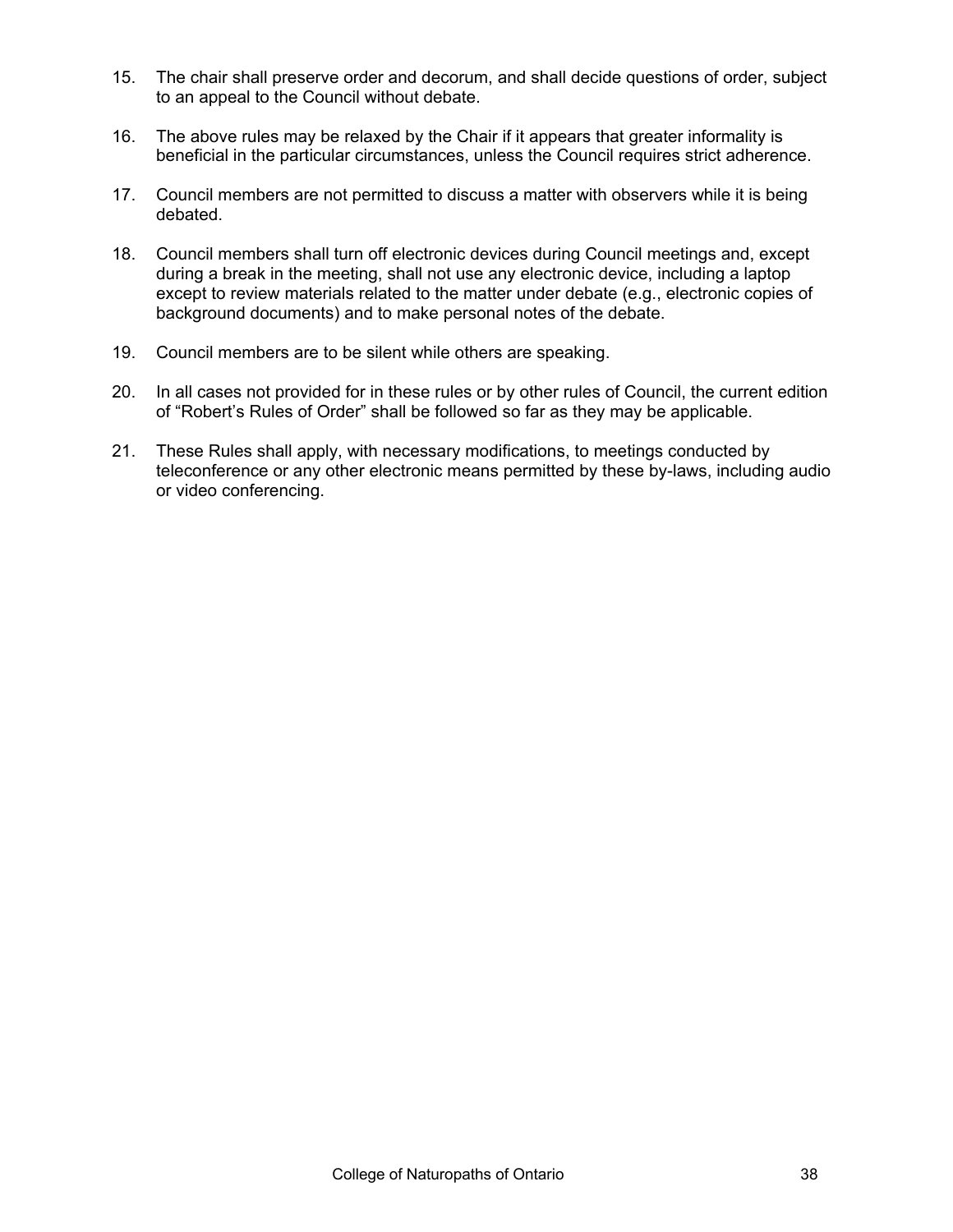#### **SCHEDULE 3 TO THE BY-LAWS Fees[1](#page-40-1)**

<span id="page-40-0"></span>

| <b>Fees Relating to Examinations</b>                                                                                                               |         |
|----------------------------------------------------------------------------------------------------------------------------------------------------|---------|
| <b>Written Clinical Sciences Examination</b>                                                                                                       | \$850   |
| <b>Written Biomedical Sciences Examination</b>                                                                                                     | \$450   |
| Retake of the written Clinical Sciences Examination                                                                                                | \$850   |
| Retake of the written Biomedical Sciences Examination                                                                                              | \$450   |
| Initial Clinical Examinations                                                                                                                      | \$350   |
| Retake of any Clinical Examination (per exam)                                                                                                      | \$150   |
| Jurisprudence Examination                                                                                                                          | \$75    |
| <b>Prescribing Examination</b>                                                                                                                     | \$500   |
| Retake of the Prescribing Examination                                                                                                              | \$500   |
| IV Infusion Therapy Examination                                                                                                                    | \$650   |
| Retake of IV Infusion Therapy Examination                                                                                                          | \$650   |
| Examination Appeal fee, each appeal                                                                                                                | \$75    |
| <b>Examination Deferral</b>                                                                                                                        | \$50    |
| Fees Relating to Applications for Registration <sup>2</sup>                                                                                        |         |
| Initial Registration Application                                                                                                                   | \$275   |
| Application to Change Class (General Class to Inactive, Inactive to General Class (within                                                          | \$100   |
| 2 years of initial entry to Inactive Class))                                                                                                       |         |
| <b>Application to Change Class</b>                                                                                                                 | \$275   |
| (Inactive to General Class 2 years or more since entry to Inactive Class)<br>Prior Learning Assessment and Recognition (PLAR) - Paper Based Review | \$300   |
| Administrative Reconsideration of PLAR Paper Based Review                                                                                          | \$300   |
| PLAR Written Examination #1 (Biomedical Examination)                                                                                               | \$450   |
| PLAR Written Examination #2 (Clinical Sciences Examination)                                                                                        | \$850   |
| Request for Administrative Reconsideration - Paper Based Review                                                                                    | \$300   |
| Appeal of PLAR - Paper Based Review                                                                                                                | \$75    |
| PLAR Demonstration-based Assessment Interview (and retakes)                                                                                        | \$450   |
| PLAR Demonstration-based Standardized Patient Assessment (and retakes)                                                                             | \$1,300 |
| Appeal of PLAR - Demonstration Component                                                                                                           | \$75    |
|                                                                                                                                                    |         |
| Fees Relating to Registration <sup>3</sup>                                                                                                         |         |
| Annual Registration Fee - Clinical/General Class <sup>4</sup>                                                                                      | \$1,685 |
| Annual Registration Fee - Inactive Class <sup>4</sup>                                                                                              | \$845   |
| Late Renewal Fee - All Classes <sup>4</sup>                                                                                                        | \$298   |
| Reinstatement Fee - All Classes <sup>4</sup>                                                                                                       | \$259   |
|                                                                                                                                                    |         |
| Fees Relating to Professional Corporations and Certificates of Authorization<br>Application fee                                                    | \$400   |
| Issuance fee                                                                                                                                       | \$250   |
| Renewal fee                                                                                                                                        | \$200   |
| Administrative fee                                                                                                                                 | \$50    |
| Documentation fee                                                                                                                                  | \$50    |
|                                                                                                                                                    |         |
|                                                                                                                                                    |         |

<span id="page-40-2"></span><span id="page-40-1"></span> $<sup>1</sup>$  All fees are subject to applicable taxes.</sup>

<sup>2</sup> *Fee covers the review and processing of applications.*

<span id="page-40-3"></span><sup>3</sup> *Fees are paid for the annual registration.*

<span id="page-40-4"></span> $4$  Current as of Jan 17, 2022 for the 2022 Registration year.